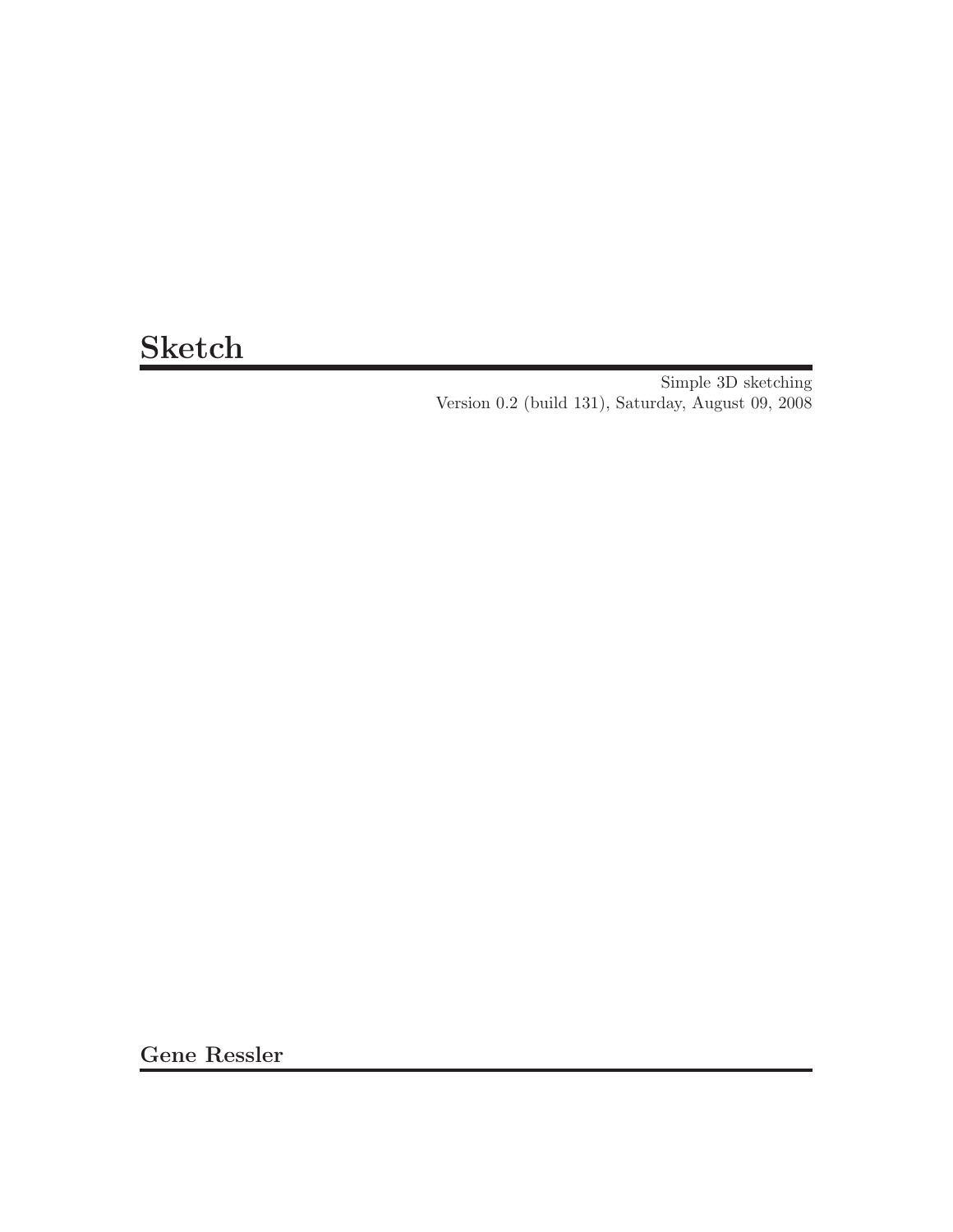Copyright © 2005, 2006, 2007, 2008 Eugene K. Ressler.

This manual is for sketch, version 0.2 (build 131), Saturday, August 09, 2008, a program that converts descriptions of simple three-dimensional scenes into static drawings. This version generates PSTricks or PGF/TikZ code suitable for use with the TEX document processing system.

Sketch is free software; you can redistribute it and/or modify it under the terms of the GNU General Public License as published by the Free Software Foundation; either version 3, or (at your option) any later version.

Sketch is distributed in the hope that it will be useful, but WITHOUT ANY WARRANTY; without even the implied warranty of MERCHANTABILITY or FITNESS FOR A PAR-TICULAR PURPOSE. See the GNU General Public License for more details.

You should have received a copy of the GNU General Public License along with sketch; see the file COPYING.txt. If not, see http://www.gnu.org/copyleft.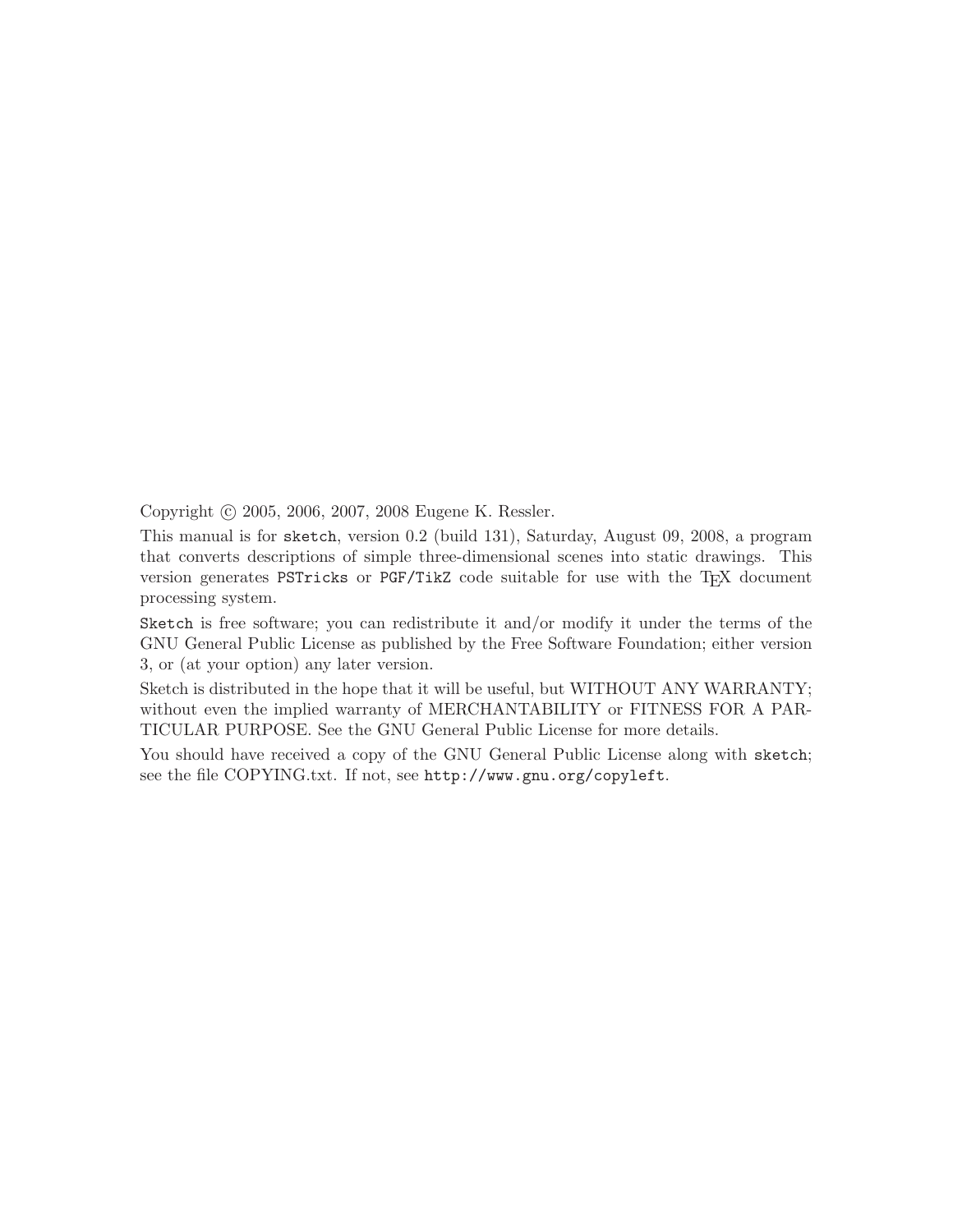# Table of Contents

| $\mathbf{1}$ |               |                                                                                                                       |
|--------------|---------------|-----------------------------------------------------------------------------------------------------------------------|
|              | 1.1           |                                                                                                                       |
|              | 1.2           |                                                                                                                       |
|              |               |                                                                                                                       |
| $\bf{2}$     |               |                                                                                                                       |
|              | 2.1           |                                                                                                                       |
|              | 2.2           |                                                                                                                       |
|              | 2.3           |                                                                                                                       |
|              | 2.4           |                                                                                                                       |
|              | 2.5           |                                                                                                                       |
|              | 2.6           |                                                                                                                       |
|              | 2.7           |                                                                                                                       |
|              | 2.7.1         |                                                                                                                       |
|              | 2.7.2         |                                                                                                                       |
|              | 2.7.3         |                                                                                                                       |
|              | 2.7.4         |                                                                                                                       |
|              | 2.7.5         |                                                                                                                       |
|              | 2.7.6         |                                                                                                                       |
|              | 2.7.7         |                                                                                                                       |
|              |               |                                                                                                                       |
| 3            |               |                                                                                                                       |
|              | 3.1           | 11                                                                                                                    |
|              | 3.1.1         | 11                                                                                                                    |
|              | 3.1.2         | 11                                                                                                                    |
|              | 3.1.3         | 11                                                                                                                    |
|              |               | 3.1.3.1<br>11                                                                                                         |
|              |               | 3.1.3.2<br>12                                                                                                         |
|              |               | 3.1.3.3<br>12                                                                                                         |
|              | 3.1.4         | 13                                                                                                                    |
|              |               | Two-operand (binary) forms and precedence  13<br>3.1.4.1                                                              |
|              |               | 3.1.4.2                                                                                                               |
|              |               |                                                                                                                       |
|              |               | 3.1.5.1                                                                                                               |
|              |               | 3.1.5.2<br>15                                                                                                         |
|              |               | Dots in TikZ/PGF $\dots\dots\dots\dots\dots\dots\dots\dots\dots\dots\dots\dots\dots\dots$<br>3.1.5.3<br><sup>15</sup> |
|              |               | 3.1.5.4                                                                                                               |
|              |               | 3.1.5.5<br>16                                                                                                         |
|              |               | 3.1.5.6<br>16                                                                                                         |
|              | 3.1.6         | 17                                                                                                                    |
|              | $3.2^{\circ}$ | 17                                                                                                                    |
|              | 3.2.1         | 17                                                                                                                    |
|              | 3.2.2         |                                                                                                                       |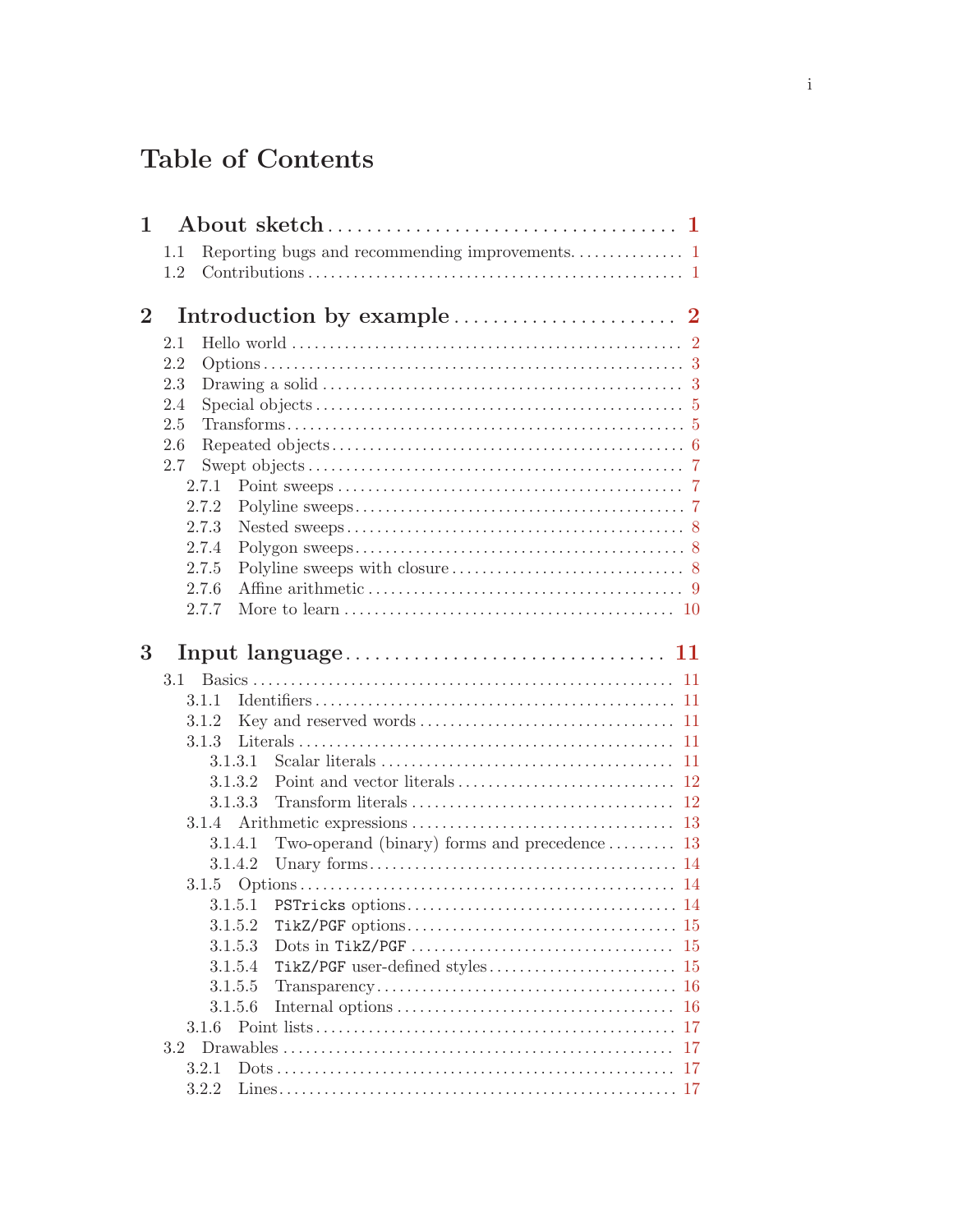| 3.2.3                                                                                                                                  |
|----------------------------------------------------------------------------------------------------------------------------------------|
| 3.2.4<br>17                                                                                                                            |
| 3.2.5<br>$\text{Specials} \dots \dots \dots \dots \dots \dots \dots \dots \dots \dots \dots \dots \dots \dots \dots \dots \dots$<br>17 |
| 3.2.6<br>-18                                                                                                                           |
| 3.2.6.1<br>-18<br>Swept points $\dots \dots \dots \dots \dots \dots \dots \dots \dots \dots \dots \dots$                               |
| 3.2.6.2                                                                                                                                |
| 3.2.6.3                                                                                                                                |
| 3.2.6.4                                                                                                                                |
| 3.2.6.5<br>-20                                                                                                                         |
| 3.2.7<br>20                                                                                                                            |
| 3.2.8                                                                                                                                  |
| 3.2.9<br>20                                                                                                                            |
| 3.3 <sub>z</sub><br>21                                                                                                                 |
| 3.3.1<br>Forms of definitions $\ldots$ $\ldots$ $\ldots$ $\ldots$ $\ldots$ $\ldots$ $\ldots$<br>21                                     |
| 3.3.2<br>21                                                                                                                            |
| 3.4<br>22                                                                                                                              |
| 22<br>3.4.1<br>Global options $\ldots \ldots \ldots \ldots \ldots \ldots \ldots \ldots \ldots \ldots \ldots \ldots$                    |
| 3.4.2<br>22                                                                                                                            |
| 3.4.3<br>22                                                                                                                            |
| 3.4.4                                                                                                                                  |
| 3.4.5                                                                                                                                  |
| 4                                                                                                                                      |
| 4.1<br>-24                                                                                                                             |
| 4.2                                                                                                                                    |
| 4.3                                                                                                                                    |
| 4.4                                                                                                                                    |
| 4.4.1<br>33                                                                                                                            |
| 34<br>4.4.2                                                                                                                            |
| 4.4.3<br>Hidden surface removal and polygon splitting<br>34                                                                            |
| 4.4.3.1                                                                                                                                |
| 4.4.3.2                                                                                                                                |
| $\overline{5}$                                                                                                                         |
|                                                                                                                                        |
| 6                                                                                                                                      |
|                                                                                                                                        |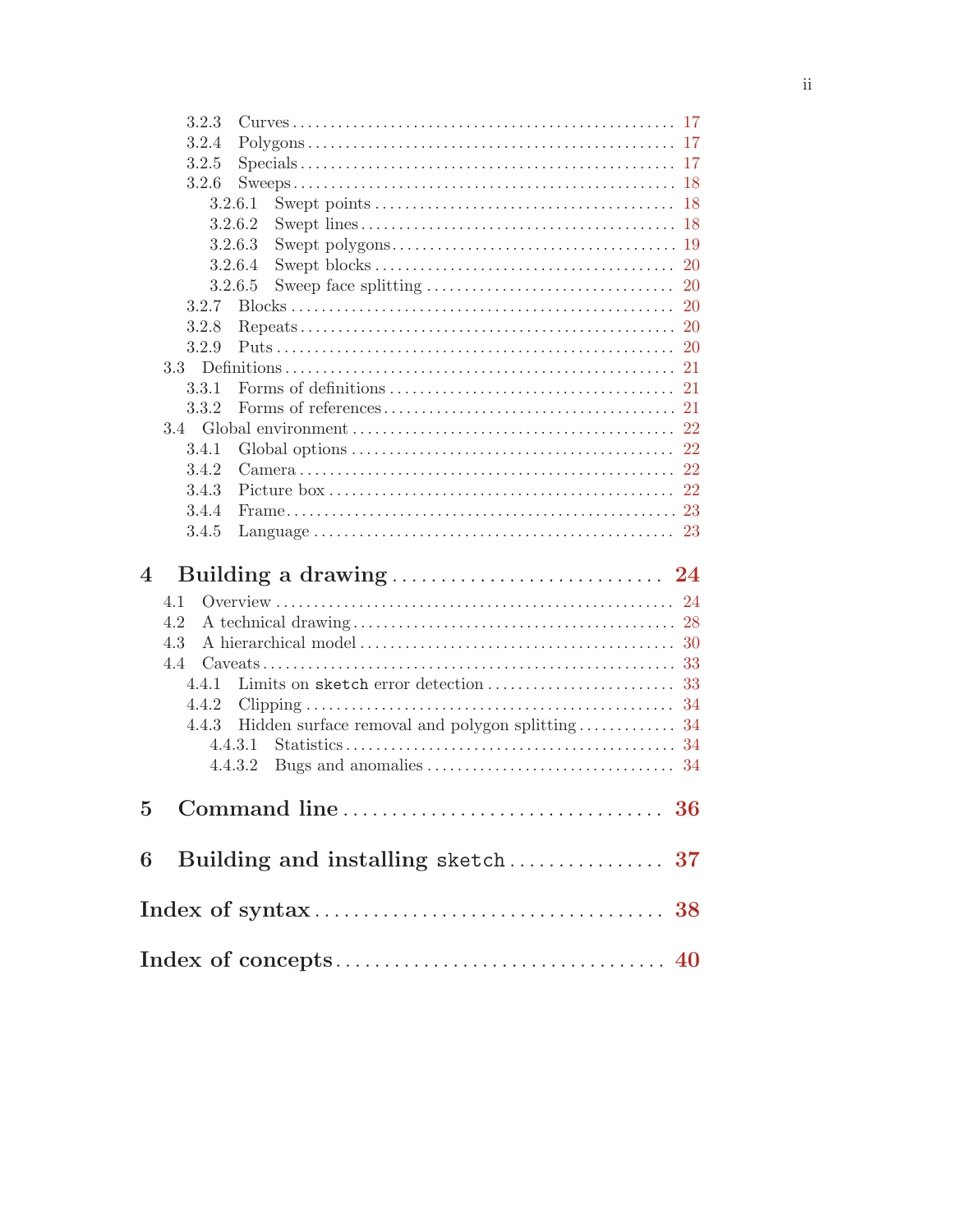# <span id="page-4-0"></span>1 About sketch

Sketch is a small, simple system for producing line drawings of two- or three-dimensional objects and scenes. It began as a way to make illustrations for a textbook after we could find no suitable tool for this purpose. Existing scene processors emphasized GUIs and/or photorealism, both un-useful to us. We wanted to produce finely wrought, mathematically-based illustrations with no extraneous detail.

Sketch accepts a tiny scene description language and generates PSTricks or TikZ/PGF code for LATEX. The sketch language is similar to PSTricks, making it easy to learn for current PSTricks users. See www.pstricks.de for information on PSTricks. TikZ/PGF are also very similar except for details of syntax. See http://sourceforge.net/projects/pgf. One can easily lay raw PSTricks or TikZ/PGF output over, in, or under sketch drawings, providing the full power of LATEX text and mathematics formatting in a three-dimensional setting.

#### 1.1 Reporting bugs and recommending improvements.

Send bug reports and suggestions to sketch@frontiernet.net. We will try to respond, but can't promise. In any event, don't be offended if a reply is not forthcoming. We're just busy and will get to your suggestion eventually.

For bugs, attach a sketch input file that causes the bad behavior. Embed comments that explain what to look for in the behavior of sketch or its output.

A recommendation for improvement from one unknown person counts as one vote. We use overall vote tallies to decide what to do next as resources permit. We reserve the right to a assign any number of votes to suggestions from people who have been helpful and supportive in the past.

#### 1.2 Contributions

<span id="page-4-1"></span>If you intend to implement an enhancement of your own, that's terrific! Consider collaborating with us first to see if we're already working on your idea or if we can use your work in the official release.

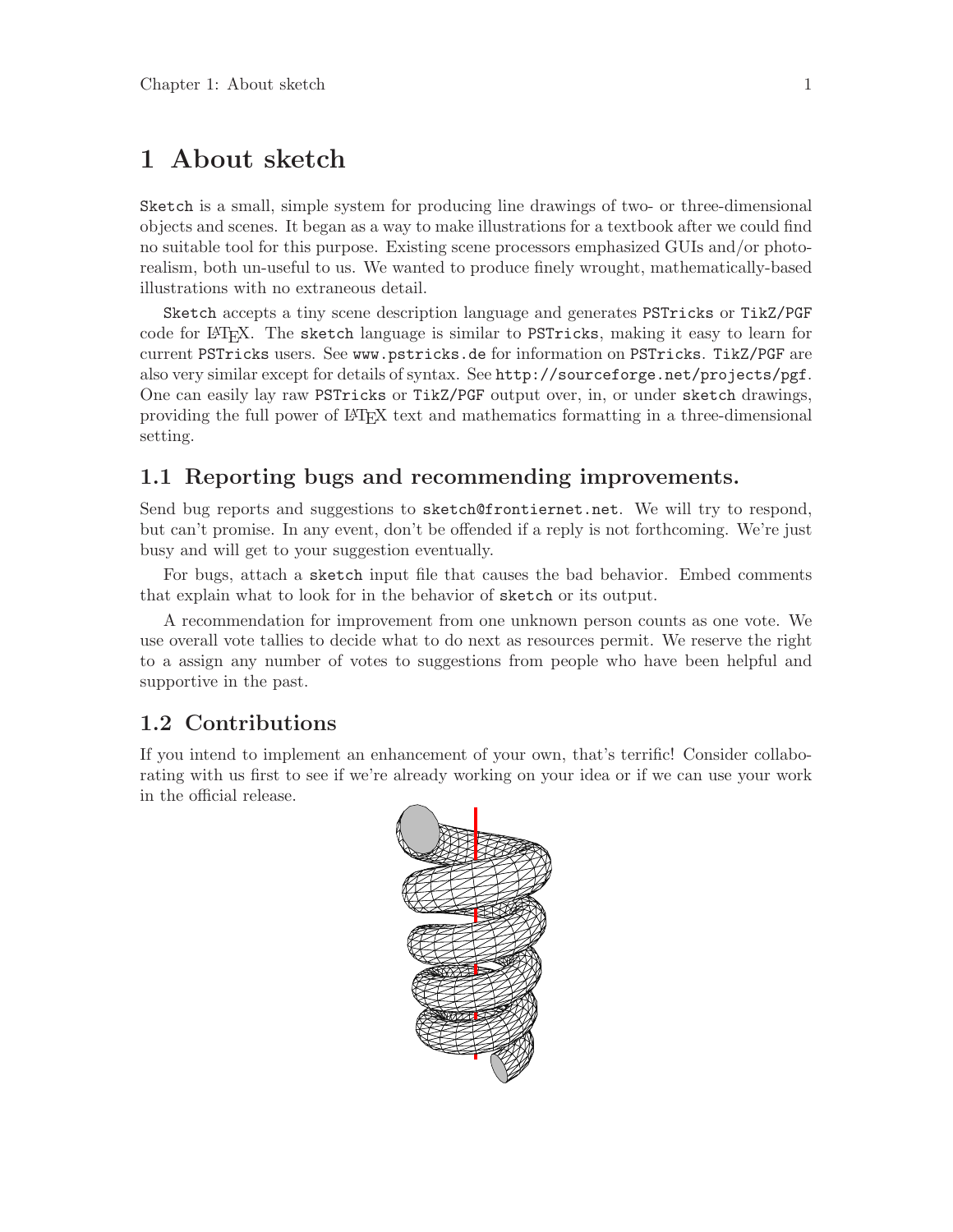# <span id="page-5-0"></span>2 Introduction by example

The sketch input language will seem familiar to users of the PSTricks package for LATEX. The following program draws a triangular polygon pierced by a line.

```
polygon(0,0,1)(1,0,0)(0,1,0)
line(-1,-1,-1)(2,2,2)
```
The coordinate system is a standard right-handed Cartesian one.



### <span id="page-5-1"></span>2.1 Hello world

The sketch program above is nearly the simplest one possible, the equivalent of a "hello world" program you might find at the start of a programming language text. If it is saved in the file 'simple.sk', then the command

```
sketch simple.sk -o simple.tex
```
creates a file 'simple.tex' containing PSTricks commands to draw these objects on paper. The contents of 'simple.tex' look like this.

```
\begin{binatrix} -1, -1 & (2, 2) \end{pmatrix}\pstVerb{1 setlinejoin}
\psline(-1,-1)(.333,.333)
\pspolygon[fillstyle=solid,fillcolor=white](0,0)(1,0)(0,1)
\psline(.333,.333)(2,2)
\end{pspicture}
```
The hidden surface algorithm of sketch has split the line into two pieces and ordered the three resulting objects so that the correct portion of the line is hidden.

If you've noticed that the projection we are using seems equivalent to erasing the zcoordinate of the three-dimensional input points, pat yourself on the back. You are correct. This is called a parallel projection. The z-coordinate axis is pointing straight out of the paper at us, while the x- and y-axes point to the right and up as usual.

The resulting picture file can be included in a LAT<sub>EX</sub> document with \input{simple}. Alternately, adding the command line option '-T<sup>'1</sup> causes the pspicture to be wrapped in a short but complete document, ready to run though LAT<sub>EX</sub>. In a finished, typeset document, the picture looks like this. (The axes have been added in light gray.)



<sup>&</sup>lt;sup>1</sup> Or for European users of A4 size paper,  $-Te$ .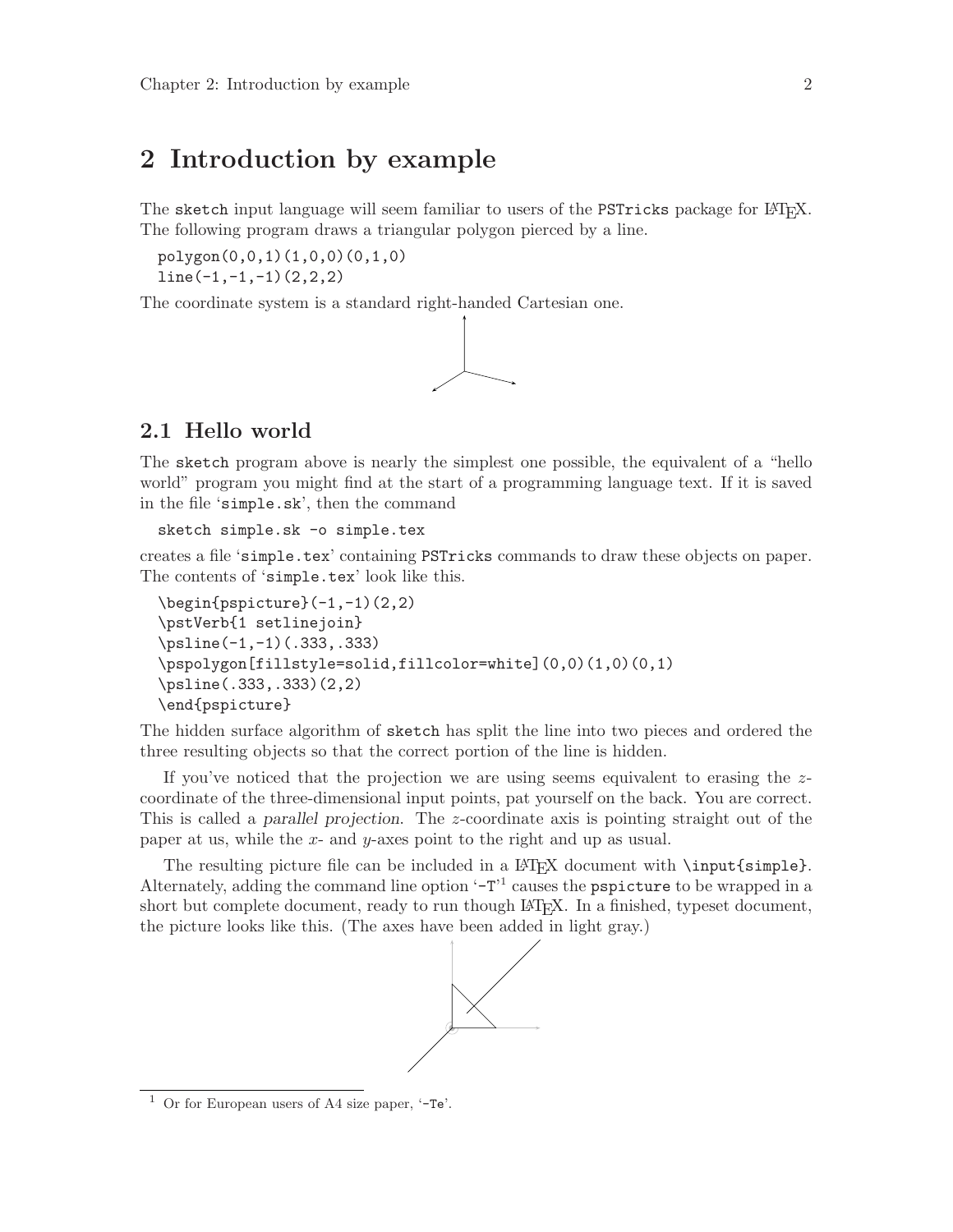<span id="page-6-0"></span>It is important to know that only the "outside" of a polygon is normally drawn. The outside is where the vertices given in the polygon command appear in counter-clockwise order. Thus, if the command above had been

```
polygon(0,1,0)(1,0,0)(0,0,1)
```
the polygon would not appear in the picture at all. It would have been culled from the scene. This culling behavior may seem strange, but stay tuned.

### 2.2 Options

Many PSTricks and TikZ/PGF options work just fine in sketch. If generating PSTricks, the code

```
polygon[fillcolor=lightgray,linewidth=3pt](0,0,1)(1,0,0)(0,1,0)
line[linestyle=dotted](-1,-1,-1)(2,2,2)
```
produces



To produce TikZ/PGF, the corresponding code is

```
polygon[fill=lightgray,line width=3pt](0,0,1)(1,0,0)(0,1,0)
line[style=dotted](-1,-1,-1)(2,2,2)
global { language tikz }
```
The final global instructs sketch to produce TikZ/PGF code as output rather than the default, PSTricks. Note that polygon fill color and line style options both conform to TikZ syntax rules. The remaining examples of this manual are in PSTricks style.

### 2.3 Drawing a solid

Let's try something more exciting. Sketch has no notion of a solid, but polygonal faces can be used to represent the boundary of a solid. To the previous example, let's add three more triangular polygons to make the faces of an irregular tetrahedron.

```
% vertices of the tetrahedron
def p1 (0,0,1) def p2 (1,0,0)
def p3 (0,1,0) def p4 (-.3,-.5,-.8)% faces of the tetrahedron.
polygon(p1)(p2)(p3) % original front polygon
polygon(p1)(p4)(p2) % bottom
polygon(p1)(p3)(p4) % left
polygon(p3)(p2)(p4) % rear
% line to pierce the tetrahedron
line[linecolor=red](-1,-1,-1)(2,2,2)
```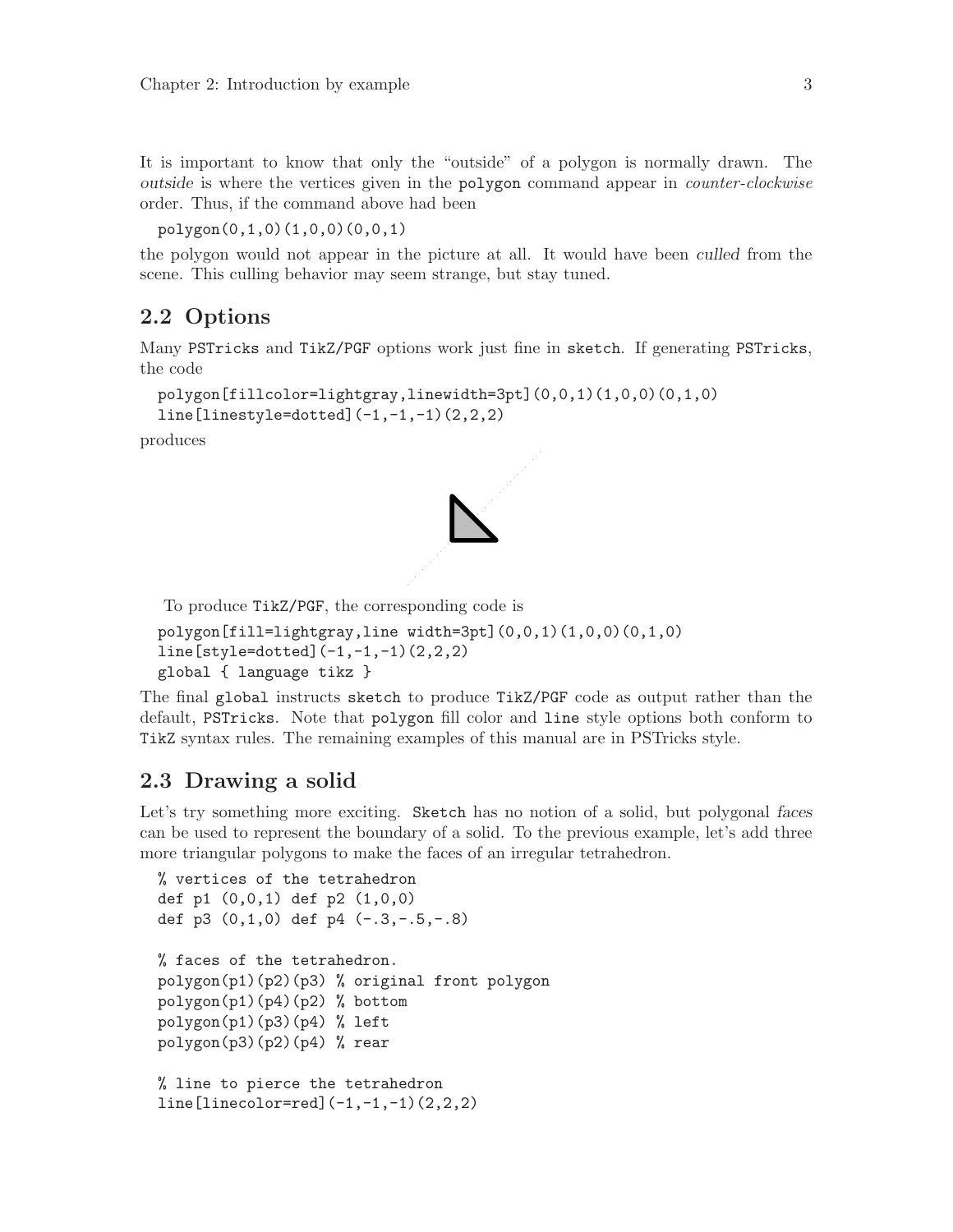<span id="page-7-1"></span>This example uses definitions, which begin with def. These define or give names to points, which are then available as references by enclosing the names in parentheses, e.g. (foo). The parentheses denote that the names refer to points; they are required. There can be no white space between them and the name.

As you can see, comments start with % as in T<sub>EX</sub> and extend to the end of the line (though # will work as well). White space, including spaces, tabs and blank lines, has no effect in the sketch language.



If we look inside the TEX file produced by sketch, there will be only three polygons. The fourth has been culled because it is a "back face" of the tetrahedron, invisible to our view. It is unnecessary, and so it is removed.

In some drawings, polygons act as zero-thickness solid surfaces with both sides visible rather than as the faces of solid objects, where back faces can be culled. For zero-thickness solids, culling is a problem. One solution is to use a pair of sketch polygons for each zero-thickness face, identical except with opposite vertex orders. This is unwieldy and expensive. A better way is to set the sketch internal option cull to false in the usual PSTricks manner.

```
polygon[cull=false](p1)(p2)(p3)
```
The following shows the same helix shape drawn first with cull=true (the default) and then cull=false.

<span id="page-7-0"></span>

We'll soon see how to produce these helixes with a few lines of sketch language code.

It may be tempting to turn culling off gratuitously so that vertex order can be ignored. This is not a good idea because output file size and TEX and Postscript processing time both depend on the number of output polygons. Culling usually improves performance by a factor of two. On the other hand, globally setting cull=false is reasonable while debugging. See [Section 3.4.1 \[Global options\], page 22](#page-25-1) and [Section 4.4.1 \[Limits on error](#page-36-1) [detection\], page 33.](#page-36-1)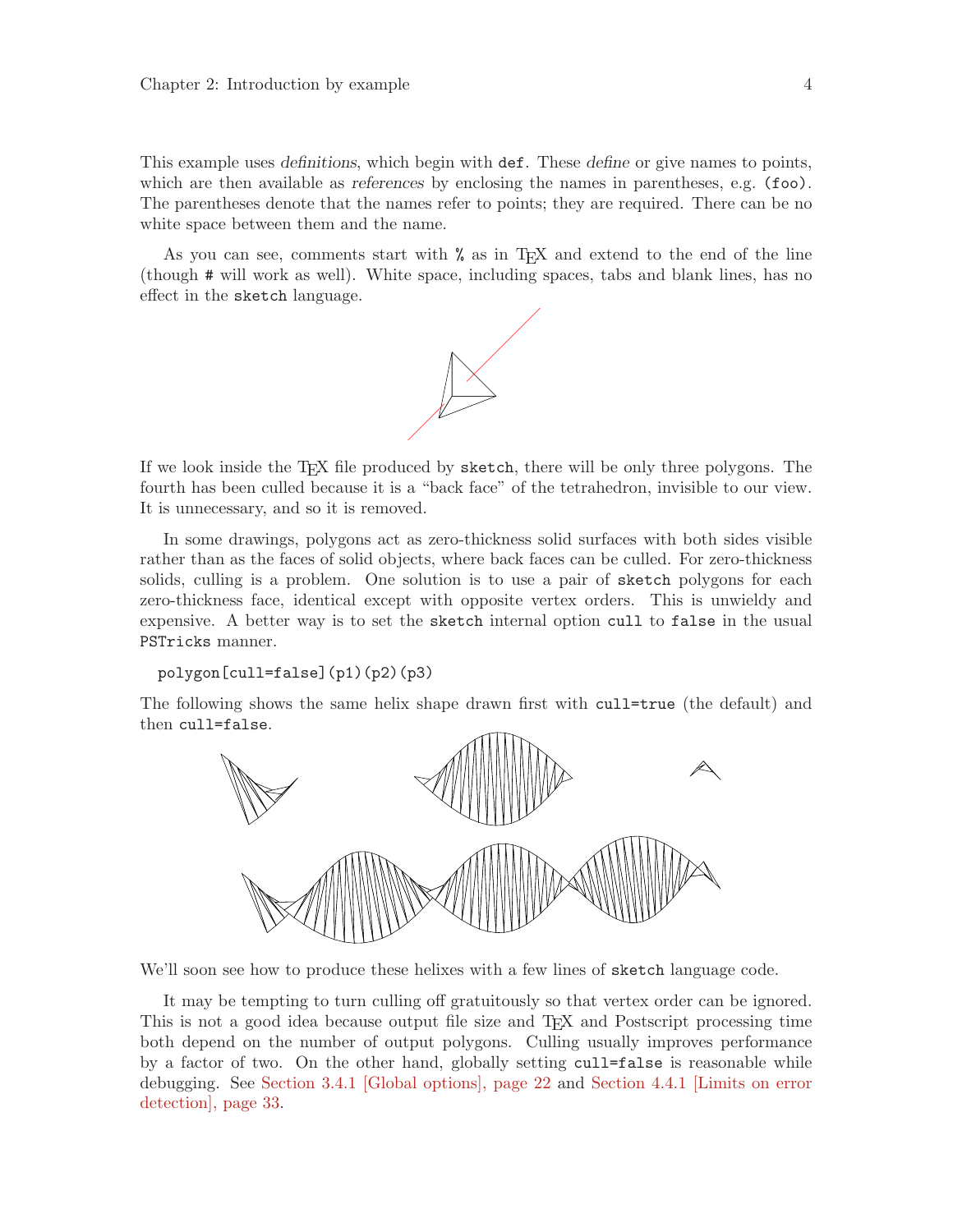#### <span id="page-8-0"></span>2.4 Special objects

We can add labels to a drawing by using special objects, which provide a way to embed raw LATEX and PSTricks code. Adding this to the tetrahedron does the trick.

```
special |\footnotesize
         \uput{2pt}[ur]#1{$P1$}
         \uput[r]#2{$P2$}
         \uput[u]#3{$P3$}
         \uput[d]#4{$P4$}|
  (p1)(p2)(p3)(p4)
```
Here is the result.



There are several details to note here. First, the quoting convention for the raw code is similar to the LATEX \verb command. The first non-white space character following special is understood to be the quote character, in this case '|'. The raw text continues until this character recurs.

Second, the argument references #1, #2, #3, and #4 refer to points in the list that follow. This is similar to TEX macro syntax. The transformed and two-dimensional projections of these three-dimensional points are substituted in the final output. An argument reference of the form #1-2 is replaced with the angle in degrees of the two-dimensional vector that connects the projections of the two respective argument points, here #1 and #2. The substituted angle is enclosed in curly braces { }

By default, special objects are printed last, overlaying all other objects in the scene. If you specify the internal option lay=in, the hidden surface algorithm considers the entire special object to be the first point (#1) in the argument list. If that point is behind (of smaller z-component than) any drawable, then the entire special object is drawn before that drawable, so the drawable obscures parts of the special object that overlaps it. In our example,  $p1$  is the front-most point in the scene (has the largest z-component), so adding lay=in has no effect.

With option lay=under, a special is drawn *before*, hence appears *under* any of the objects handled by the hidden surface algorithm. This is how the light gray axes were added to the "hello world" example [Section 2.1 \[Hello world\], page 2.](#page-5-1)

Special objects are powerful, with many possible uses.

#### 2.5 Transforms

Now let's add a second copy of the pierced tetrahedron. We'll rotate the copy 90 degrees about the x-axis with the origin as center of rotation so we can see the back, then translate it to the right—in the positive x-direction—so it doesn't collide with the original. To help us see what's going on, make the back side gray.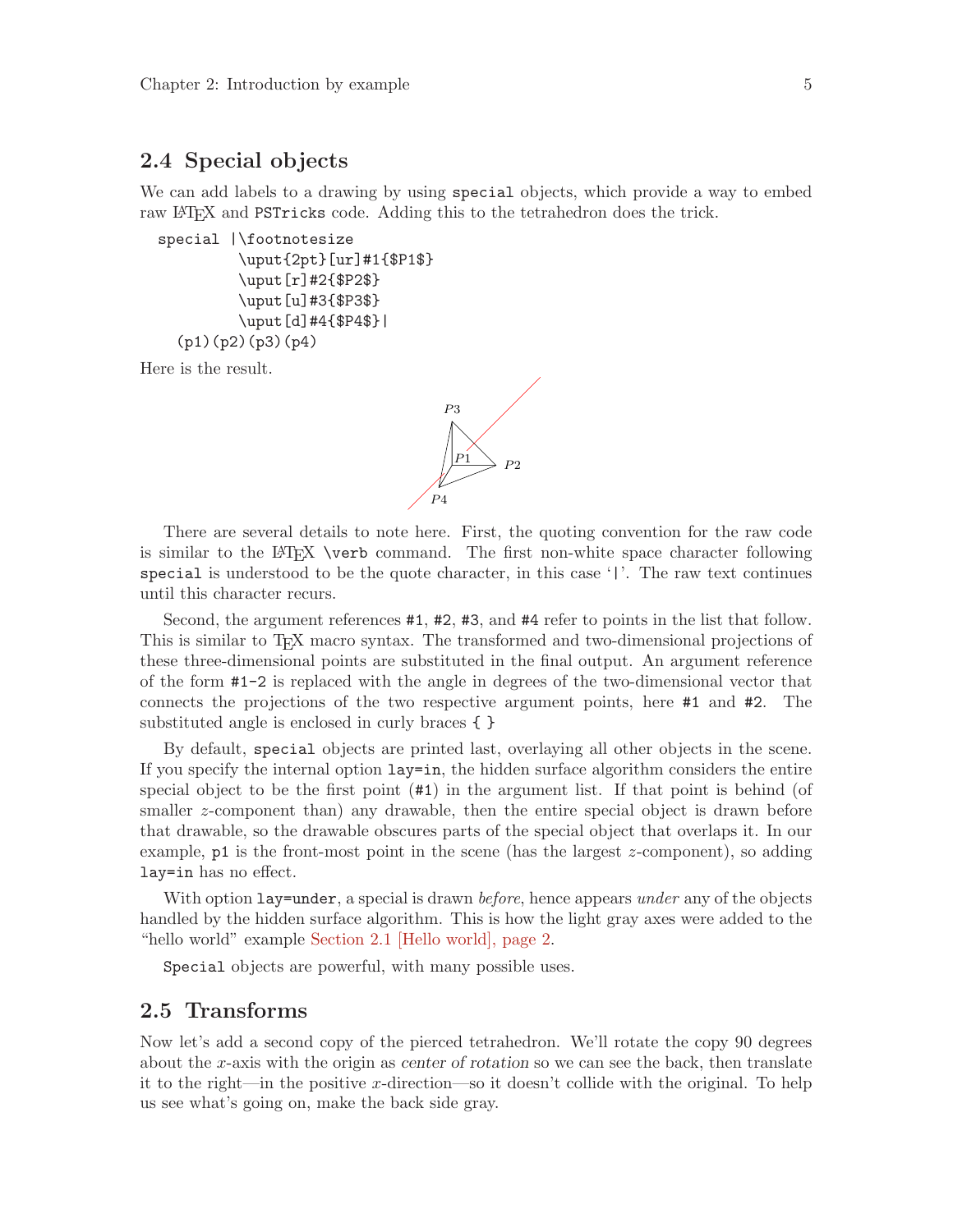```
def pierced_tetrahedron {
 def p1 (0,0,1) def p2 (1,0,0)
 def p3 (0,1,0) def p4 (-.3,-.5,-.8)polygon(p1)(p2)(p3) % original
 polygon(p1)(p4)(p2) % bottom
 polygon(p1)(p3)(p4) % left
 polygon[fillcolor=lightgray](p3)(p2)(p4) % rear
 line[linecolor=red](-1,-1,-1)(2,2,2)
}
{pierced_tetrahedron} % tetrahedron in original position
put { rotate(90, (0,0,0), [1,0,0]) % copy in new position
     then translate([2.5,0,0]) } {pierced_tetrahedron}
```
Here the entire code of the previous example has been wrapped in a definition by forming a block with braces (a single item would not need them). The point definitions nested inside the braces are lexically scoped. Their meaning extends only to the end of the block. The outer def is called a drawable definition because it describes something that can be drawn.

A drawable definition by itself causes nothing to happen until its name is referenced. Drawable references must be enclosed in curly braces, e.g.  $\{\text{foo}\}$ , with no intervening white space. In the code above, the first reference {pierced\_tetrahedron} is a plain one. Its effect is merely to duplicate the earlier drawing. Almost any series of sketch commands stuff may be replaced with def foo { stuff } {foo} without changing its meaning.

The put command supplies a second reference, this time with a transform applied first. The rotate transform turns the tetrahedron 90 degrees about the origin. The axis of rotation is the vector  $[1, 0, 0]$ . By the right hand rule, this causes the top of the tetrahedron to rotate toward the viewer and the bottom away. The rule receives its name from the following definition:

<span id="page-9-1"></span>Right hand rule. If the right hand is wrapped around any axis with the thumb pointing in the axis direction, then the fingers curl in the direction of positive rotation about that axis.

The translate transform moves the pyramid laterally to the right by adding the vector  $[2.5, 0, 0]$  to each vertex coordinate. The result is shown here.



#### 2.6 Repeated objects

To draw seven instances of the tetrahedron, each differing from the last by the same transform, replace the last two commands of the previous example with

repeat  $\{ 7, \text{ rotate}(15, (0,0,0), [1,0,0]) \}$  copy in new position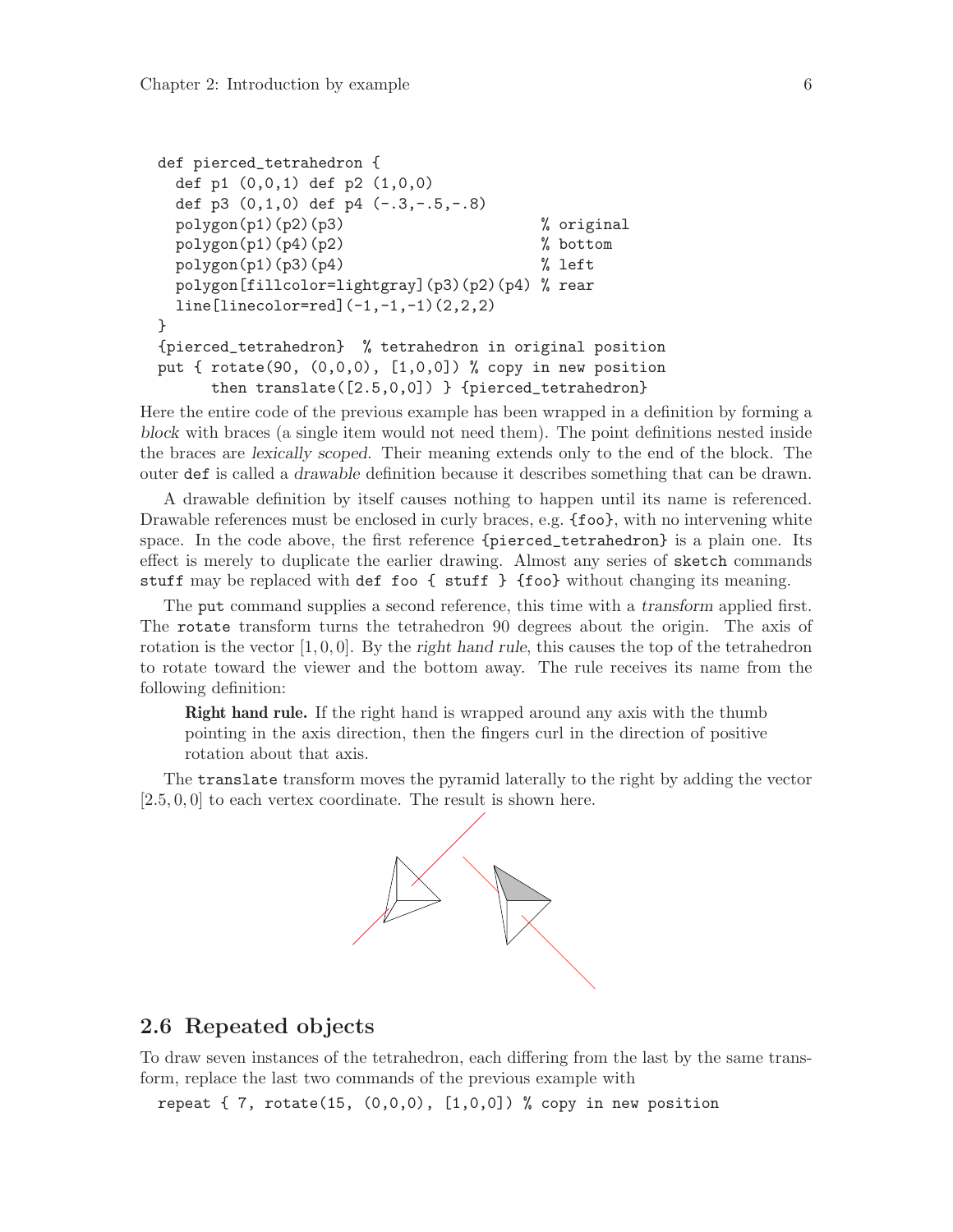<span id="page-10-0"></span>

#### 2.7 Swept objects

Many familiar shapes can be generated by sweeping simpler ones through space and considering the resulting path, surface, or volume. Sketch implements this idea in the sweep command.

```
def n_segs 8
sweep { n_segs, rotate(180 / n_segs, (0,0,0), [0,0,1]) } (1,0,0)
```
This code sweeps the point  $(1, 0, 0)$  eight times by rotating it  $180/8 = 22.5$  degrees each time and connecting the resulting points with line segments. The def used here is a scalar definition. References to scalars have no enclosing brackets at all.

#### 2.7.1 Point sweeps

Sweeping a point makes a one-dimensional path, which is a polyline. Since we have swept with a rotation, the result is a circular arc. Here is what it looks like.



This is the first example we have seen of sketch arithmetic. The expression 180 / n\_segs causes the eight rotations to add to 180. If you're paying attention, you'll have already noted that there are *nine* points, producing eight line segments.

You can cause the swept point to generate a single polygon rather than a polyline by using the closure tag <> after the number of swept objects. Code and result follow

```
def n_segs 8
sweep { n_segs<>, rotate(180 / n_segs, (0,0,0), [0,0,1]) } (1,0,0)
```
#### 2.7.2 Polyline sweeps

Sweeping a polyline produces a surface composed of many faces. The unbroken helix in the example [\[Helix with cull set false then true\], page 4](#page-7-0) is produced by this code (plus a surrounding put rotation to make an interesting view; this has been omitted).

```
def K [0,0,1]
sweep[cull=false] {
  60,
```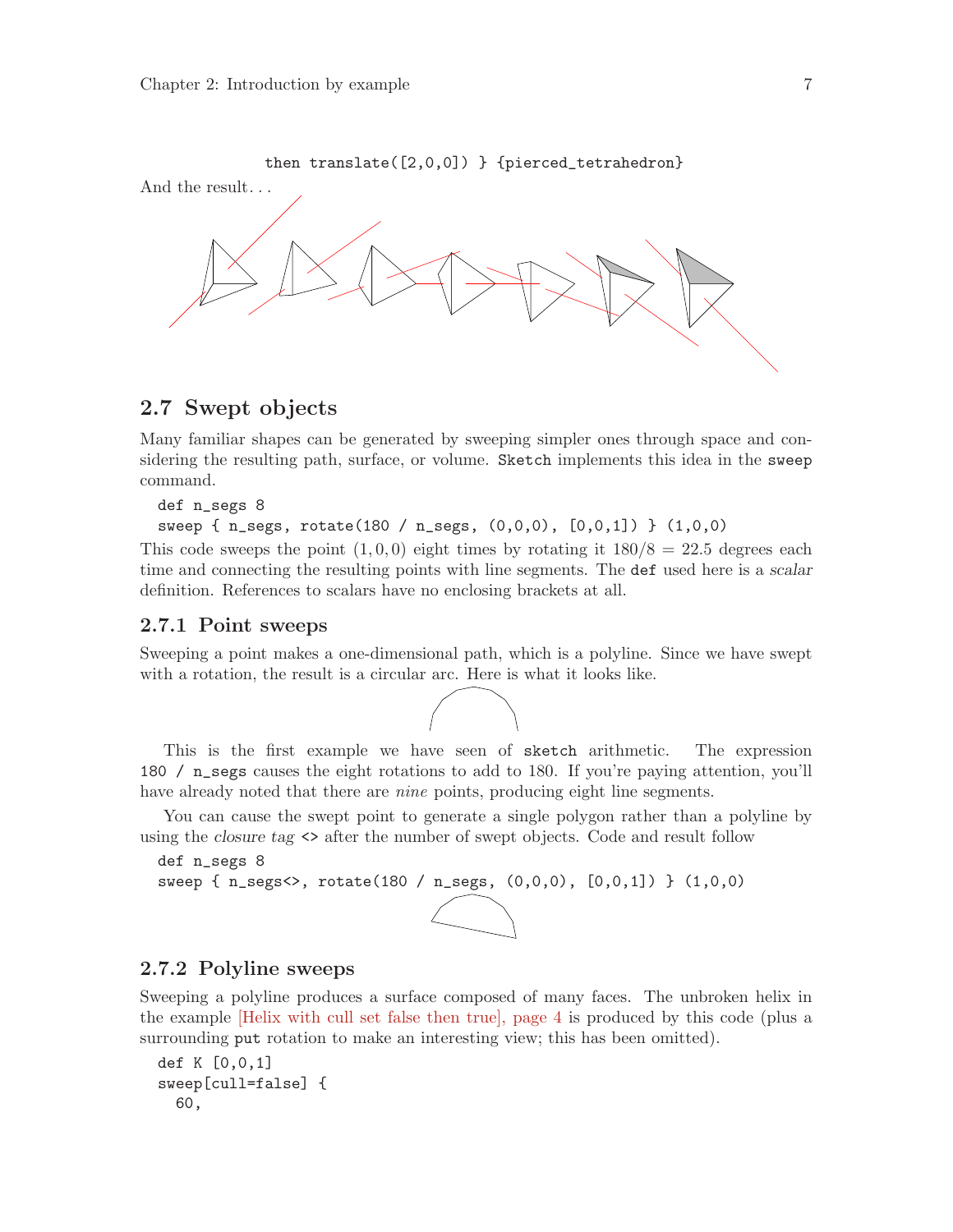```
rotate(10, (0,0,0), [K]) then translate(1/6 * [K])} line[linewidth=2pt](-1,0)(1,0)
```
Again, 60 segments of the helix are produced by connecting 61 instances of the swept line. Options applied to the sweep, here cull=false, are treated as options for the generated polygon or polyline. Options of the swept line itself, here linewidth=2pt, are ignored, though with a warning. This def is a vector definition, which must be referenced with square brackets, e.g. [foo].

#### 2.7.3 Nested sweeps

When the center point of rotation is omitted, the origin is assumed. When a point has only two coordinates, they are taken as x and y, with  $z = 0$  assumed. A toroid is therefore obtained with this code.

```
def n_toroid_segs 20 def n_circle_segs 16
def r_minor 1 def r_major 1.5
sweep \{ n_toroid_segs, rotate(360 / n_toroid_segs, [0,1,0]) }
 sweep { n_circle_segs, rotate(360 / n_circle_segs, (r_major,0,0)) }
    (r_major + r_minor, 0)
```
For intuition, the idea of the code is to sketch a circle to the right of the origin in the  $xy$ -plane, then rotate that circle "out of the plane" about the y-axis to make the final figure. This produces the following. (A view rotation and some axes have been added.)



This example also shows that the swept object may itself be another sweep. In fact, it may be *any* sketch expression that results in a list of one or more points or, alternately, a list of one or more polylines and polygons. The latter kind of list can be created with a { }-enclosed block, perhaps following a put or repeat.

#### 2.7.4 Polygon sweeps

Sweeping a polygon creates a closed surface with polygons at the ends, which are just copies of the original, appropriately positioned. See [\[Solid coil example\], page 1](#page-4-1). Options on the swept polygon, if they exist, are applied to the ends. Otherwise the sweep options are used throughout.

#### 2.7.5 Polyline sweeps with closure

A polyline sweep with a closure tag creates another kind of closed surface. First, the polyline segments are connected by faces, just as without the closure tag. Then, each set of end points is joined to make a polygon, one for each end. A code for several views of a cylindrical prism follows.

```
def n_cyl_segs 20 def n_views 5 def I [1,0,0]
```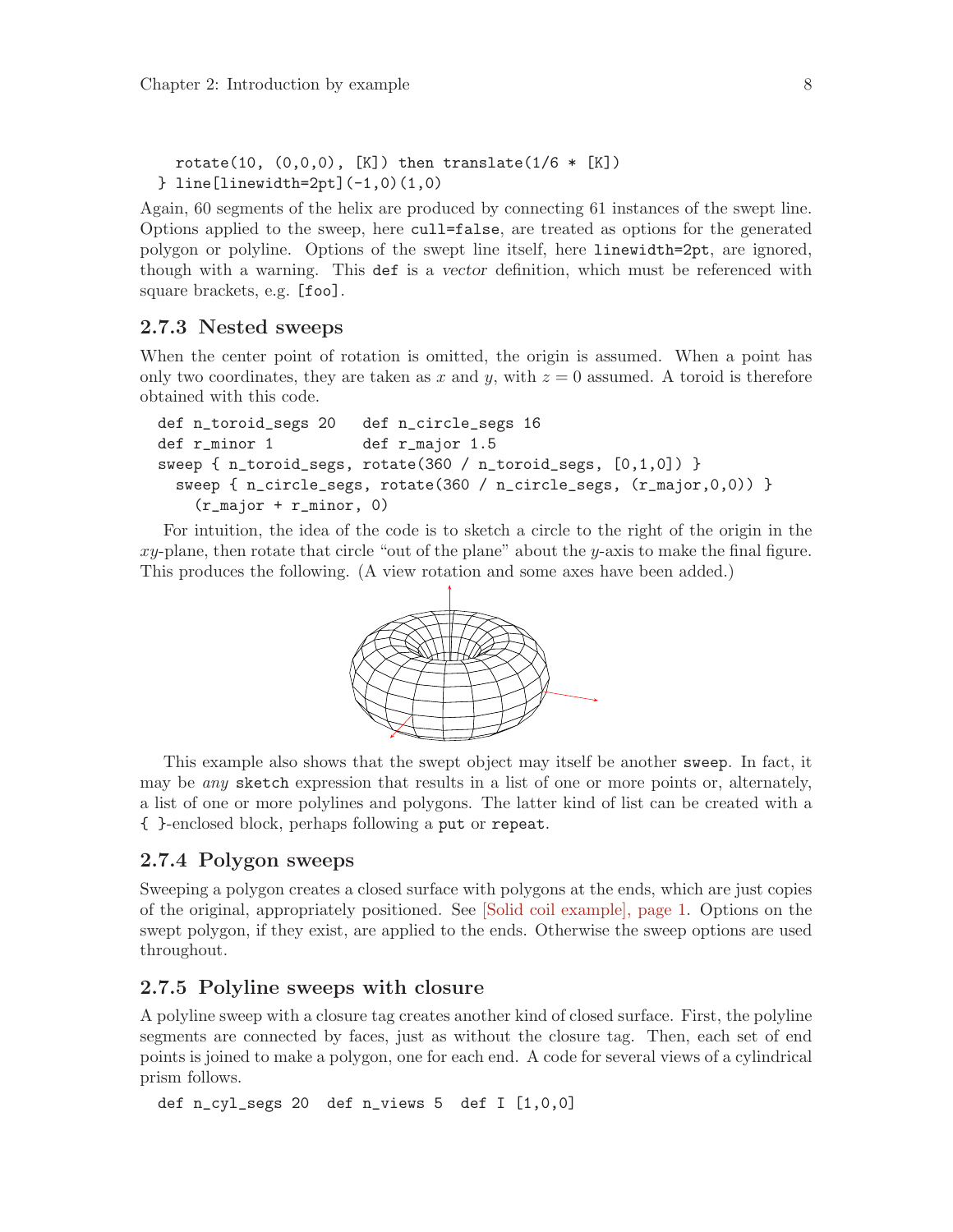```
def endopts [fillcolor=lightgray]
repeat { n_views, rotate(180/n_views, [I]) then translate([I] * 2.1) }
 sweep[endopts]{ n_cyl_segs<>, rotate(360/n_cyl_segs, [0,1,0]) }
    line[fillcolor=white](1,-1)(1,1)
```
It produces this drawing.



The options of the swept line, if any, are applied to the faces produced by sweeping the line, but not the end polygons. Otherwise, the sweep options are applied throughout. The def in this example is an option definition. References to options must be enclosed in square brackets, e.g. [foo]. Happily, the syntax of sketch is such that options references can never be confused with vector references. While not apparent in this example, options references are useful when defining many objects with a similar appearance.

#### 2.7.6 Affine arithmetic

The arithmetic [I] \* 2.1 above hints at a larger truth. Sketch operators work on scalars, vectors, points, and transforms according to the general rules of affine algebra. This can be helpful for setting up diagrams with computed geometry. For example, if you have triangle vertices (p1) through (p3) and need to draw a unit normal vector pointing out of the center of the triangle, this code does the trick.

```
def p1 (1,0,0) def p2 (0,0.5,0) def p3 (-0.5,-1,2)
def O (0,0,0)
def N unit( ((p3) - (p2)) * ((p1) - (p2)) )def n1 ((p1)-(0) + (p2)-(0) + (p3)-(0)) / 3 + (0)def n2 (n1)+[N]
polygon(p1)(p2)(p3)
line[arrows=*->[n1)(n2)]
```
The first line computes the cross product of two edge vectors of the triangle and scales it to unit length. The second computes the average of the vertices. Note that subtraction and addition of the origin effectively convert vectors to points and *vice versa*. The line command draws the normal at the correct spot.



Two caveats regarding this example remain. First, the only way to use PSTricks-style arrows is with arrows=. The alternative syntax for PSTricks arrows is not allowed in sketch. Second, you might like to eliminate the third def and write instead the following.

```
line[arrows=+-][n1) (n1)+[N]
```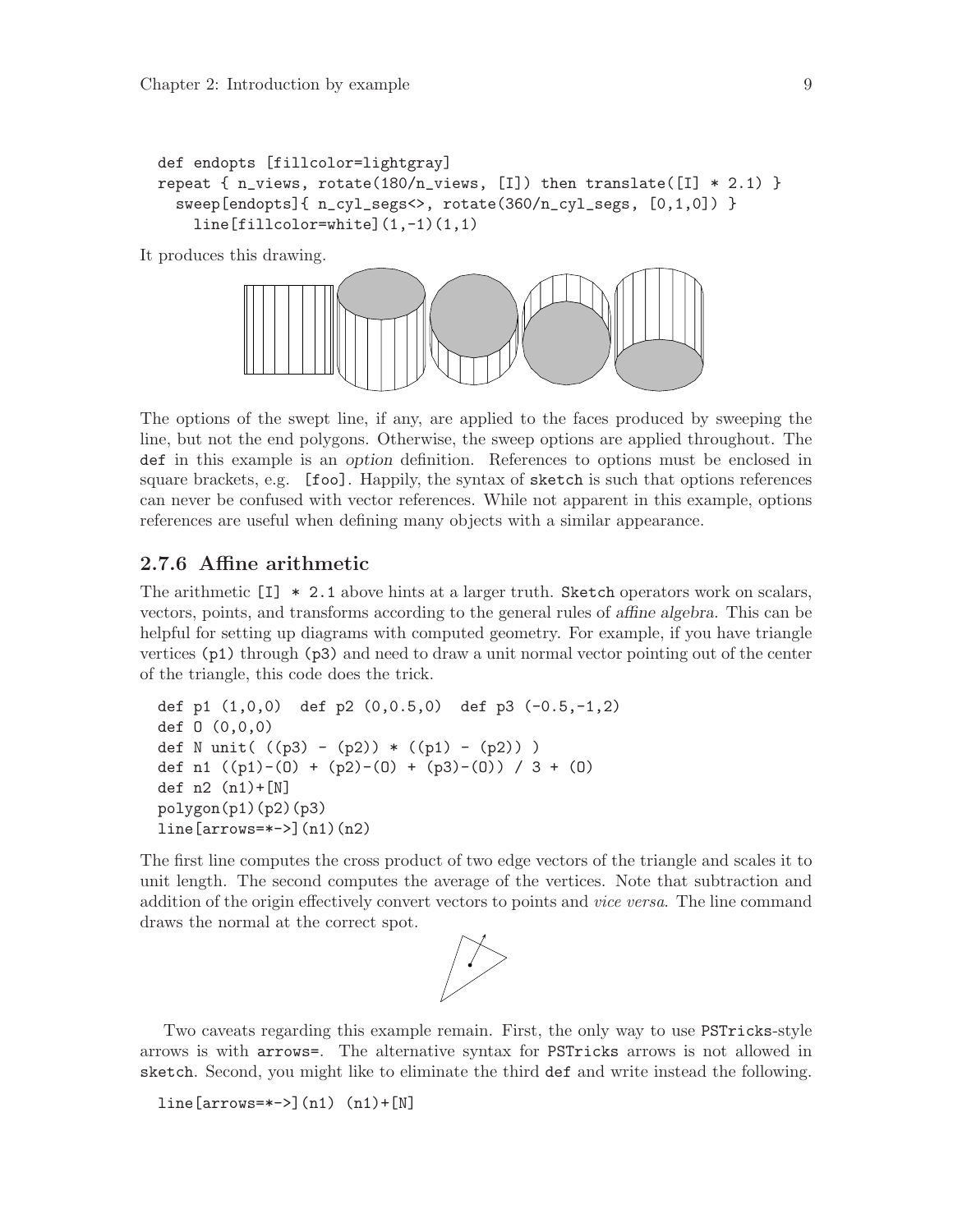<span id="page-13-0"></span>This is not allowed. The point lists in drawables may consist only of explicit points or point references. You may, however, use arithmetic to calculate point components. The following works, though it's a little cumbersome.

line[arrows=\*->](n1)((n1)'x+(N)'x, (n1)'y+(N)'y, (n1)'z+(N)'z)

Obviously, the tick operator ''x' extracts components of points and vectors.

### <span id="page-13-1"></span>2.7.7 More to learn

This is not the end of the story on sweeps! We invite the reader into the main body of this documentation [Section 3.2.6 \[Sweeps\], page 18](#page-21-1) to learn more.



Who knows where you'll finish?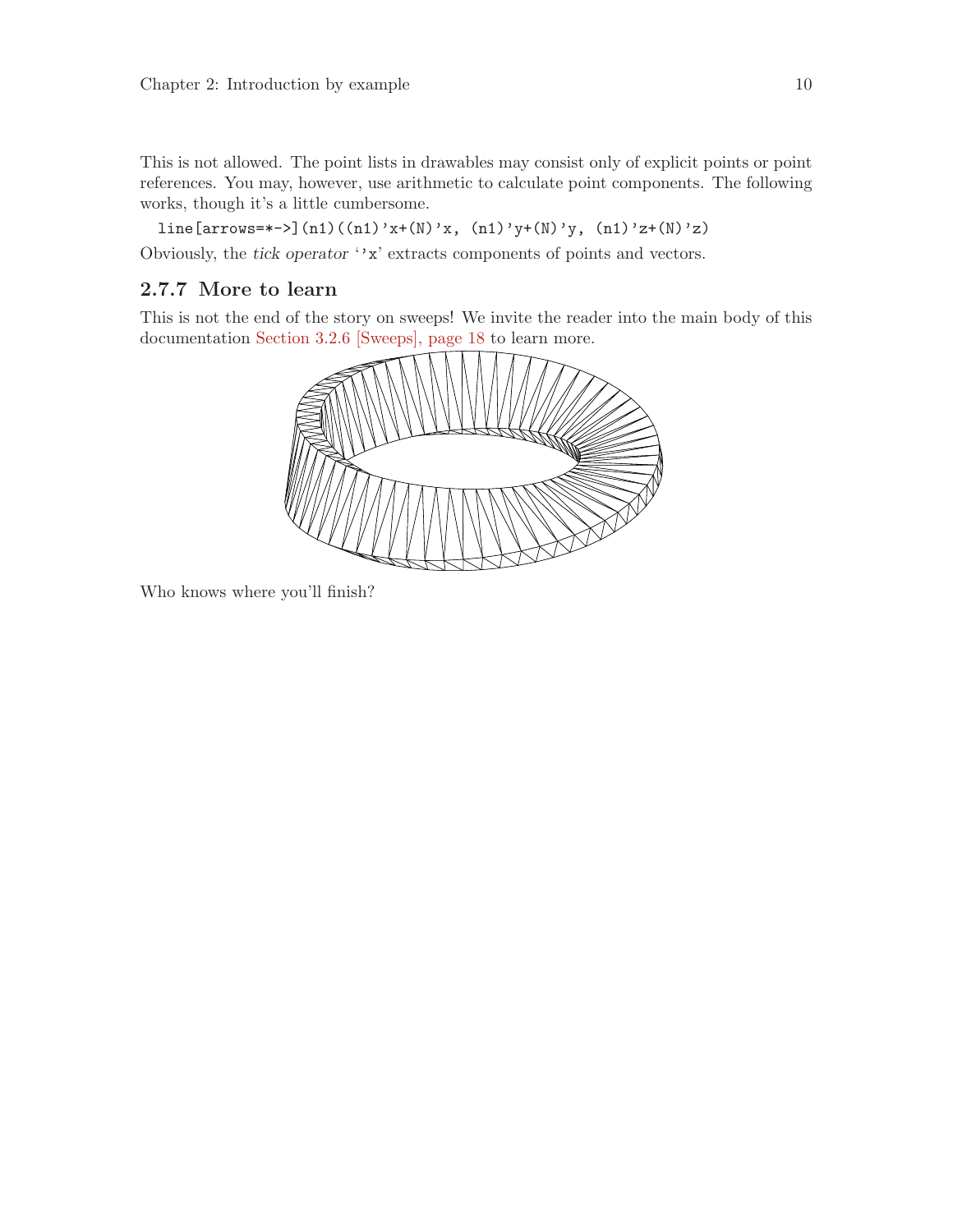# <span id="page-14-0"></span>3 Input language

This chapter describes the sketch input language in detail.

### 3.1 Basics

Sketch input is plain ASCII text, usually stored in an input file. It describes a scene, so the sketch language is a scene description language. Sketch input is also declarative. It merely declares what the scene ought to look like when drawing is complete and says very little about how sketch should do its work. Sketch commands are not executed sequentially as in the usual programming language. They merely contribute to that declaration.

A few syntactic details are important. Case is significant in the sketch language. With a few exceptions, white space is not. This includes line breaks. Comments begin with % or # and extend to the end of the line. You can disable a chunk of syntactically correct sketch code by enclosing it in a def. There is a simple "include file" mechanism. The command

#### input{otherfile.sk}

causes the contents of 'otherfile.sk' to be inserted as though they were part of the current file.

### 3.1.1 Identifiers

Identifiers in sketch are references to earlier-defined options, scalars, points, vectors, transforms, drawables, and tags. Definitions are explained in [Section 3.3 \[Definitions\], page 21](#page-24-0).

An identifier consists of a leading letter followed by letters, numbers and underscores. The last character may not be an underscore. Keywords cannot be used as identifiers, and reserved words ought to be avoided. See [Section 3.1.2 \[Key and reserved words\], page 11](#page-14-1).

### <span id="page-14-1"></span>3.1.2 Key and reserved words

The keywords of sketch are picturebox curve def dots frame global input line polygon put repeat set sweep and then. The sketch parser will note a syntax error if any of these are used in place of a proper identifier.

In addition, there are reserved words that can currently be defined by the user, but with the risk that future versions of sketch will reject those definitions. The reserved words are atan2 cos inverse perspective project rotate scale sin special sqrt translate unit and view.

#### 3.1.3 Literals

Literals in sketch include scalars, points, vectors, and transforms. Literals, along with defined object references, are used in arithmetic expressions. See [Section 3.1.4 \[Arithmetic\],](#page-16-1) [page 13](#page-16-1).

#### 3.1.3.1 Scalar literals

Scalar literals are positive floating point numbers with syntax according to C conventions. The following are some examples.

0 1004 .001 8.3143 3. 1.60E-19 6.02e+23

Scalar literals may not contain embedded spaces.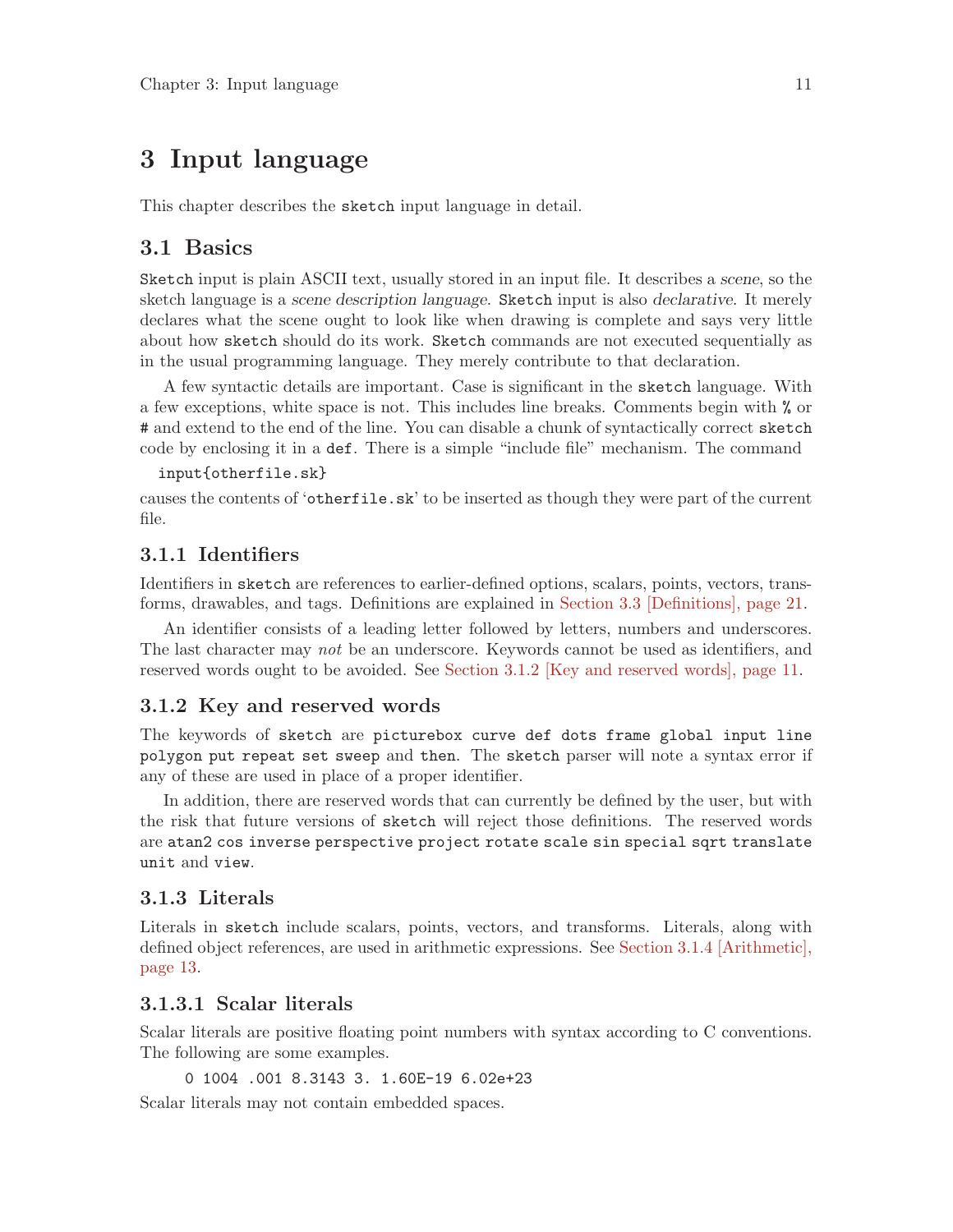### <span id="page-15-0"></span>3.1.3.2 Point and vector literals

Points and vector literals have these forms respectively.

(X,Y,Z) [X,Y,Z]

Each of the components is itself a scalar expression. The z-components are optional and default to zero.

### <span id="page-15-1"></span>3.1.3.3 Transform literals

Most transform literals are formed by constructors. These are summarized in the following table.

| Constructor                                                                                                                                                           | Param types           | Description                                                                                                                                                                                                                                                                                                                                                                                                                                               |
|-----------------------------------------------------------------------------------------------------------------------------------------------------------------------|-----------------------|-----------------------------------------------------------------------------------------------------------------------------------------------------------------------------------------------------------------------------------------------------------------------------------------------------------------------------------------------------------------------------------------------------------------------------------------------------------|
| rotate(A, P, X)                                                                                                                                                       | scalar, point, vector | Rotate A degrees about point P with axis X accord-<br>ing to the right hand rule. See [Right hand rule],                                                                                                                                                                                                                                                                                                                                                  |
|                                                                                                                                                                       |                       | page 6. P and X are both optional and default to                                                                                                                                                                                                                                                                                                                                                                                                          |
|                                                                                                                                                                       |                       | the origin and the <i>z</i> -axis respectively.                                                                                                                                                                                                                                                                                                                                                                                                           |
| translate(X)                                                                                                                                                          | vector                | Translate by X.                                                                                                                                                                                                                                                                                                                                                                                                                                           |
| scale(S)                                                                                                                                                              | scalar                | Scale uniformly by factor S.                                                                                                                                                                                                                                                                                                                                                                                                                              |
| scale(V)                                                                                                                                                              | vector                | Scale along each axis by components of V.                                                                                                                                                                                                                                                                                                                                                                                                                 |
| project()                                                                                                                                                             |                       | Same as $scale([1,1,0])$ .                                                                                                                                                                                                                                                                                                                                                                                                                                |
| project(S)                                                                                                                                                            | scalar                | Perspective projection with view center at origin<br>and projection plane $z = -S$ .                                                                                                                                                                                                                                                                                                                                                                      |
| perspective(S)                                                                                                                                                        | scalar                | Perspective transform identical to project (S) ex-<br>cept that the z-coordinate of the transformed result<br>is pseudodepth, usable by the hidden surface algo-<br>rithm.                                                                                                                                                                                                                                                                                |
| view(E,D,U)                                                                                                                                                           | point, vector, vector | View transform similar to that of OpenGL's. The<br>eye point E is translated to the origin while a ro-<br>tation is also applied that makes the view direction<br>vector $D$ and the view "up" vector $U$ point in the<br>negative $z$ - and the y-directions respectively. If $U$ is<br>omitted, it defaults to $[0,1,0]$ . When U is omitted,<br>D may be also; it defaults to $(0,0,0)$ – $(E)$ , a vector<br>pointing from the eye toward the origin. |
| view(E, L, U)                                                                                                                                                         | point, point, vector  | An alternate form of $view(E,D,U)$ above where the<br>view direction parameter D is replaced with a "look"<br>at" point L, i.e., a point where the viewer is focus-<br>ing her attention. This form of view is equivalent<br>to view $(E, (L) - (E), U)$ , where $(L) - (E)$ is a direc-<br>tion vector. U is optional and defaults to $[0, 1, 0]$ .                                                                                                      |
| $\left[ [a_{11}, a_{12}, a_{13}, a_{14}] \right]$<br>$[a_{21}, a_{22}, a_{23}, a_{24}]$<br>$[a_{31}, a_{32}, a_{33}, a_{34}]$<br>$[a_{41}, a_{42}, a_{43}, a_{44}]$ ] | 16 scalars            | Direct transform matrix definition. Each of the $a_{ij}$<br>is a scalar expression. If you don't know what this<br>is about, you don't need it.                                                                                                                                                                                                                                                                                                           |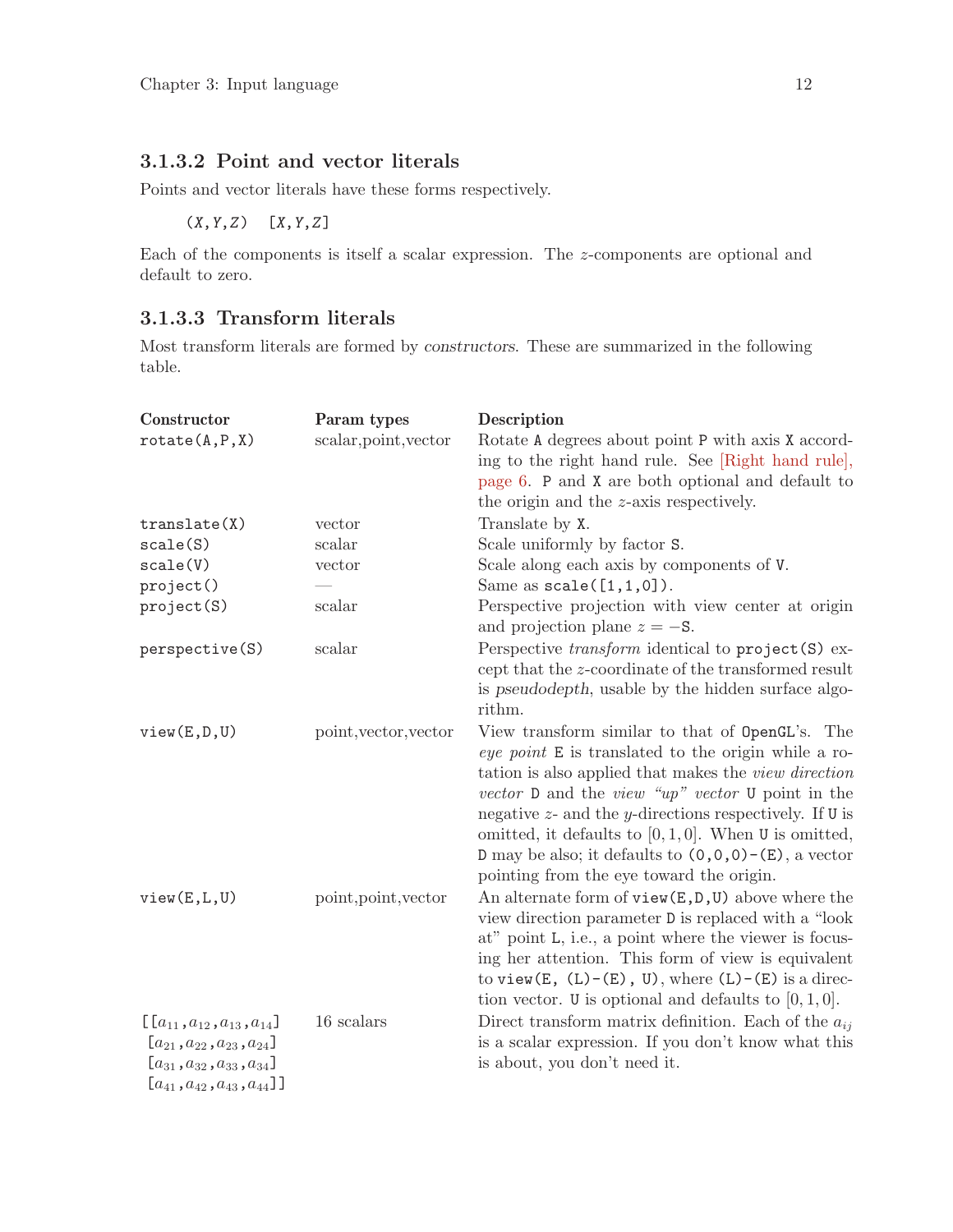<span id="page-16-0"></span>The project constructor is not generally useful because it defeats hidden surface removal by collapsing the scene onto a single plane. It is a special purpose transform for drawing pictures of scenes where three-dimensional objects are being projected onto planes. See, for example, [Section 4.1 \[Overview\], page 24](#page-27-1).

### <span id="page-16-1"></span>3.1.4 Arithmetic expressions

Arithmetic expressions over sketch literals and defined identifiers are summarized in the following tables.

### 3.1.4.1 Two-operand (binary) forms and precedence

Most two-operand binary forms have meanings dependent on the types of their arguments. An exhaustive summary of the possibilities is given in the following table.

| Left      | <b>Op</b>                | Right      | Result         | Description                               |
|-----------|--------------------------|------------|----------------|-------------------------------------------|
| scalar    | $\ddot{}$                | scalar     | scalar         | Scalar sum.                               |
| vector    | $\ddot{}$                | vector     | vector         | Vector sum.                               |
| point     | $\ddot{}$                | vector     | point          | Point-vector affine sum.                  |
| vector    | $\ddot{}$                | point      | п              | п                                         |
| scalar    |                          | scalar     | scalar         | Scalar difference.                        |
| vector    |                          | vector     | vector         | Vector difference.                        |
| point     |                          | point      | vector         | Point-point affine difference.            |
| point     |                          | vector     | point          | Point-vector affine difference.           |
| scalar    | $*$ or .                 | scalar     | scalar         | Scalar product.                           |
| scalar    | $*$ or .                 | vector     | vector         | Scalar-vector product.                    |
| vector    | $*$ or .                 | scalar     | $\blacksquare$ | Ħ                                         |
| vector    | ∗                        | vector     | vector         | Vector cross-product.                     |
| vector    |                          | vector     | scalar         | Vector dot product.                       |
| scalar    | ∼                        | scalar     | scalar         | Raise scalar to scalar power.             |
| transform |                          | integer    | transform      | Raise transform or integer power.         |
| transform | $*$ or .                 | point      | point          | Affine point transform (right-to-left).   |
| transform | $*$ or .                 | vector     | vector         | Affine vector transform (right-to-left).  |
| transform | $*$ or .                 | transform  | transform      | Transform composition (right-to-left).    |
| point     | then                     | transform  | point          | Affine point transform (left-to-right).   |
| vector    | then                     | transform  | vector         | Affine vector transform (left-to-right).  |
| transform | then                     | transform  | transform      | Transform composition (left-to-right).    |
| scalar    |                          | scalar     | scalar         | Scalar division.                          |
| vector    |                          | scalar     | vector         | Vector component-wise division by scalar. |
| point     | $\overline{\phantom{a}}$ | x, y, or z | scalar         | Point component extraction.               |
| vector    | ,                        | x, y, or z | scalar         | Vector component extraction.              |

Operator precedence is shown in this table.

- highest (most tightly binding)
- $\hat{ }$
- (unary negation)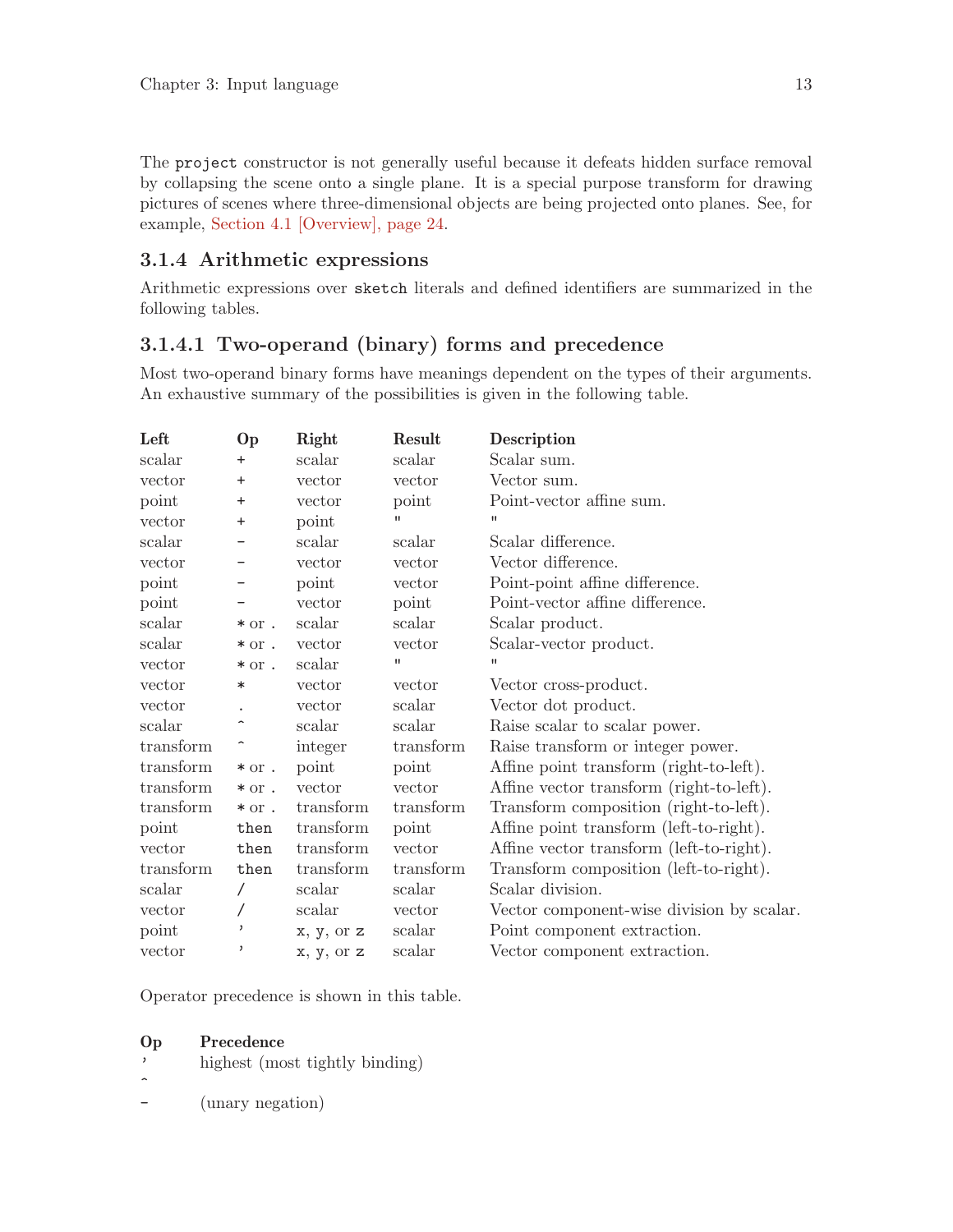<span id="page-17-0"></span> $*$  . /  $+$ then lowest (least tightly binding)

All operations are left-associative except for '<sup>\*</sup>'. Parentheses '( )' are used for grouping to override precedence in the usual way.

As you can see, the dot operator '.' is usually a synonym for run-of-the-mill multiplication, '\*'. The meanings differ only for vector operands. The then operator merely reverses the operand order with respect to normal multiplication '\*'. The intent here is to make compositions read more naturally. The code

 $(1,2,3)$  then scale(2) then rotate(30) then translate( $[1,3,0]$ )

expresses a series of successive modifications to the point, whereas the equivalent form

translate( $[1,3,0]$ ) \* rotate(30) \* scale(2) \*  $(1,2,3)$ 

will be intuitive only to mathematicians (and perhaps Arabic language readers).

#### 3.1.4.2 Unary forms

Unary or one-operand forms are summarized in the following table, where X stands for the operand.

| Op          | <b>Operand</b> | Result    | Description                                 |
|-------------|----------------|-----------|---------------------------------------------|
| $-X$        | scalar         | scalar    | Unary scalar negation.                      |
| $-X$        | vector         | vector    | Unary vector negation.                      |
| X           | vector         | scalar    | Vector length.                              |
| unit(X)     | vector         | vector    | Unit vector with same direction.            |
| sqrt(X)     | scalar         | scalar    | Scalar square root.                         |
| sin(X)      | scalar         | scalar    | Trigonometric sine (X in degrees).          |
| cos(X)      | scalar         | scalar    | Trigonometric cosine (X in degrees).        |
| atan2(X, Y) | scalar         | scalar    | Polar angle in degrees of vector $[X, Y]$ . |
| inverse(X)  | transform      | transform | Inverse transform.                          |

Errors are reported when  $|X|$ , unit, sqrt, atan2, and inverse fail due to bad parameters.

#### 3.1.5 Options

#### Syntax:

 $[key1=val1,key2=val2,...]$ 

Options are used to specify details of the appearance of drawables. As shown above, they are given as comma-separated key-value pairs.

#### 3.1.5.1 PSTricks options

When language pstricks is selected (the default), permissible key-value pairs include all those for similar PSTricks objects. For example, a polygon might have the options

[linewidth=1pt,linecolor=blue,fillcolor=cyan]

Sketch merely passes these on to PSTricks without checking or modification. Option lists are always optional. A missing options list is equivalent to an empty one '[]'.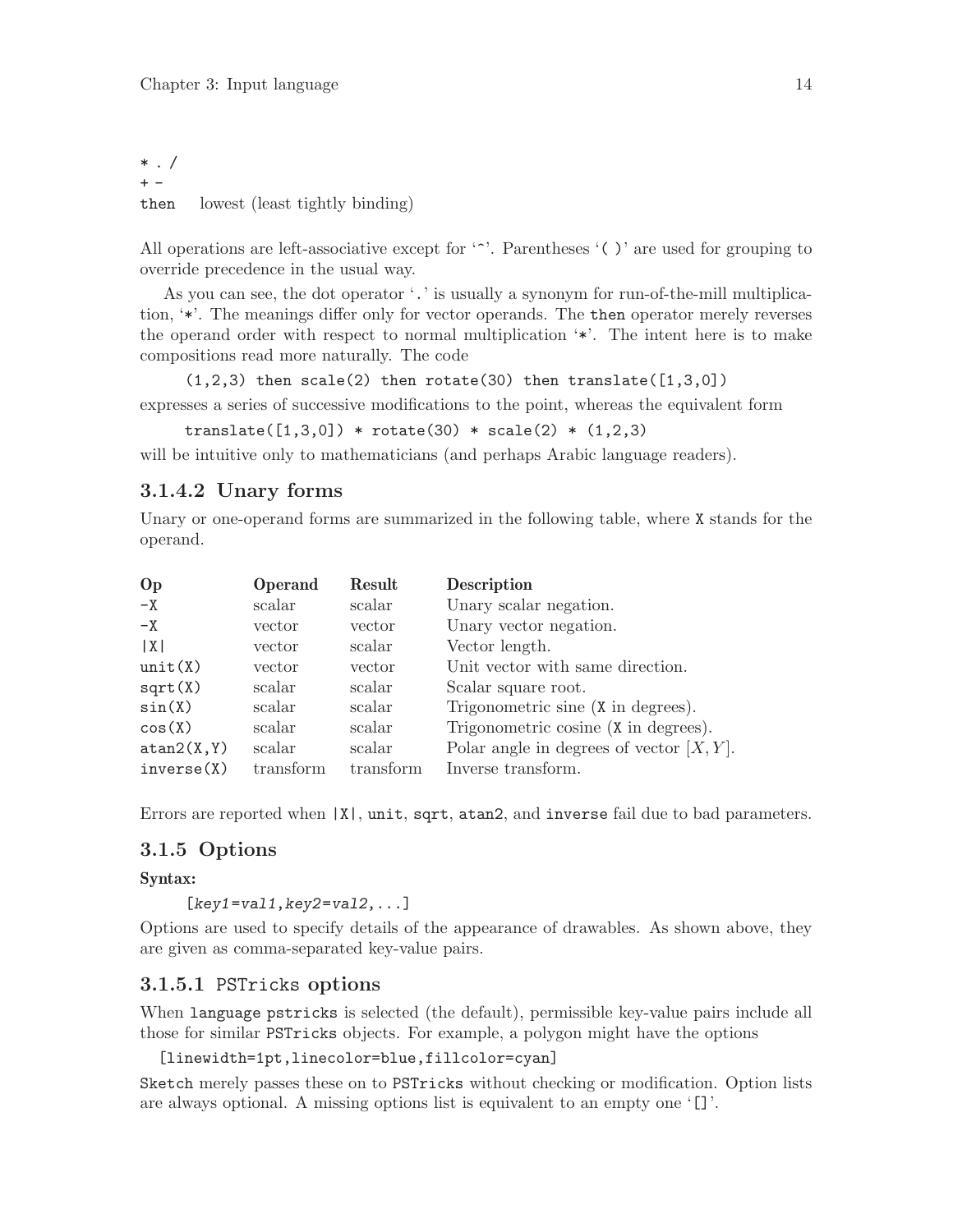<span id="page-18-0"></span>When a polygon has options for both its face and its edges, and the polygon is split by the hidden surface algorithm, sketch must copy the edge options to pslines for the edge segments and the face options to pspolygons. Options known to sketch for purposes of this splitting operation include arrows, dash, dotsep, fillcolor, fillstyle, linecolor, linestyle, linewidth, opacity, showpoints, strokeopacity, and transpalpha.

#### 3.1.5.2 TikZ/PGF options

TikZ/PGF options are handled much as for PSTricks. Though TikZ/PGF often allows colors and styles to be given without corresponding keys, for example,

 $\d$ raw[red,ultra thick] $(0,0)$  -- $(1,1)$ ;

this is not permitted in sketch. To draw a red, ultra-thick line in sketch, the form is

line[draw=red,style=ultra thick](0,0)(1,1)

Just as for PSTricks, when a polygon has options for both its face and its edges, and the polygon is split by the hidden surface algorithm, sketch must copy the edge options to pslines for the edge segments and the face options to pspolygons. TikZ/PGF options known to sketch for purposes of this splitting operation include arrows, cap, color, dash pattern, dash phase, double distance, draw, draw opacity, fill, fill opacity, join, line width, miter limit, pattern, pattern color, and style.

The style option can contain both face and edge information, so sketch must check the style value. Values known to sketch include dashed, densely dashed, densely dotted, dotted, double, loosely dashed, loosely dotted, nearly opaque, nearly transparent, semithick, semitransparent, solid, thick, thin, transparent, ultra nearly transparent, ultra thick, ultra thin, very nearly transparent, very thick, and very thin.

#### 3.1.5.3 Dots in TikZ/PGF

TikZ/PGF does not have a dots command as does PSTricks. Instead, Sketch emits dots as filldraw circles. The diameter may be set using the option dotsize borrowed from PSTricks. The dotsize option will be removed from the option list in the output filldraw command. Other options work in the expected way. For example, fill sets fill color and color sets line color of the circles.

#### 3.1.5.4 TikZ/PGF user-defined styles

TikZ/PGF allows named styles defined by the user, for example

```
\tikzstyle{mypolygonstyle} = [fill=blue!20,fill opacity=0.8]
\tikzstyle{mylinestyle} = [red!20,dashed]
```
Since sketch has no information on the contents of such styles, it omits them entirely from lines, polygons, and their edges during option splitting. For example,

```
polygon[style=mypolygonstyle,style=thick](0,0,1)(1,0,0)(0,1,0)
```

```
line[style=mylinestyle](-1,-1,-1)(2,2,2)
```
produces the TikZ output

```
\frac{-1,-1)--(.333,.333)};
```

```
\tilde{\tilde{\theta}}(0,0)-(1,0)-(0,1)-\tilde{\theta};
```

```
\draw(.333, .333) --(2, 2);
```
Note that the user-defined styles are not present. Sketch also issues warnings: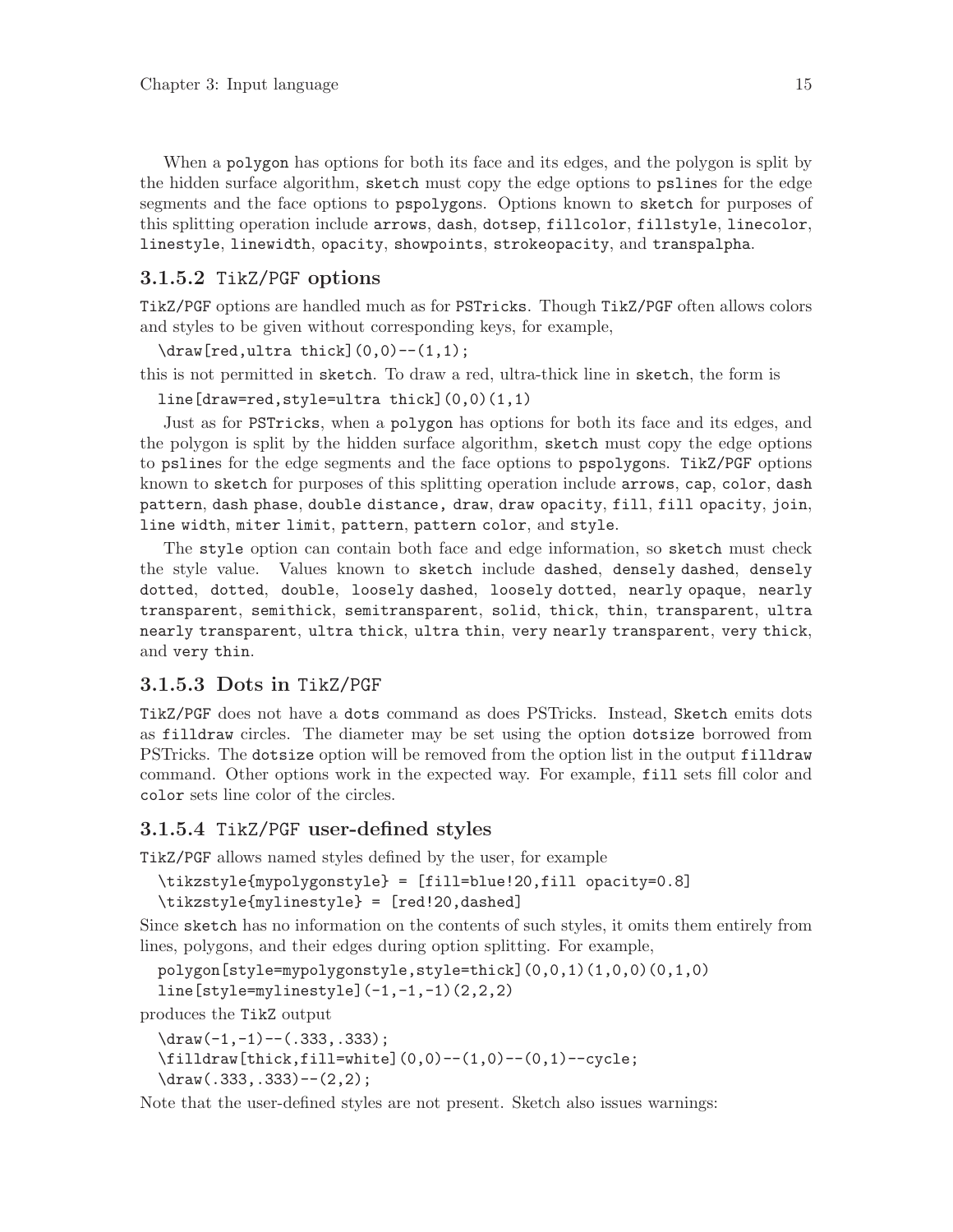<span id="page-19-0"></span>warning, unknown polygon option style=mypolygonstyle will be ignored warning, unknown line option style=mylinestyle will be ignored

The remedy is to state explicitly whether a user-defined style should be attched to polygons or lines in the TikZ output using pseudo-options fill style and line style,

```
polygon[fill style=mypolygonstyle,style=thick](0,0,1)(1,0,0)(0,1,0)
```
line[line style=mylinestyle](-1,-1,-1)(2,2,2)

Now, the output is

```
\draw[mylinestyle](-1,-1)--(.333,.333);
\filldraw[mypolygonstyle,thick](0,0)--(1,0)--(0,1)--cycle;
\draw[mylinestyle](.333,.333)--(2,2);
```
A useful technique is to include user-defined style definitions in sketch code as specials with option [lay=under] to ensure that the styles are emitted first in the output, before any uses of the style names.<sup>1</sup> For example,

```
special|\tikzstyle{mypolygonstyle} = [fill=blue!20,fill opacity=0.8]|[lay=under]
special|\tikzstyle{mylinestyle} = [red!20,dashed]|[lay=under]
```
The author is responsible for using the key, line style or fill style, that matches the content of the style definition.

### 3.1.5.5 Transparency

Both PSTricks and TikZ/PGF support polygon options that have the effect of making the polygon appear transparent. For PSTricks, keywords opacity and transpalpha have both been used, with the correct one depending on version. TikZ/PGF uses opacity only. When transparent polygons are in the foreground, objects behind them (drawn earlier) are visible with color subdued and tinted. The hidden surface algorithm of sketch works well with such transparent polygons.

Note that cull=false must be used for rear-facing polygons to be visible when positioned behind other transparent surfaces.

#### <span id="page-19-1"></span>3.1.5.6 Internal options

There are also *internal* options used only by sketch and not passed on to PSTricks. These are summarized in the following table.

| Key   | Possible values | Description                                                                                                                                                                                                                                               |
|-------|-----------------|-----------------------------------------------------------------------------------------------------------------------------------------------------------------------------------------------------------------------------------------------------------|
| cull  | true, false     | Turn culling of backfaces on and off respectively for this object.                                                                                                                                                                                        |
|       |                 | The default value is true.                                                                                                                                                                                                                                |
| lay   | over, in, under | Force this object to be under or over all other objects in the<br>depth sort order created by the hidden surface algorithm. The<br>default value over guarantees that output due to the special<br>will be visible.                                       |
| split | true, false     | Turn splitting of sweep-generated body polygons on and off<br>respectively. See Section 3.2.6 [Sweeps], page 18. The default<br>value true causes "warped" polygons to be split into triangles,<br>which avoids mistakes by the hidden surface algorithm. |

<sup>1</sup> This clever trick is due to Kjell Magne Fauske.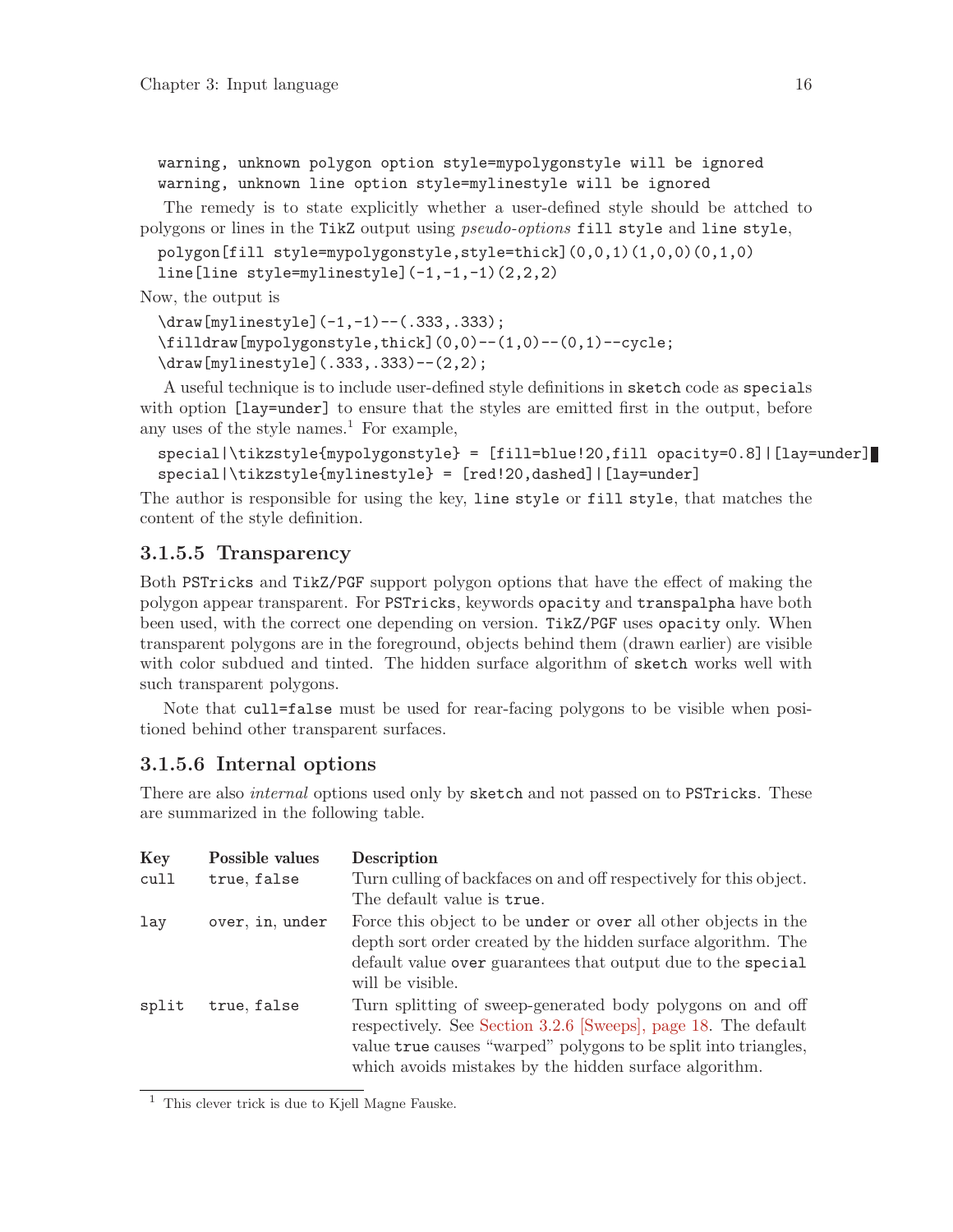### <span id="page-20-0"></span>3.1.6 Point lists

#### Syntax:

 $(x1, y1, z1)(x2, y2, z2)$ ...

A sequence of one or more points makes a point list, a feature common to all drawables. Each of the point components is a scalar arithmetic expression. Any point may have the z-component omitted; it will default to  $z = 0$ .

### 3.2 Drawables

Drawables are simply sketch objects that might appear in the drawing. They include dots, polylines, curves, polygons, and more complex objects that are built up from simpler ones in various ways. Finally, special objects are those composed of LAT<sub>EX</sub> or PSTricks code, perhaps including coordinates and angles computed by sketch.

### 3.2.1 Dots

#### Syntax:

dots[options] point\_list

This command is the three-dimensional equivalent of the PSTricks command \psdots.

#### 3.2.2 Lines

#### Syntax:

line[options] point\_list

This command is the three-dimensional equivalent of the PSTricks command \psline.

### 3.2.3 Curves

Syntax:

curve[options] point\_list

This command is the three-dimensional equivalent of the PSTricks command \pscurve. It is not implemented in the current version of sketch.

### 3.2.4 Polygons

Syntax:

polygon[options] point\_list

This command is the three-dimensional equivalent of the PSTricks command \pspolygon. The sketch hidden surface algorithm assumes that polygons are convex and planar. In practice, drawings may well turn out correctly even if these assumptions are violated.

### 3.2.5 Specials

Syntax:

#### special \$raw\_text\$[lay=lay\_value] point\_list

Here  $\$  can be any character and is used to delimit the start and end of raw text. The command embeds raw\_text in the sketch output after performing substitutions as follows.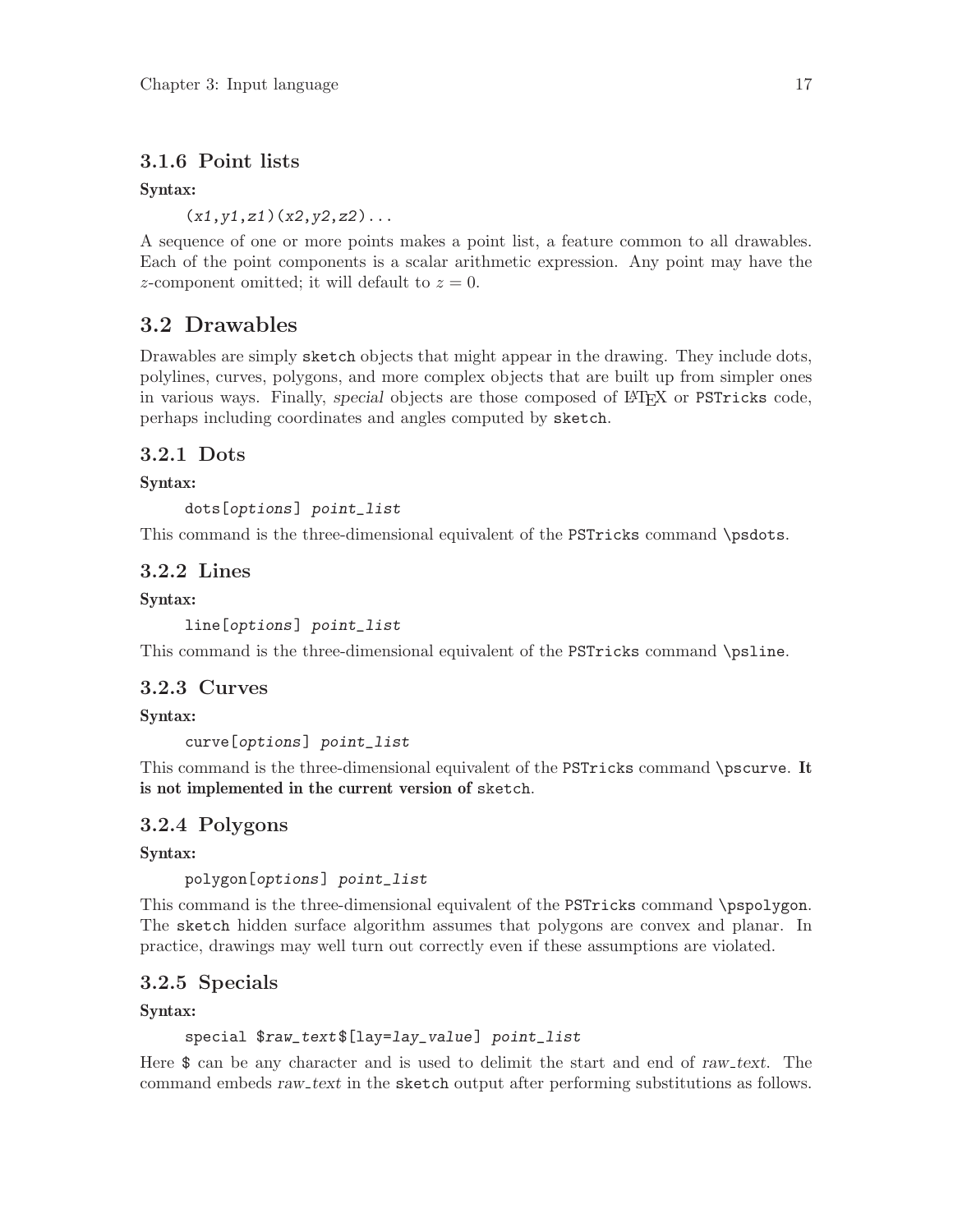- <span id="page-21-0"></span>• #*i* where *i* is a positive integer is replaced by the *i*'th point in point-list.
- $\# \{i\}$  is also replaced as above.
- $\bullet$  #i-j where i and j are positive integers is replaced by a string {angle} where angle is the polar angle of a vector from the i'th point in point list to the j'th.
- $\sharp \{i-j\}$  is also replaced as above.
- ## is replaced with #.

The forms with braces '{ }' are useful when the argument is immediately followed by a digit that is part of the T<sub>E</sub>X code.

The only useful option of special is lay. See [Section 3.1.5.6 \[Internal options\], page 16.](#page-19-1)

#### <span id="page-21-1"></span>3.2.6 Sweeps

Syntax:

```
sweep \{ n, T_1, T_2, \ldots, T_r \} [options] swept_object
sweep \{ n \ll 2, T_1, T_2, \ldots, T_r \} [options] swept_object
```
The sweep connects n (or perhaps  $n + 1$ ) copies of swept-object in order to create a new object of higher dimension. The  $T_i$  (for i between 1 and r) are transforms. The k'th copy of swept object is produced by applying the following transform to the original.

 $T_1{}^k$  then  $T_2{}^k$  then  $\ldots$  then  $T_r{}^k$ 

Here  $T<sup>k</sup>$  means "transform T applied k times." The original object is the zero'th copy, with  $k = 0$  and effectively no transform applied  $(T^0 = I)$ , the identity transform.

The method of connecting the copies depends on the type of swept<sub>-object</sub> and on whether the closure tag  $\langle \rangle$  is present or not.

An example of a sweep where  $r = 2$  is the Mobius figure at [Section 2.7.7 \[More to learn\],](#page-13-1) [page 10](#page-13-1).

#### 3.2.6.1 Swept points

If swept object is a point list and there is no closure tag, then sweep connects  $n+1$  successive copies of each point (including the original) with straight line segments to form a polyline. If there are  $m$  points in the original point list, then  $m$  polylines with  $n$  segments each are formed by the sweep. In this manner, sweep forms a set of one-dimensional objects (polylines) from zero-dimensional ones (points).

When there is a closure tag, sweep connects n successive copies of each point (including the original) with straight line segments and finally connects the last copy back to the original to form a polygon with n sides. If there are  $m$  points in the original point list, then  $m$  polygons with  $n$  sides each are formed by the sweep. In this manner, sweep forms a set of two-dimensional objects (polygons) from zero-dimensional ones (points).

Options of the sweep are copied directly to the resulting polyline(s).

#### <span id="page-21-2"></span>3.2.6.2 Swept lines

If swept object is a polyline and there is no closure tag, then sweep connects  $n+1$  successive copies of the polyline (including the original) with four-sided polygons, each pair of copies giving rise to a "polygon strip." If there are m points in the original polyline, then  $(m-1)n$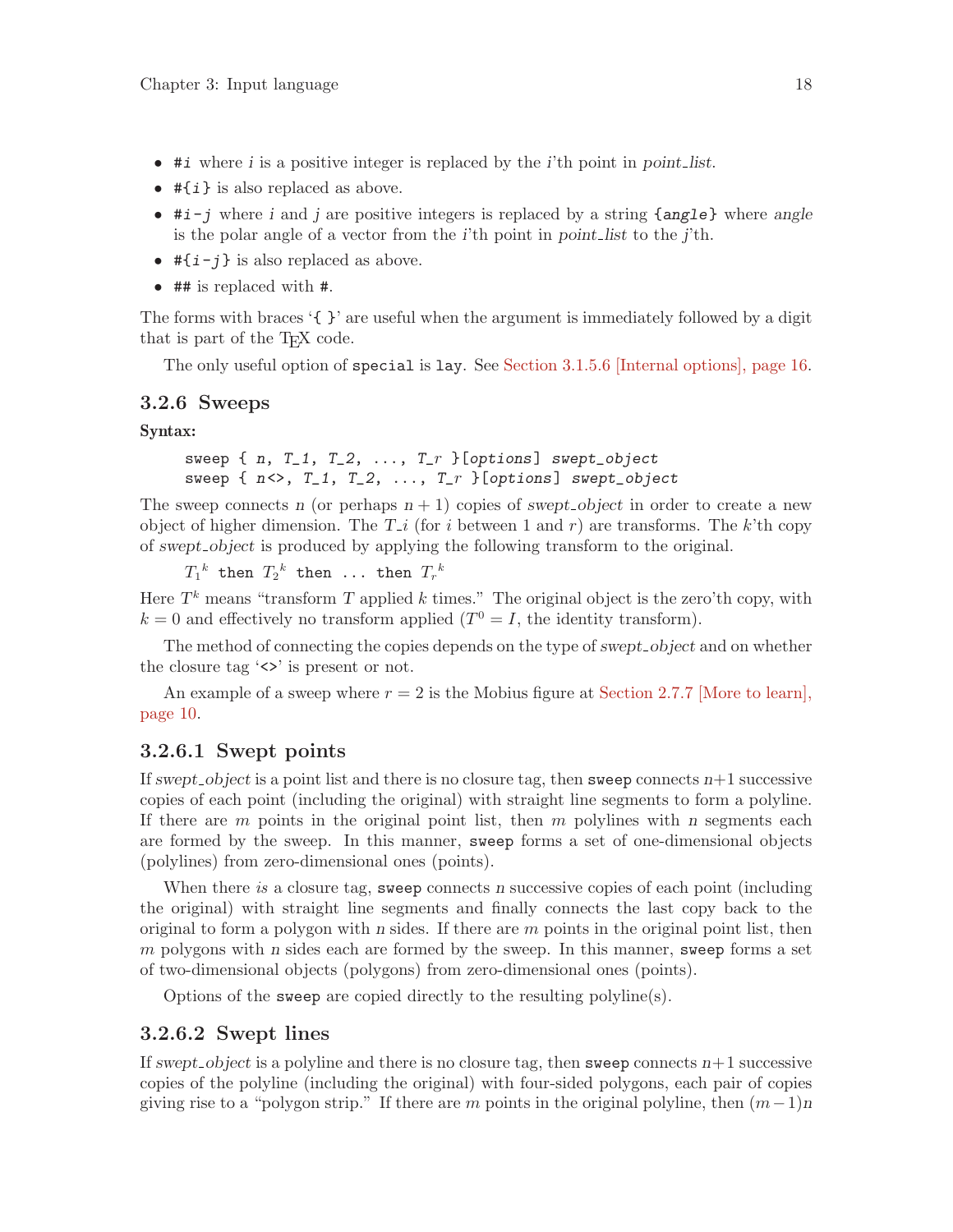<span id="page-22-0"></span>polygons are formed by the sweep. We call these body polygons. In this manner, sweep forms a two-dimensional surface from from a one-dimensional polyline.

The order of vertices produced by sweep is important. If a polygon's vertices do not appear in counter-clockwise order in the final image, the polygon will be culled (unless cull=false is set). If the points in the k'th copy of the polyline are  $P_1, P_2, \ldots, P_m$ , and the points in the next copy, the  $(k+1)$ st, are  $P'_1, P'_2, \ldots, P'_m$ , then the vertex order of the generated polygons is

Body polygon 1:  $P_2$   $P_1$   $P'_1$   $P'_2$ <br>Body polygon 2:  $P_3$   $P_2$   $P'_2$   $P'_3$ . . . Body polygon  $m-1$ :  $P_m$   $P_{m-1}$   $P'_{m-1}$   $P'_m$ 

Options of unclosed line sweeps are copied to each output polygon. Options of the swept line are ignored.

When there is a closure tag, then sweep connects n successive copies of the polyline (including the original) with four-sided body polygons just as the case with no closure tag. It then connects the last copy back to the original to form a ribbon-shaped surface that closes on itself with two holes remaining.

Finally, the sweep adds two more polygons to seal the holes and form a closed surface that, depending on the sweep transforms, may represent the boundary of a solid. In this manner, sweep forms the boundary of a three-dimensional object from a one-dimensional polyline. We call these hole-filling polygons ends.

The order of vertices of end polygons is important for correct culling as described above. If  $P_1^1, P_1^2, \ldots, P_1^n$  are the n copies of the first polyline point and  $P_m^1, P_m^2, \ldots, P_m^n$  are the n copies of the last polyline point, then the end polygon vertex order is

End polygon 1:  $P_1^n, P_1^{n-1}, \ldots, P_1^1$ <br>End polygon 2:  $P_n^1, P_m^2, \ldots, P_m^n$ 

If there are no options on the swept line, then the 'sweep' options are copied to each output polygon. If the swept line does have options, these are copied to corresponding body polygons; the sweep options are copied to the end polygons. In this manner, body and ends may be drawn with different characteristics such as fillcolor.

#### <span id="page-22-1"></span>3.2.6.3 Swept polygons

If swept object is a polygon, the sweep connects  $n+1$  successive copies of the closed polyline border of the polygon to form body polygons exactly as though the border were a swept polyline as described in [Section 3.2.6.2 \[Swept lines\], page 18](#page-21-2). If there are m points in the original polygon, then mn body polygons are formed by this sweep. The body polygons form an extrusion of the boundary of the original polygon with two holes at the open ends.

Finally, the sweep adds two copies of the original polygon to cover the holes. We call these hole-filling polygons ends. In this manner, sweep forms the boundary of a threedimensional object from a two-dimensional polygon.

The order of vertices of end polygons is important for correct culling as described above. An exact copy of the original polygon with vertex order intact forms the first end polygon. The other end polygon results from transforming and the reversing the order of vertices in the original. The transform places the original polygon at the uncovered hole; it is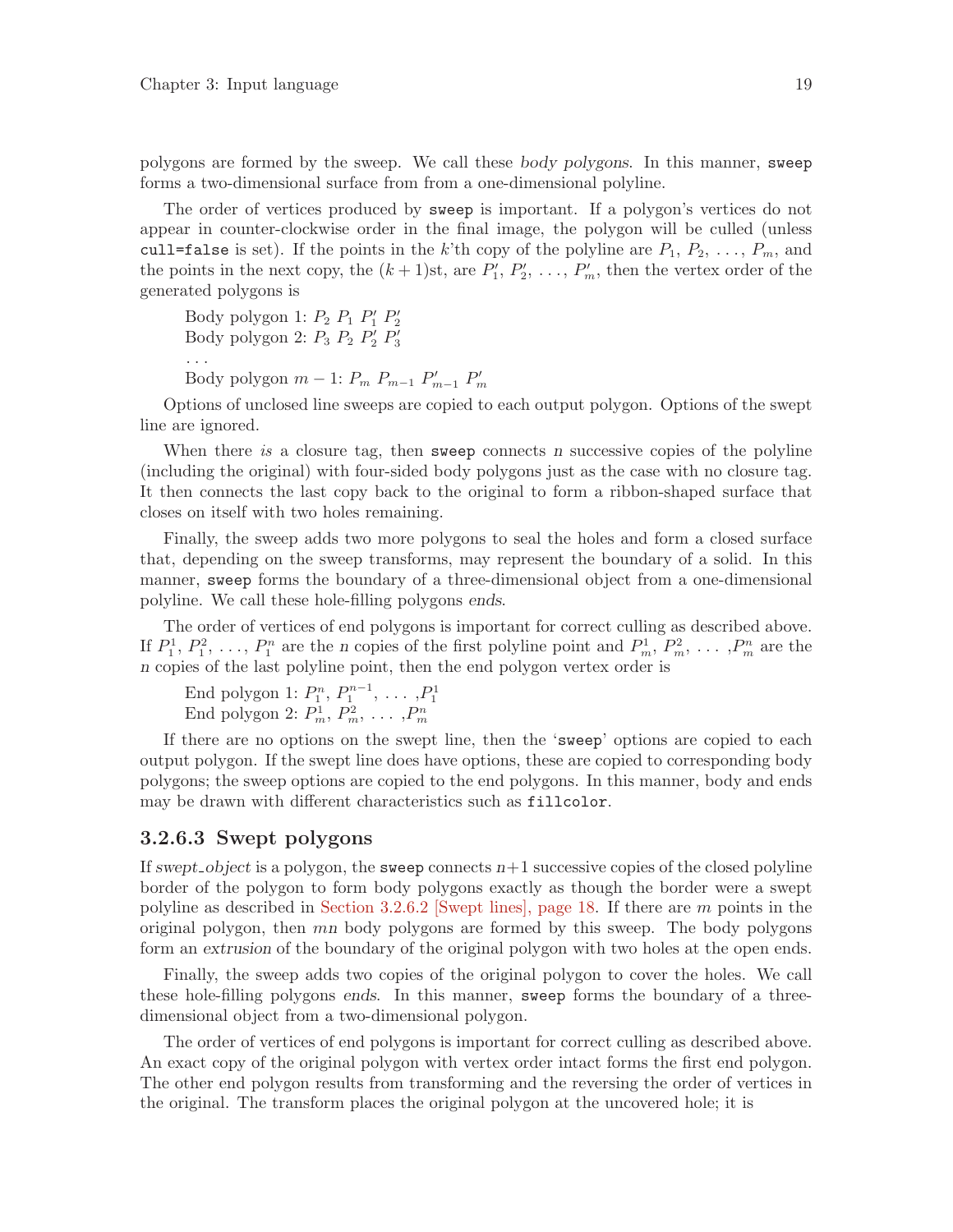<span id="page-23-0"></span> $T_1^{\,n}$  then  $T_2^{\,n}$  then ... then  $T_r^{\,n}$ .

If there are no options on the swept polygon, then the 'sweep' options are copied to each output polygon. If the swept polygon does have options, these are copied to the ends; the sweep options are copied to the body polygons. In this manner, body and ends may be drawn with different characteristics such as fillcolor.

#### 3.2.6.4 Swept blocks

The swept object swept object may also be any collection of polylines and polygons. This may be a block composed of line and/or polygon commands in braces  $\{ \}$ , or it may be the result of a repeat, another sweep, etc. The sweep acts independently on each object in the block exactly as if it were a single swept object described above in [Section 3.2.6.2](#page-21-2) [\[Swept lines\], page 18](#page-21-2) and [Section 3.2.6.3 \[Swept polygons\], page 19.](#page-22-1)

#### 3.2.6.5 Sweep face splitting

Before sending each four-sided body polygon of a sweep to the output, sketch tests to see if it is roughly planar. Since planarity is necessary for proper functioning of the hidden surface algorithm, "warped" polygons are automatically split into two triangles.

Hole-filling polygons produced by closure-tagged line sweeps are not split. Nor are original polygons in polygon sweeps. It is the user's responsibility to ensure these are planar.

#### 3.2.7 Blocks

Any sequence of drawables may be grouped in a block merely by enclosing them in braces '{ }'. A block is itself drawable. A key use of blocks is to extend the effect of a single def, [Section 3.3 \[Definitions\], page 21](#page-24-0), put [Section 3.2.9 \[Puts\], page 20](#page-23-1), sweep [Section 3.2.6](#page-21-1) [\[Sweeps\], page 18](#page-21-1), or repeat [Section 3.2.8 \[Repeats\], page 20](#page-23-2) to include several objects rather than one.

Definitions (See [Section 3.3 \[Definitions\], page 21](#page-24-0).) inside a block have lexical scope extending from the place of definition to the end of the block.

#### <span id="page-23-2"></span>3.2.8 Repeats

#### Syntax:

repeat  $\{ n, T_1, T_2, \ldots, T_r \}$  repeated\_object

The repeat makes n transformed copies of repeated object (including the original). The  $T_i$ are transforms. The k'th copy of the repeated object (for  $k = 0, 1, ..., n - 1$ ) is produced in the same manner as for sweeps described in [Section 3.2.6 \[Sweeps\], page 18](#page-21-1). This is repeated here (no pun intended) for convenience. To make the  $k$ 'th copy, the following transform is applied to the original object.

 $T_1{}^k$  then  $T_2{}^k$  then ... then  $T_r{}^k$ 

Here  $T<sup>k</sup>$  means "transform T applied  $k$  times."

#### <span id="page-23-1"></span>3.2.9 Puts

#### Syntax:

put { T } put\_object

Put merely applies transform  $T$  to the drawable put object.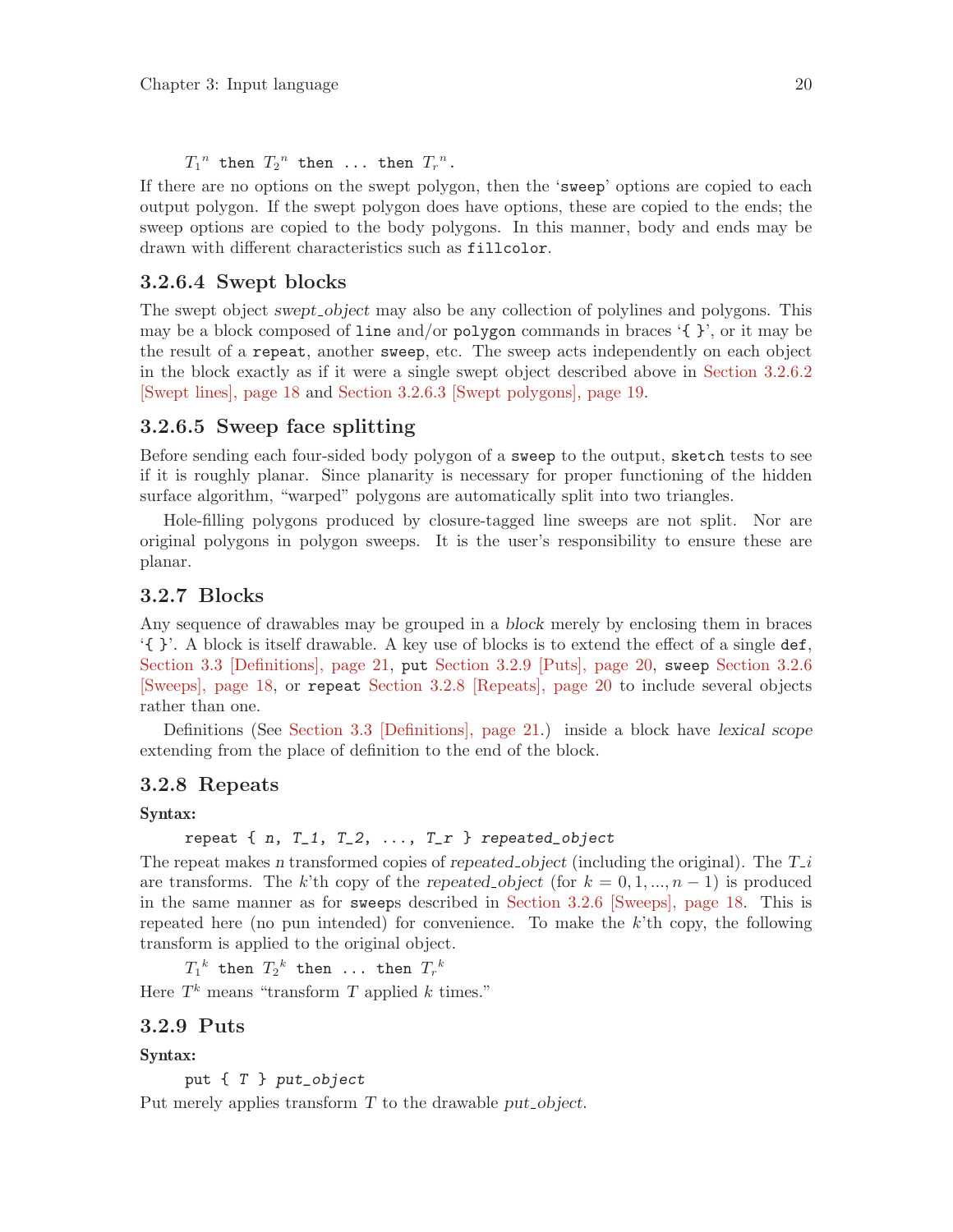### <span id="page-24-0"></span>3.3 Definitions

Definitions give names to sketch objects. Definitions alone are benign. A sketch input file consisting entirely of definitions will generate no drawing. Only when definitions are referenced do they potentially lead to ink on the drawing.

The intent of definitions is to make sketch code more concise and readable. There is no input file employing definitions that could not be re-written without them.

Definable objects include any result of an affine arithmetic expression (scalar, point, vector, or transform), any drawable object (dots, line, curve, polygon, block, sweep, put, repeat, or special), and option strings. In addition, tag definitions, which have no associated object at all, allow the meaning of other definitions to be selected from a set of alternatives. Since tags may be defined (and undefined) in the command line of sketch, they can be an aid in the script-driven preparation of documents.

#### 3.3.1 Forms of definitions

Definitions have three possible forms, simple, with alternatives, and tag as shown here in order.

Syntax:

```
def id object % simple def
def id <tag_1> object_1 % def with alternatives
       <tag_2> object_2
       ...
       <> default_object
def id \Leftrightarrow \% tag def
```
The simple definition merely associates object with the identifier id.

The definition with alternatives associates *object i* with *id*, where  $tagi$  is the first defined tag in the list of alternative tag references. If no tag in the list is defined, then *default* object is associated with identifier id.

The final form defines id as a tag. Another way to define a tag is with the  $\div$ D' command line option. See [Chapter 5 \[Command line\], page 36.](#page-39-0)

#### 3.3.2 Forms of references

References to defined names are enclosed in bracketing delimiters. The delimiter characters imply the type of the associated value as shown in the table below. A type error is raised if the type of a reference does not match the type of the defined value. The intent of this mechanism is, again, to make sketch input files more readable.

| <b>Type</b> | Reference                     |
|-------------|-------------------------------|
| scalar      | id                            |
| point       | (id)                          |
| vector      | [id]                          |
| transform   | $[$ [ $id$ ]]                 |
| drawable    | $\{id\}$                      |
| options     | [id] or $=id1, \ldots, idN$ ] |
| tag         | $\langle id \rangle$          |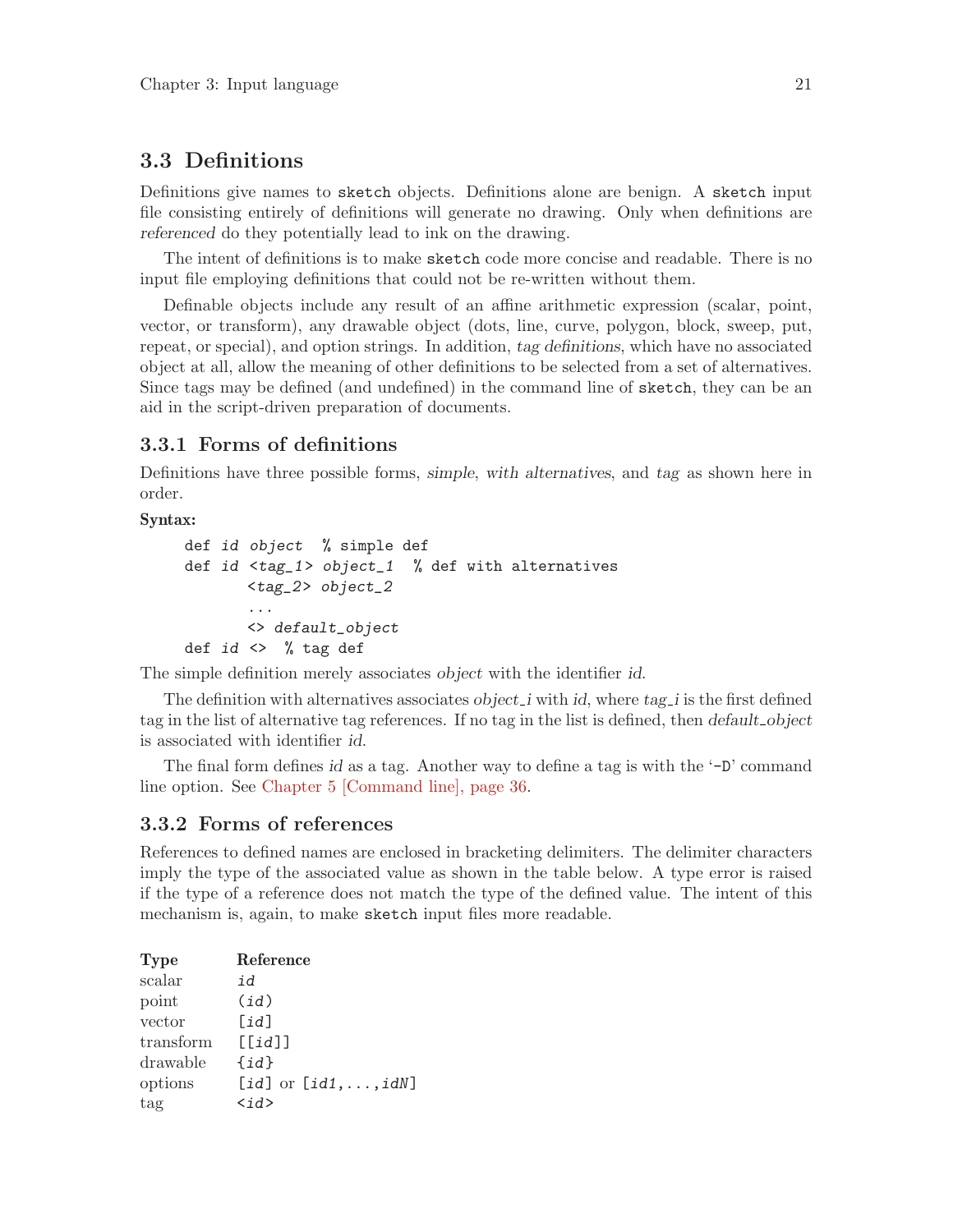<span id="page-25-0"></span>Note that square brackets '[ ]' are used both for vector and for options references. Details of sketch syntax make it impossible for these two reference types to be confused. The special multiple reference  $[\text{id1}, \text{id2}, \ldots, \text{idN}]$  acts as if the respective lists of options were concatenated.

### 3.4 Global environment

An optional global environment block provides a few ways to affect the entire scene. The block must appear as the last text in the sketch input file. It may include definitions, but note that previous definitions at the top level (not nested inside blocks) are also available.

#### Syntax:

```
global { environment_settings }
```
The contents of environment settings are discussed in the sections that follow.

#### <span id="page-25-1"></span>3.4.1 Global options

Syntax:

set [ options ]

The contents of options, except for sketch internal options, are copied as-is to a \psset that appears before anything else in the output file. This is a good place to set unit, a default linewidth, etc.

Internal options work on all objects where they make sense. This includes cull and split (but not lay). See [Section 3.1.5.6 \[Internal options\], page 16](#page-19-1).

#### 3.4.2 Camera

#### Syntax:

#### camera transform\_expression

The transform expression is applied after all other transformations of the scene. This is currently only useful for transforming the bounding box. See [Section 3.4.3 \[Picture box\],](#page-25-2) [page 22](#page-25-2). It will play a role in any future implementation of clipping.

#### <span id="page-25-2"></span>3.4.3 Picture box

#### Syntax:

```
picturebox[baseline]
picturebox[baseline] (p1)(p2)
```
The first form of picturebox causes a scalar baseline fraction to be emitted in the pspicture environment of the output. See PSTricks documentation for pspicture.

In the second form, the baseline fraction is optional, and the two points that follow define the diagonal of a three-dimensional bounding box for the completed scene. The parallel projection of the bounding box determines the corners of the drawing's pspicture\* environment, which is used in place of pspicture. This causes PostScript to clip the final drawing to the bounding box in 2d. If there is a camera specified, the camera tranformation is applied to the bounding box, and the pspicture is set just large enough to include the transformed box.

When no bounding box is given, sketch computes one automatically.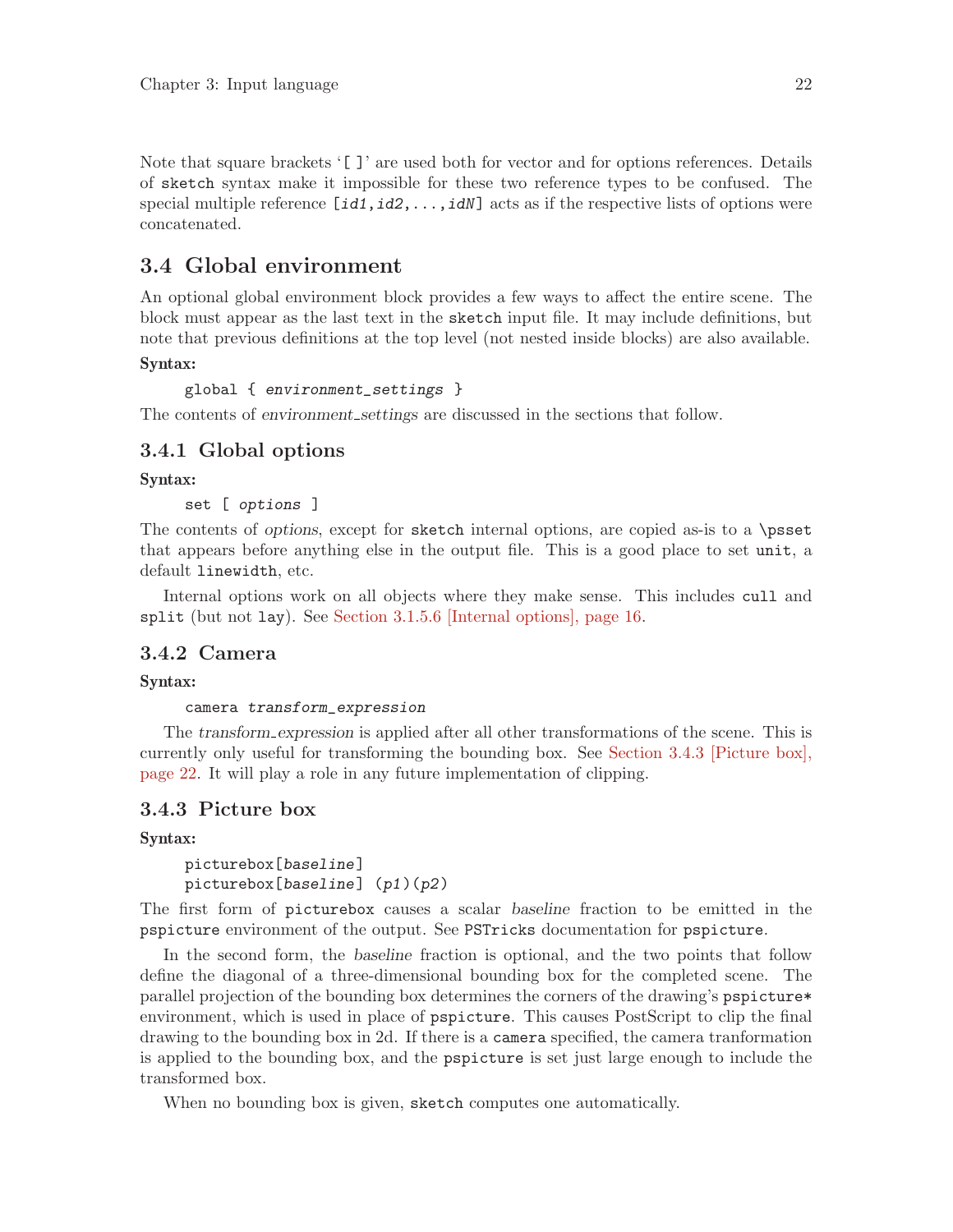#### <span id="page-26-0"></span>3.4.4 Frame

#### Syntax:

frame [options]

Causes a \psframebox to surround the pspicture environment in the output. If options are present, they are copied as-is. Normally one would want to set linewidth, linestyle, linecolor, etc. If omitted, then framesep=0pt is added so that the frame tightly hugs the pspicture.

#### 3.4.5 Language

language tikz language tikz, context language pstricks language pstricks, latex

Sets the output language generated by sketch. The set of options understood by sketch also changes. For example, the PSTricks option linewidth will not be properly handled if language is set to tikz. Similarly, the TikZ option line style (note the space) will not be properly handled if language is set to pstricks. If no language is specified, the default pstricks is used.

An optional comma followed by latex or context specifies the macro package that the output should assume. This affects the picture environment commands emitted and the document template used with the '-T' option. See [Chapter 5 \[Command line\], page 36.](#page-39-0) Note that at the time this manual was generated, PSTricks was not supported by LATEX or by ConTeXt.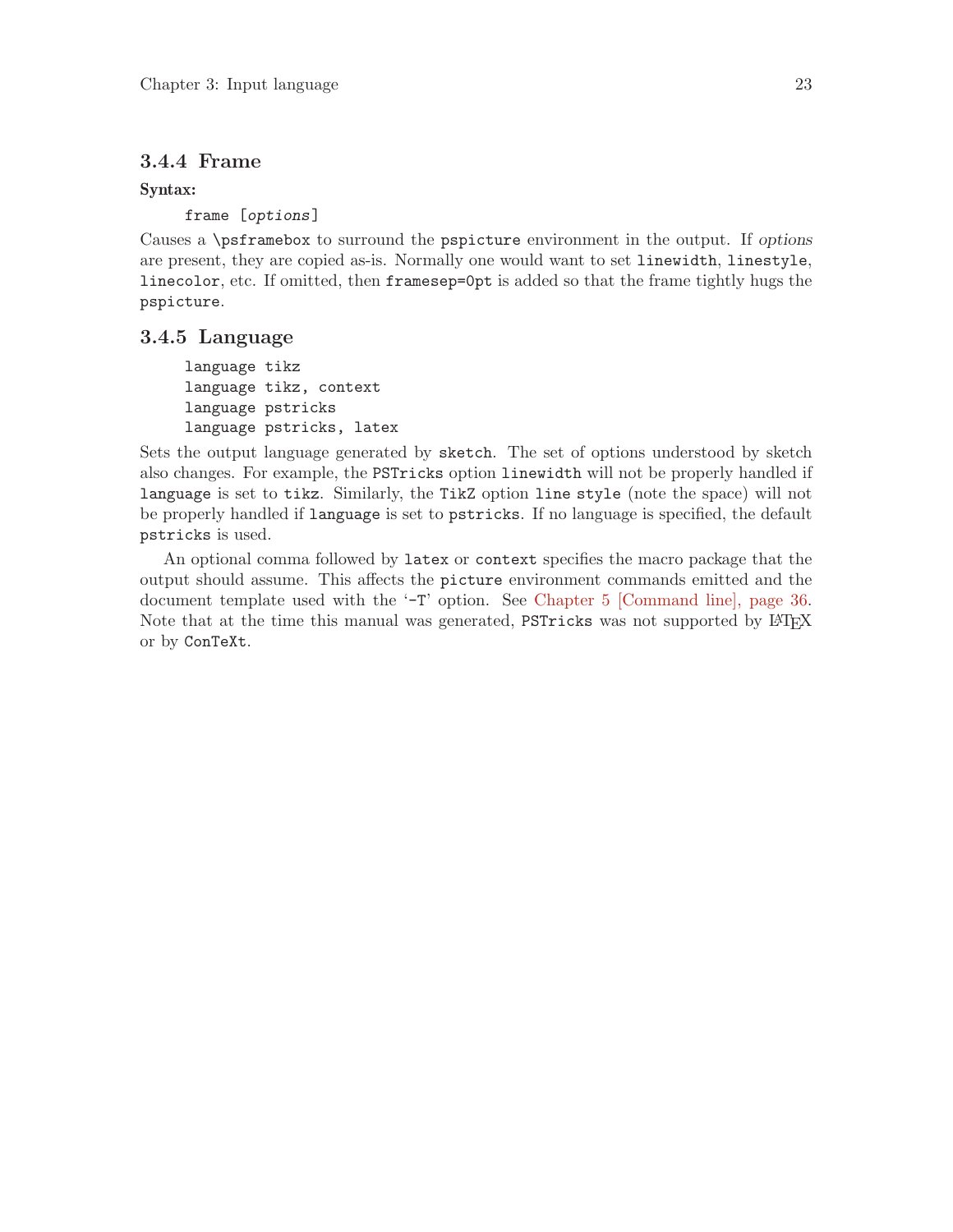# <span id="page-27-0"></span>4 Building a drawing

Successful drawings with sketch and with any scene description language require that the user develop an accurate mental picture of her code and its meaning. This image is best built in small pieces. Therefore, sketch inputs are best created in small increments with frequent pauses to compile and view the results. Careful comments in the input often help as a scene grows in complexity.

#### <span id="page-27-1"></span>4.1 Overview

As an overview, let's develop a diagram that shows how a perspective projection transform works. We'll start with the traditional reference object used in computer graphics textbooks, a house-shaped prism. Begin by defining the points of the house. Rather than defining the faces of the house as polygons and transforming those, we are going to transform the points themselves with sketch arithmetic so that we have names for the transformed points later.

```
% right side (outside to right)
def R1 (1,1,1) def R2 (1,-1,1) def R3 (1,-1,-1) def R4 (1,1,-1)
def R5 (1,1.5,0)
% left side (outside to right--backward)
def W [2,0,0]
def L1 (R1)-[W] def L2 (R2)-[W] def L3 (R3)-[W] def L4 (R4)-[W]
def L5 (R5)-[W]
```
To add a door to the house, we use a polygon slightly in front of the foremost face of the house.

```
% door
def e .01
def D1 (0,-1,1+e) def D2 (.5,-1,1+e) def D3 (.5,0,1+e) def D4 (0,0,1+e)
```
Now let's create a new set of points that are a to-be-determined transform of the originals.

```
def hp scale(1) % house positioner
def pR1 [[hp]]*(R1) def pR2 [[hp]]*(R2) def pR3 [[hp]]*(R3)
def pR4 [\text{[hp]}]*(R4) def pR5 [\text{[hp]}]*(R5)def pL1 [\hbox{[hp]}]*(L1) def pL2 [\hbox{[hp]}]*(L2) def pL3 [\hbox{[hp]}]*(L3)def pL4 [[hp]]*(L4) def pL5 [[hp]]*(L5)def pD1 [[hp]]*(D1) def pD2 [[hp]]*(D2) def pD3 [[hp]]*(D3)
def pD4 [[hp]]*(D4)
```
Note the use of a transform definition and transform references. Now define the seven polygonal faces of the house and the door using the transformed points as vertices. Be careful with vertex order!

```
def rgt polygon (pR1)(pR2)(pR3)(pR4)(pR5)
def lft polygon (pL5)(pL4)(pL3)(pL2)(pL1)
def frt polygon (pR2)(pR1)(pL1)(pL2)
def bck polygon (pR4)(pR3)(pL3)(pL4)
def tfr polygon (pR1)(pR5)(pL5)(pL1)
def tbk polygon (pR5)(pR4)(pL4)(pL5)
```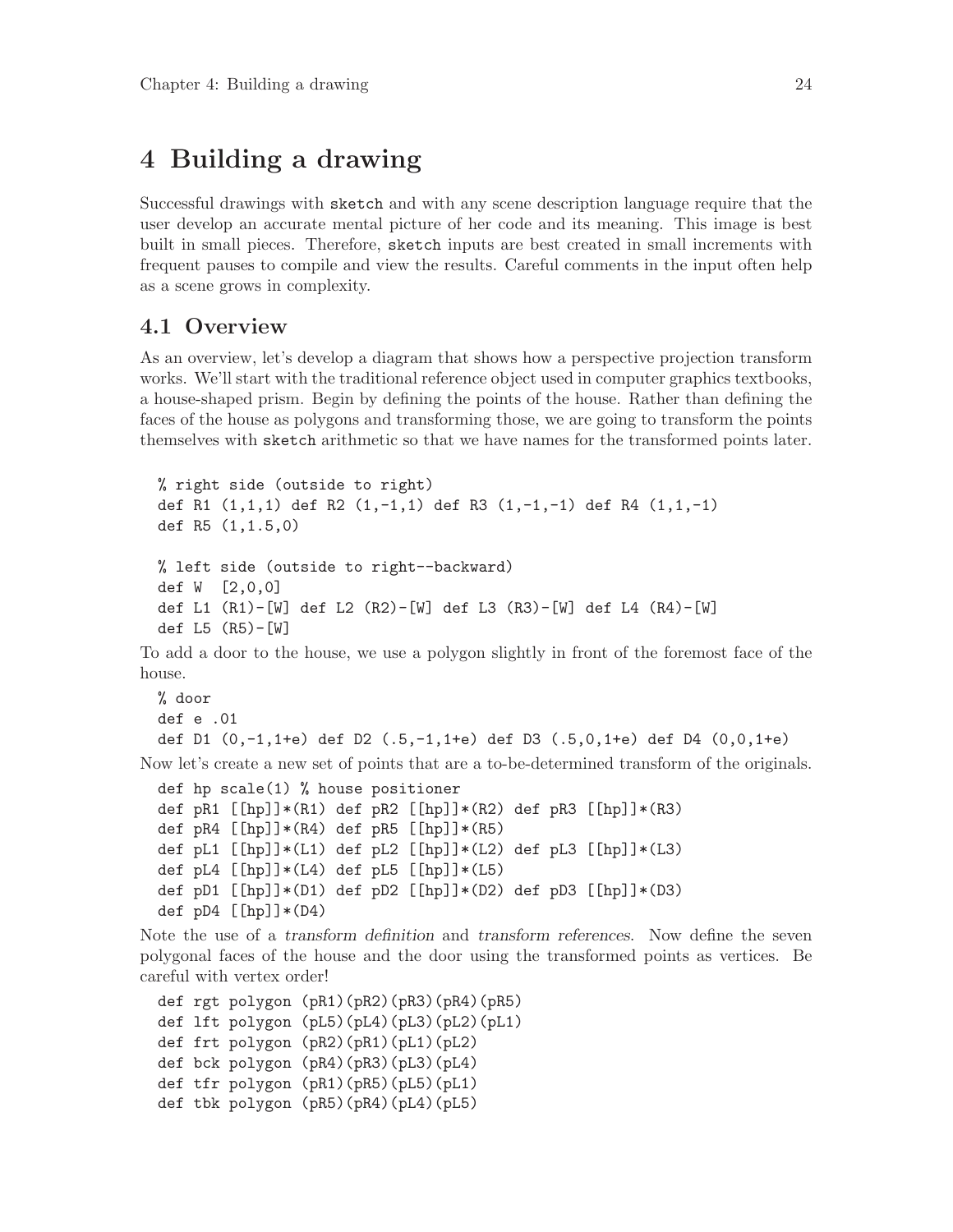```
def bot polygon (pR2)(pL2)(pL3)(pR3)
def door polygon[fillcolor=brown] (pD1)(pD2)(pD3)(pD4)
def house { {rgt}{lft}{frt}{bck}{tfr}{tbk}{bot}{door} }
```
Time for a sanity check. Add the line

{house}

and this is what we get.



This is correct, but does not reveal very much. Common errors are misplaced vertices and polygons missing entirely due to incorrect vertex order. To rule these out, let's inspect all sides of the house. This is not hard. Merely replace the reference {house} with a repeat. See [Section 3.2.8 \[Repeats\], page 20.](#page-23-2)

# repeat  $\{ 13, \text{ rotate}(30, [1,2,3])$ , translate $([3,0,0]) \}$  {house}

Again things look correct. Note that the hidden surface algorithm handles intersecting polygons correctly where some copies of the house overlap.

Let's lay out the geometry of perspective projection of the house onto a plane with rays passing through the origin. Begin by positioning the house twelve units back on the negative z-axis and adding a set of coordinate axes. To move the house we need only change the "house positioning" transform defined earlier.

```
def hp rotate(-40, [0,1,0]) then translate([0,0,-12])def axes {
 def sz 1
 line [arrows=<->[ (sz,0,0)(0)(0,sz,0)]line [arrows=->] (0)(0,0,sz)line [linewidth=.2pt,linecolor=blue,linestyle=dashed] (O)(0,0,-10)
 special |\uput[r]#1{$x$}\uput[u]#2{$y$}\uput[l]#3{$z$}|
    (sz,0,0)(0,sz,0)(0,0,sz)}
```
Time for another test. Let's build a real view transform, creating a virtual camera to look at the scene we are constructing. Replace the repeat with

```
def eye (10,4,10)
def look_at (0,0,-5)
put { view((eye), (look_at)) } { {house}{axes} }
```
The view transform repositions the scene so that the point eye is at the origin and the direction from eye to look\_at is the negative  $z$ -axis. This requires a rotation and a translation that are all packed into the constructor view.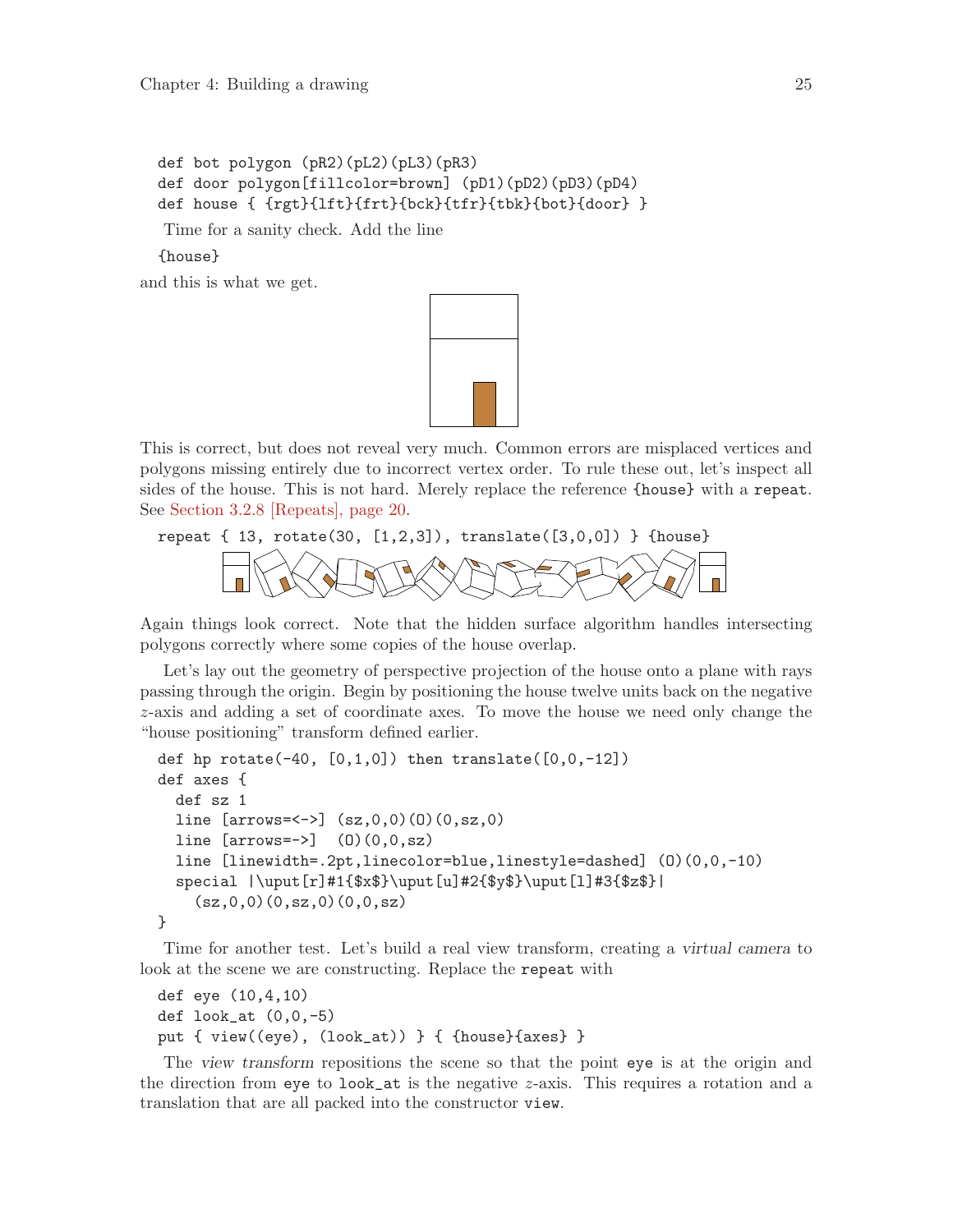

This is starting to look good! Add the projection plane half way between the origin and the house at  $z = -5$ . We'll try the angle argument feature of special to position a label.

```
def p 5 % projection distance (plane at z=-p)
def projection_plane {
  def sz 1.5
  polygon (-sz,-sz,-p)(sz,-sz,-p)(sz,sz,-p)(-sz,sz,-p)
  special |\rput[b]#1-2#3{\footnotesize\sf projection plane}|
    (-sz,-sz,-p)(sz,-sz,-p)(0,-sz+.1,-p)}
```
Add {projection\_plane} to the list of objects in the put above.



The way we constructed the points of the house now makes it easy to draw rays of projection. We'll cast one ray from every visible vertex of the house and define options so the appearance of all rays can be changed at the same time.

```
def projection_rays {
 def rayopt [linewidth=.3pt,linecolor=lightgray]
 line [rayopt](O)(pR1) line [rayopt](O)(pR2) line[rayopt](O)(pR3)
 line [rayopt](O)(pR4) line [rayopt](O)(pR5)
 line [rayopt](O)(pL1) line [rayopt](O)(pL2) line[rayopt](O)(pL5)
 line [rayopt](O)(pD1) line [rayopt](O)(pD2)
 line [rayopt](O)(pD3) line [rayopt](O)(pD4)
}
```
The result is shown here.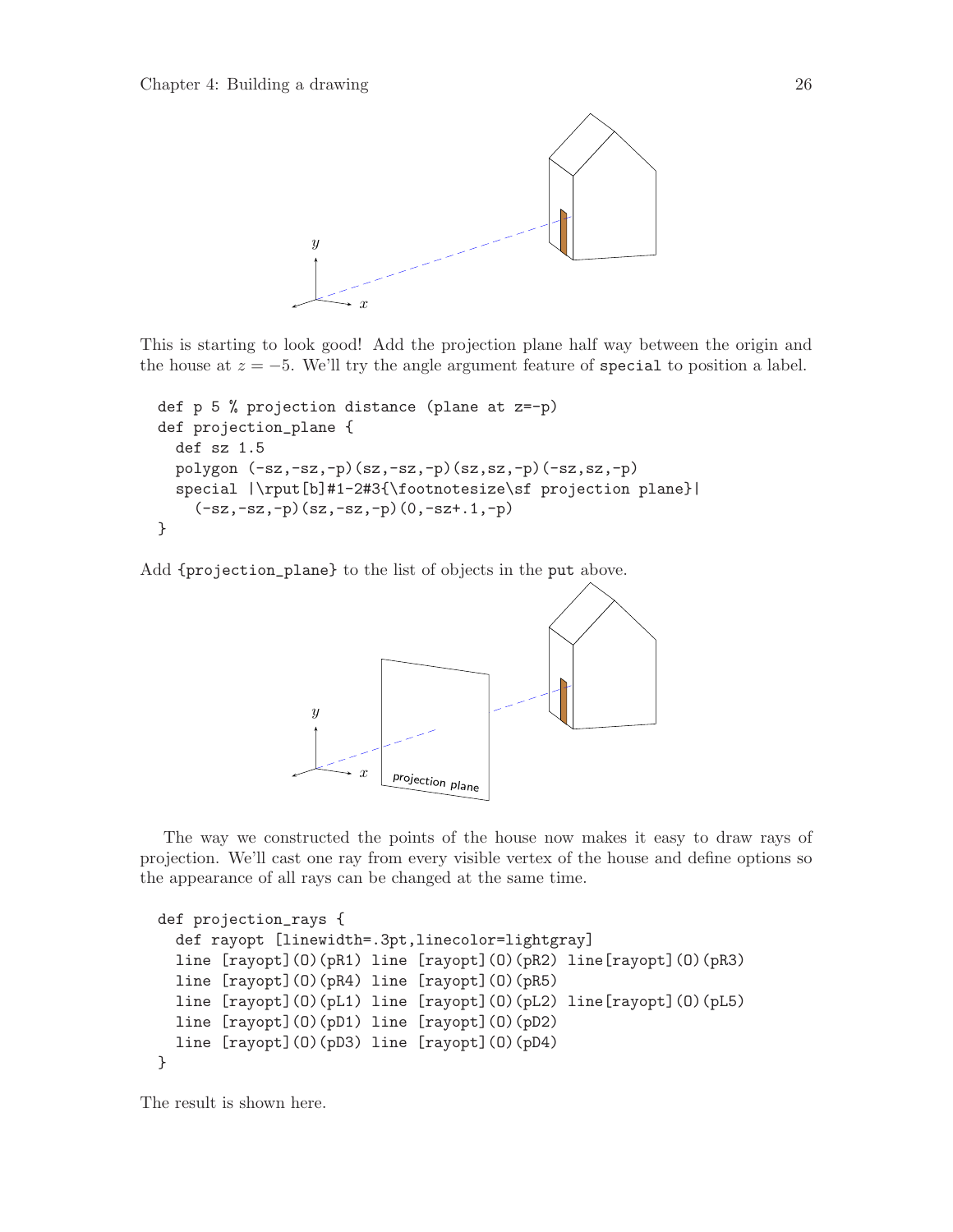

The rays pierce the projection plane at the corresponding points on the perspective image we are trying to draw. Albrecht Dürer and his Renaissance contemporaries had the same idea in the early 1500's.



All that's left is to find a way to connect the points of the house on the projection plane. We could pull out a good computer graphics text, find the necessary matrix, and enter it ourselves as a transform literal. See [Section 3.1.3.3 \[Transform literals\], page 12.](#page-15-1) That work is already done, however. We can use the project(p) constructor.

There are still some details that require care. Projection will flatten whatever is transformed onto the plane  $z = -p$ . Therefore any part of the house could disappear behind the projection plane (the hidden surface algorithm orders objects at the same depth arbitrarily). The door may also disappear behind the front of the house. To make sure everything remains visible, we'll place the house a tiny bit in front of the projection plane and a second copy of the door in front of the house.

```
def projection {
 % e is a small number defined above
 put { project(p) then translate([0,0,1*e]) } {house}
 put { project(p) then translate([0,0,2*e]) } {door}
}
```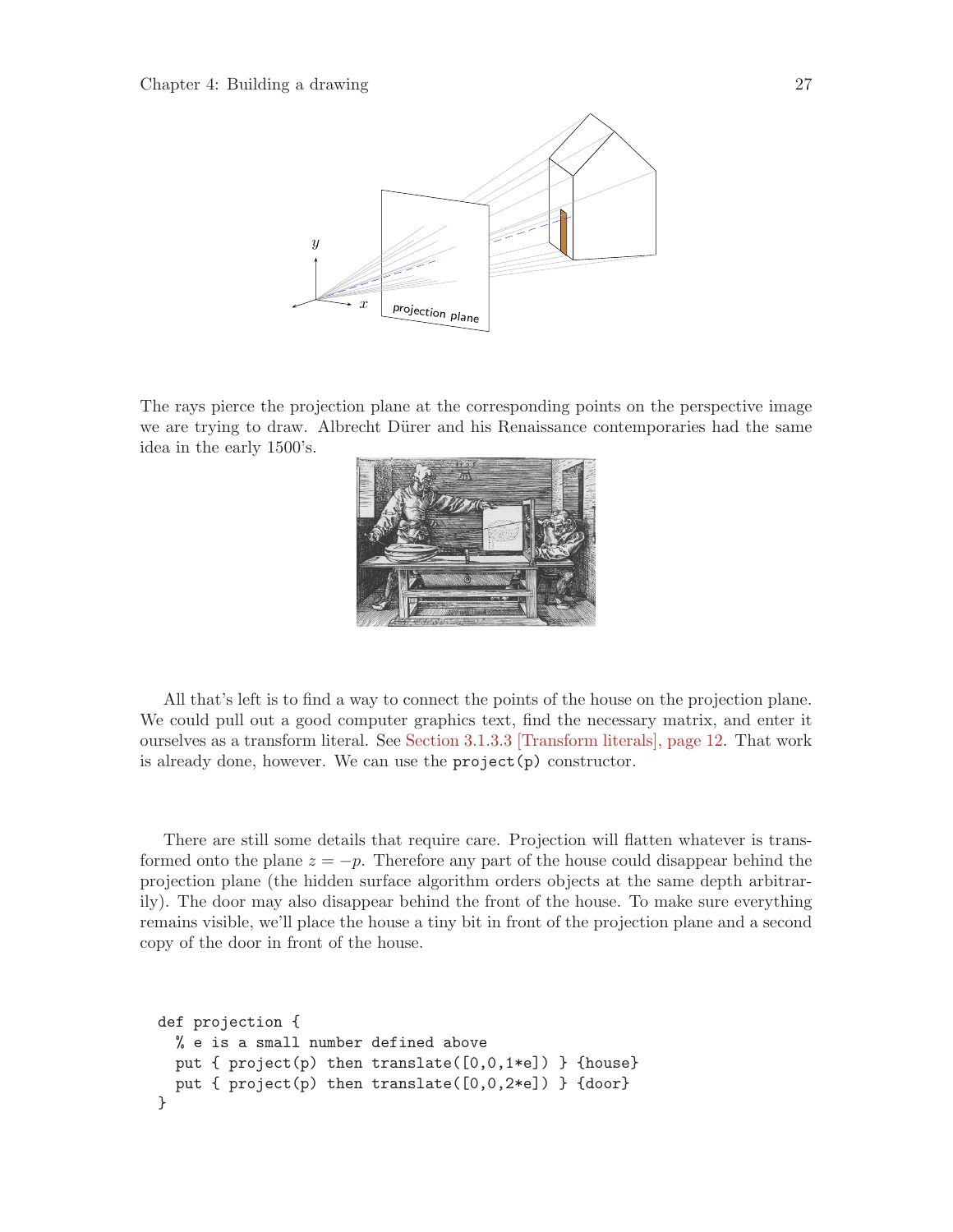<span id="page-31-0"></span>

If you have studied and understand all this, you are well on the way to success with sketch. Not shown are the 20 or so iterations that were required to find a reasonable viewing angle and house position, etc. Nonetheless, this drawing was completed in about an hour. While a GUI tool may have been a little faster, it is unlikely that a new drawing, itself a perspective projection of the scene, could be generated with two more minutes' work! Just change the view transform to

put { view((eye),  $(look_at)$ ) then perspective(9) } { ... and produce this.



### 4.2 A technical drawing

Let's look at a drawing that represents the kind of problem sketch was meant to solve—a pair of textbook figures regarding a polygonal approximation of a truncated cone. Here are the pictures we will produce.



The cone shape is just a swept line with no closure tag and culling turned off. Begin by setting up some useful constants.

def O (0,0,0) def I [1,0,0] def J [0,1,0] def K [0,0,1] def p0 (1,2) def p1 (1.5,0) def N 8 def seg\_rot rotate(360 / N, [J])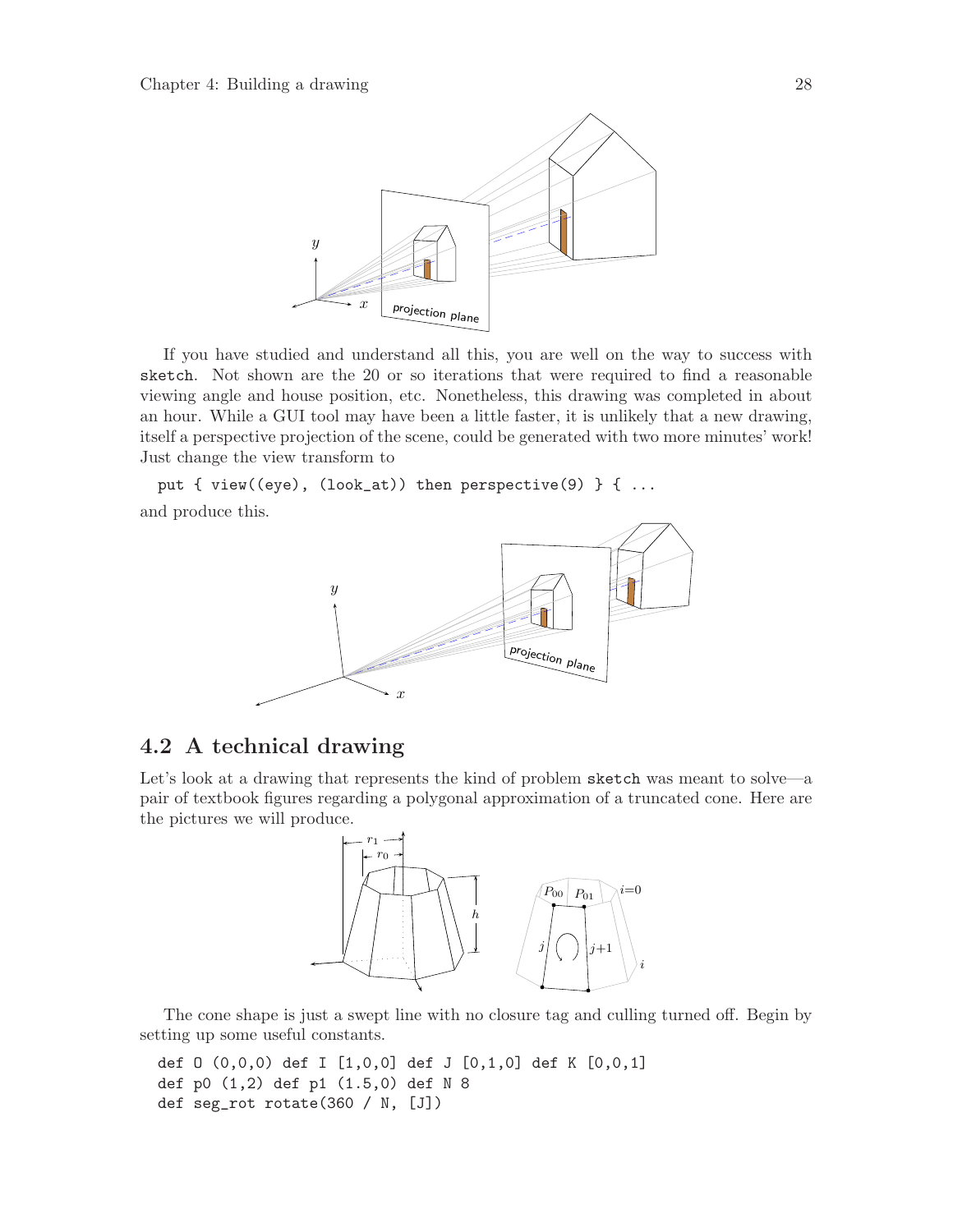<span id="page-32-0"></span>The points p0 and p1 are the end points of the line to be swept. The definition seg\_rot is the sweep transformation. With these, the cone itself is simple.

#### sweep[cull=false] { N, [[seg\_rot]] } line(p0)(p1)

The axes are next and include an interesing trick that shows the hidden parts as dotted lines. The secret is draw the axes twice—solid lines with the normal hidden surface algorithm in effect, and then dotted with the option lay=over so that no polygons can hide them.

```
def ax (dx,0,0) % tips of the axes
def ay (0, dy, 0)def az (0,0,dz)line[arrows=<->,linewidth=.4pt](ax)(O)(ay)
line[arrows=->,linewidth=.4pt](O)(az)
% repeat dotted as an overlay to hint at the hidden lines
line[lay=over,linestyle=dotted,linewidth=.4pt](ax)(O)(ay)
line[lay=over,linestyle=dotted,linewidth=.4pt](O)(az)
special|\footnotesize
        \uput[d]#1{$x$}\uput[u]#2{$y$}\uput[l]#3{$z$}|
  (ax)(ay)(az)
```
The labels are applied with PSTricks special objects as usual.

For the height dimension mark, the power of affine arithetic is very helpful.

```
def hdim_ref unit((p1) - (0)) then [[seg_rot]]<sup>2</sup>
def c0 (p0) then scale([J])
def h00 (c0) + 1.1 * [hdim_ref]
def h01 (c0) + 1.9 * [hdim_ref]
def h02 (c0) + 1.8 * [hdim_ref]
line(h00)(h01)
def h10 (O) + 1.6 * [hdim_ref]
def h11 (O) + 1.9 * [hdim_ref]
def h12 (O) + 1.8 * [hdim_ref]
line(h10)(h11)
line[arrows=<->](h02)(h12)
def hm2 ((h02) - (0) + (h12) - (0)) / 2 + (0)special|\footnotesize\rput*#1{$h$}|(hm2)
```
The general idea employed here is to compute a unit "reference vector" parallel to the xz-plane in the desired direction of the dimension from the origin. The transformation [[seg\_rot]]<sup> $\degree$ 2 rotates two segments about the y-axis. When applied to (p1) - (0), the</sup> resulting vector points to the right as shown. In this manner, we can pick any vertex as the location of the height dimension lines by varying the exponent of [[seg\_rot]]. This is only one of many possible strategies.

The computation of hm2 is a useful idiom for finding the centroid of a set of points.

The two radius marks are done similarly, so we present the code without comment.

% radius measurement marks def gap [0,.2,0] % used to create small vertical gaps

% first r1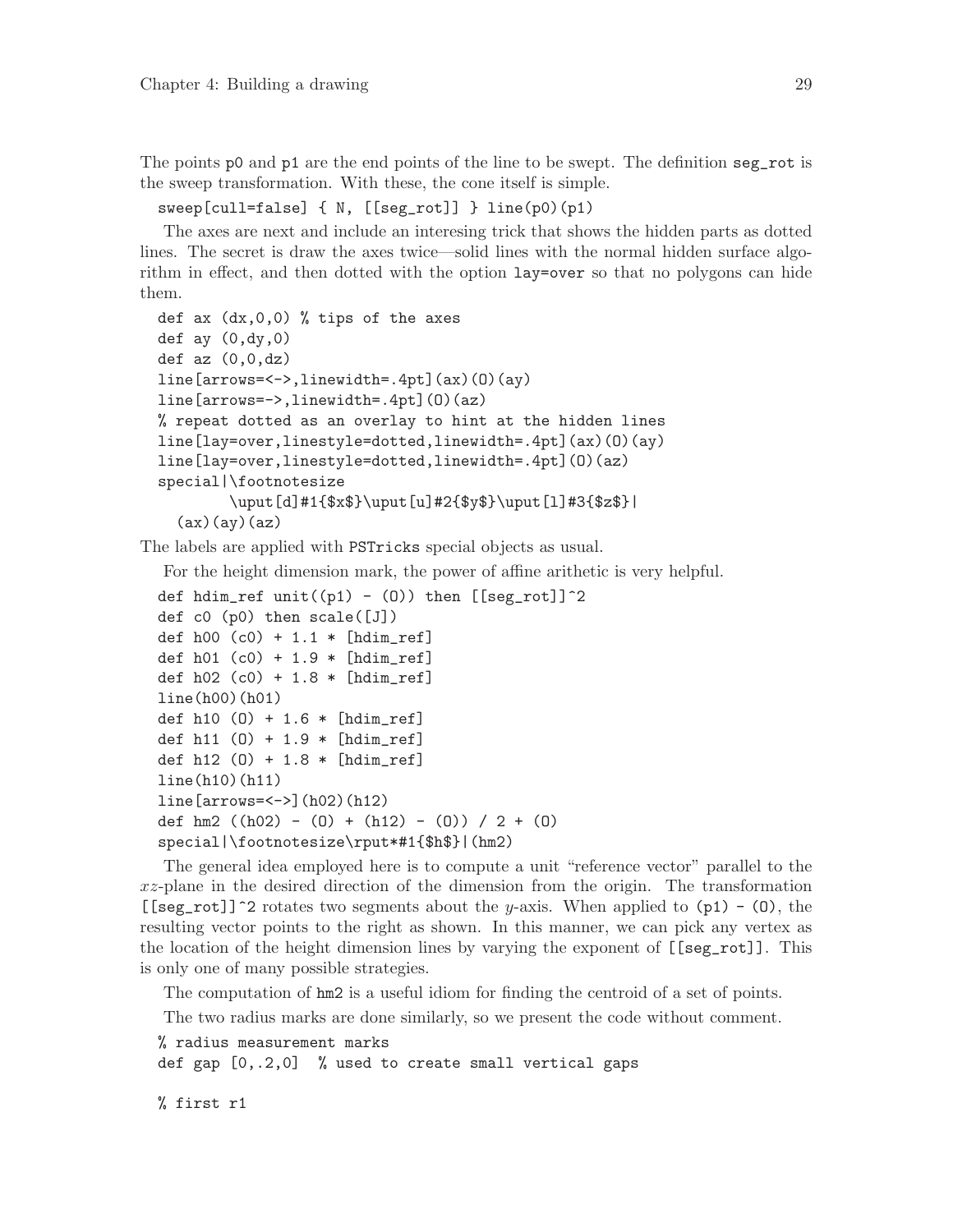```
def up1 [0,3.1,0] % tick rises above dimension a little
def r1 ((p1) then [[seg_{rot}]]^{\frown}-2) + [up1]def r1c (r1) then scale([J])
def r1t (r1) + [gap]def r1b ((r1t) then scale([1,0,1])) + [gap]
line[arrows=<->](r1c)(r1) % dimension line
line(r1b)(r1t) % tick
def r1m ((r1) - (0) + (r1c) - (0)) / 2 + (0) % label position
special |\footnotesize\rput*#1{$r_1$}|(r1m) % label
% same drill for r0, but must project down first
def up0 [0,2.7,0]
def r0 ((p0) then scale([1,0,1]) then [[seg\_rot]]^2-2) + [up0]def r0c (r0) then scale([J])
def r0t (r0) + [gap]def r0b ((p0) then [[seg_rot]]^-2) + [gap]
line[arrows=<->[(r0c)(r0)]line(r0b)(r0t)def r0m ((r0) - (0) + (r0c) - (0)) / 2 + (0)special |\footnotesize\rput*#1{$r_0$}|(r0m)
```
The second drawing uses the same techniques. Only the method for drawing the elliptical arc is new. Here is the code.

```
def mid ((p00)-(O)+(p10)-(O)+(p11)-(O)+(p01)-(O))/4+(O)
special|\rput#1{\pscustom{
  \scale{1 1.3}
  \psarc[arrowlength=.5]{->}{.25}{-60}{240}}}|
  [lay=over](mid)
```
We could have swept a point to make the arc with sketch, but using a PSTricks custom graphic was simpler. Again we computed the centroid of the quadrilateral by averaging points. Note that scaling in Postscript distorts the arrowhead, but in this case the distortion actually looks better in the projection of the slanted face. A sketch arrowhead would not have been distorted.

The complete code for this example, which draws either figure depending on the definition of the tag <labeled>, is included in the sketch distribution in the file 'truncatedcone.sk'.

### 4.3 A hierarchical model

While sketch was never meant to be a geometric modeling language, it comes fairly close. The following example puts all we have seen to work in a very simple model of the human hand. Start by sweeping a line to make a truncated cone, which will be copied over and over again to make the segments of fingers.

```
def O (0,0,0) % origin
def I [1,0,0] def J [0,1,0] def K [0,0,1] % canonical unit vectors
def segment {
 def n_faces 8
 sweep { n_faces<>, rotate(360 / n_faces, [J]) }
```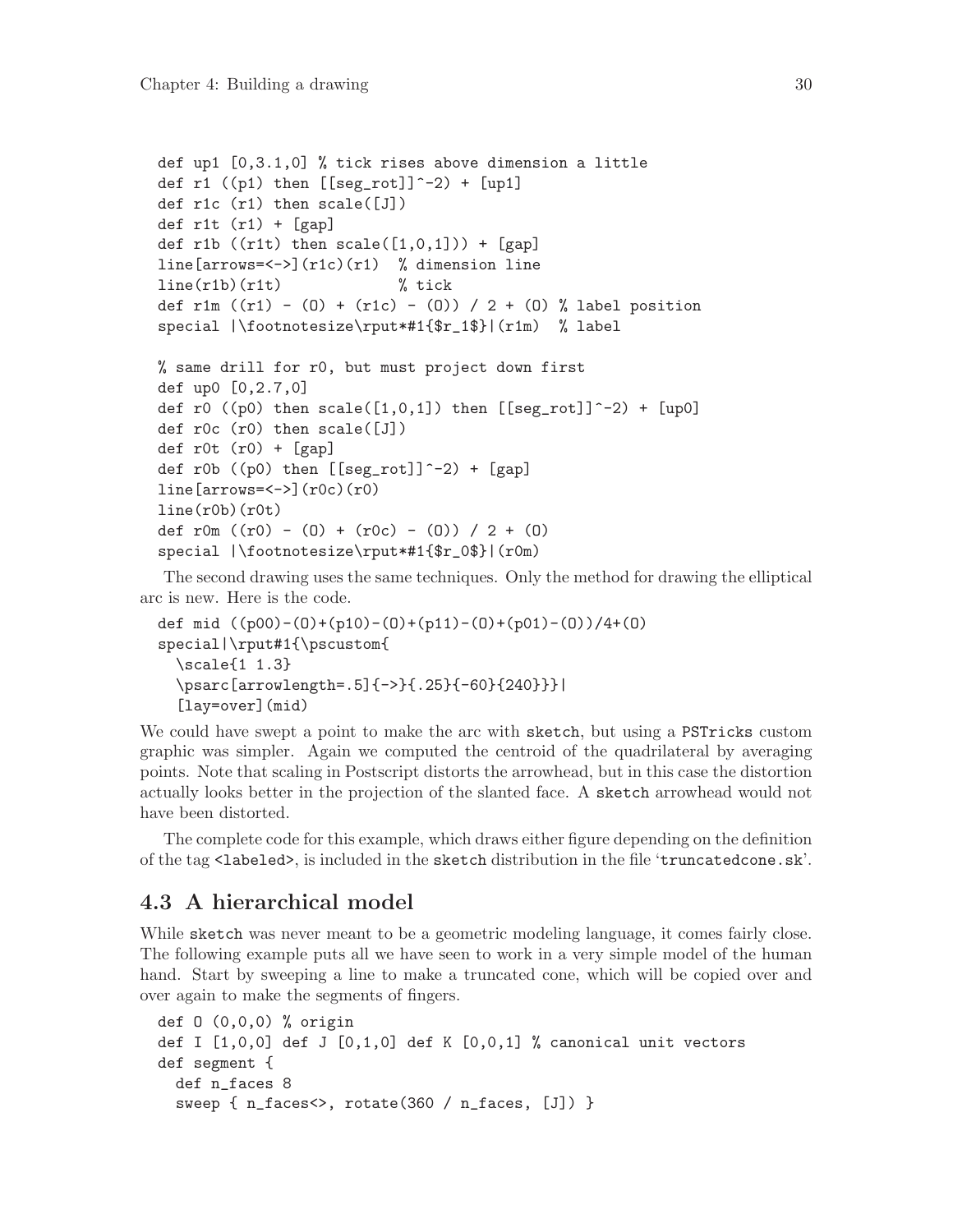}

<span id="page-34-0"></span>line(proximal\_rad, 0)(distal\_rad, distal\_len)

In hand anatomy, *distal* is "at the tip" and *proximal* is "in the area of the palm." We have omitted all the scalar constants. You can find them in 'hand.sk', which is provided in the sketch distribution.

We also need a prototypical sphere to use for the joints themselves.

```
def joint_sphere {
  def n_joint_faces 8
  sweep [fillcolor=red] { n_joint_faces, rotate(360 / n_joint_faces, [J]) }
    sweep { n_joint_faces, rotate(180 / n_joint_faces) }
      (0, -joint_rad)
}
```
We'll now design the index finger (number 1 in our notational convention; finger 0 is the thumb). The distal rotation for the finger applies only to the tip, so we define the following.

```
def distal_1 {
  put { translate(joint_gap * joint_rad * [J])
        then rotate(distal_1_rot, [I])
        then translate((distal_len + joint_gap * joint_rad) * [J]) }
    {segment}
  put { rotate(distal_1_rot / 2, [I])
        then translate((distal_len + joint_gap * joint_rad) * [J]) }
    {joint_sphere}
  put { scale( [J] + proximal_distal_ratio * ([I]+[K]) ) }
    {segment}
}
```
The identifiers here are for size and location constants. The exception is distal\_rot\_1. This rotation parameter models the flexing of the finger tip. The first put makes a copy of the finger segment that is translated upward just far enough to make room for the spherical joint. Then it applies the distal rotation. Finally it translates the whole assembly upward again to make room for the middle phlanges (the next bone toward the palm). The second put positions the sphere. There is a rotation to place the grid on the sphere surface at an nice angle, then a translation to the base of the distal phlanges, which is also center of its rotation. Finally, the last put positions the middle segment itself.

The middle joint is the next one down, with rotation angle middle\_rot\_1. When this angle changes, we need all the objects in distal\_1 to rotate as a unit. This is the reasoning behind the next definition.

```
def finger_1 {
  put { translate(joint_gap * joint_rad * [J])
        then rotate(middle_1_rot, [I])
        then translate((middle_ratio * distal_len +
                        joint_gap * joint_rad) * [J]) }
    {distal_1}
  put { scale(proximal_distal_ratio)
        then rotate(middle_1_rot / 2, [I])
```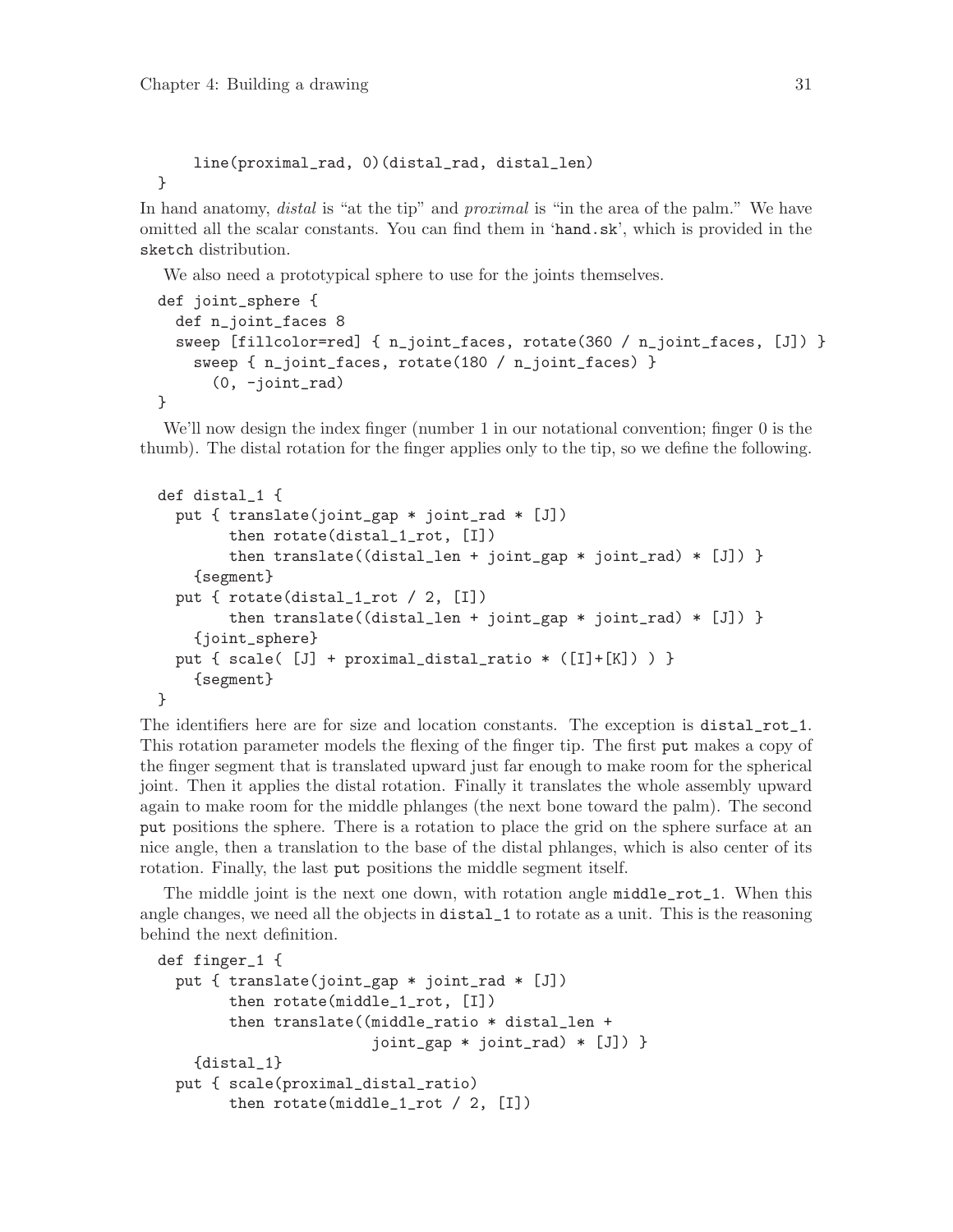}

```
then translate((middle_ratio * distal_len +
                      joint_gap * joint_rad) * [J]) }
  {joint_sphere}
put { scale( middle_ratio * [J] +
             proximal_distal_ratio^2 * ([I]+[K]) ) }
  {segment}
```
This looks very similar to the previous definition, and it is. The important difference is that rather than positioning and rotating a single segment, we position and rotate the entire "assembly" defined as distal\_1. The rest is just arithmetic to compute sizes and positions that look nice. The last put places an appropriately shaped segment that is the *proximal* phlanges, the bone that joins the palm of the hand. This completes the finger itself.

All the other fingers are described identically to this one. We account for the fact that real fingers are different sizes in the next step, which is to build the entire hand.

The hand definition that follows includes a section for each finger. We'll continue with finger 1 and omit all the others. (Of note is that the thumb needs slightly special treatment—an extra rotation to account for its opposing angle. This is clear in the full source code.) Not surprisingly, the hand definition looks very much like the previous two. It should be no surprise that when the rotation parameter meta\_1\_rot changes, the entire finger rotates! There is an additional rotation that allows the fingers to spread laterally. We say these joints of the proximal phlanges have two *degrees of freedom*. The joints higher on the finger have only one. Finally, each finger is scaled by a factor to lend it proportion.

```
def hand {
  % finger 1 [all other fingers omitted]
  def scale_1 .85
  put { scale(scale_1)
        then translate((joint_gap * joint_rad) * [J])
        then rotate(meta_1_rot, [I])
        then rotate(-spread_rot, [K])
        then translate((proximal_1loc) - (0)) }
    {finger_1}
  put { scale(scale_1 * proximal_distal_ratio^2)
        then rotate(meta_1_{rot}/2, [I])then rotate(-spread_rot, [K])
        then translate((proximal_1loc) - (0))}
    {joint_sphere}
  % palm
  sweep { 1, rotate(6, (0,15,0), [I]) }
    put { rotate(-3, (0,15,0), [I]) } {
      polygon(proximal_1_loc)(proximal_2_loc)
             (proximal_3_loc)(proximal_4_loc)
             (h5)(h6)(h6a)(h9)(h10)
      polygon(h6a)(h7)(h8)(h9)
} }
```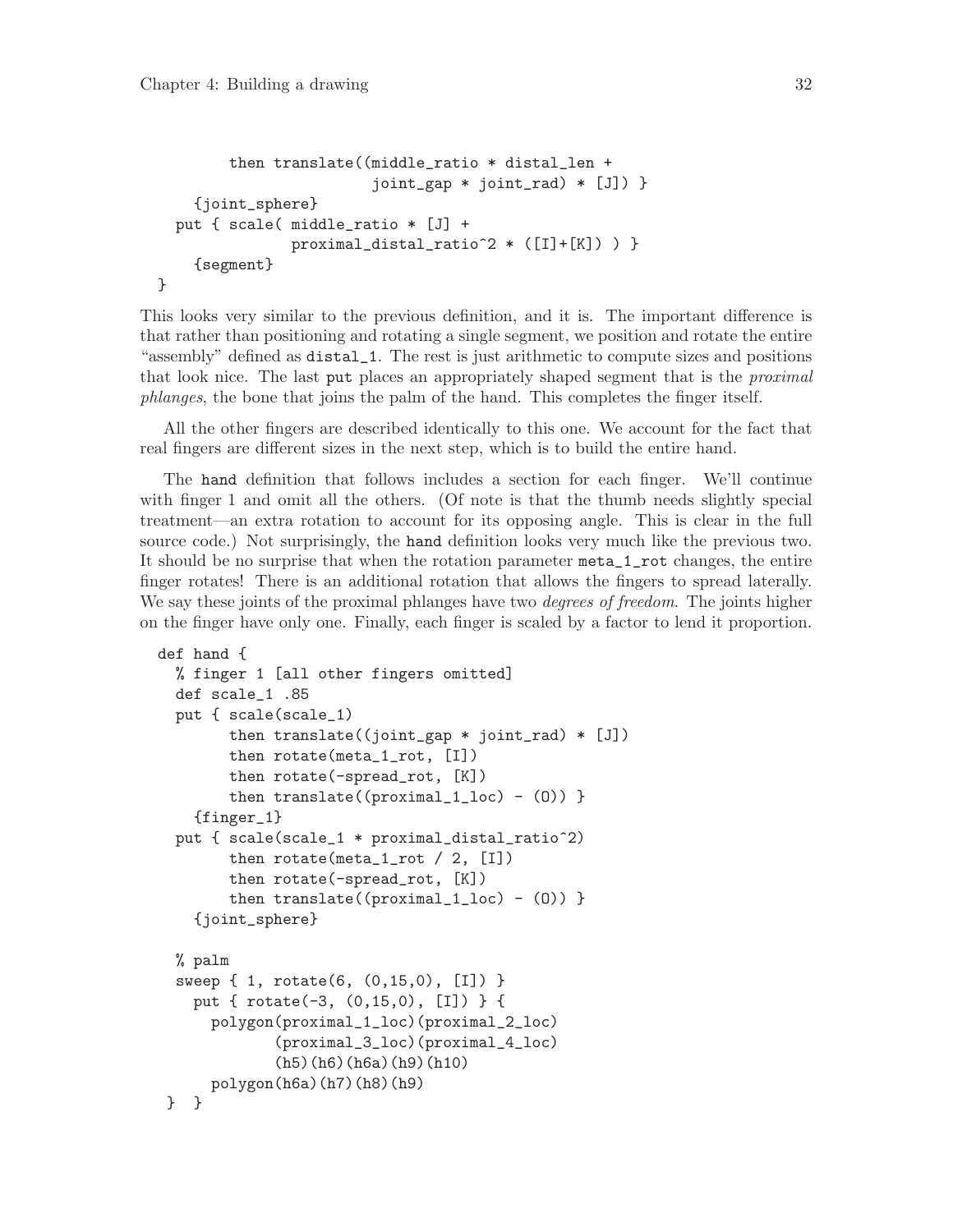<span id="page-36-0"></span>The last section of the definition creates the polytope for the palm of the hand by sweeping a 10-sided polygon through a very short arc (9 degrees). This provides a wedge-shaped profile when viewed from the side. The thick end of the wedge is the wrist. Because the polygon is concave, it is split into into two convex shapes with nine and four vertices.

We can now have fun positioning the hand by adjusting the various rotation angles. The complete source includes definitions with alternatives that include the following views and more.



### 4.4 Caveats

Sketch is a fairly powerful tool for drawing, but, just as with T<sub>EX</sub>, the power to create beautiful results comes along with the power to make mistakes. The following are some points where care is necessary and where the current version of sketch is limited or has known bugs.

#### <span id="page-36-1"></span>4.4.1 Limits on sketch error detection

Sketch catches many kinds of errors, but not all. For example, options that sketch does not recognize, even incorrect ones, are quietly copied to PSTricks commands in the output. It is also unfortunately easy to produce sketch inputs that lead to no picture at all (improper vertex ordering causes everything to be culled), to pictures that are too big or too small for PSTricks to draw (due to limits of TEX math), and pictures that look nothing like what was intended. A picture with one of these problems can be difficult to "debug." We offer the following suggestions.

- Follow the suggested incremental development method described in [Section 4.1 \[Over](#page-27-1)[view\], page 24](#page-27-1).
- Always maintain one or two back-versions of a drawing so that it is easy to fall back to a known-good increment.
- When using perspective, ensure all finally transformed objects satisfy  $z < 0$  and, in fact, do not come very close to the origin at all.
- Temporarily use cull=false to see where vertex ordering problems lie.
- Use temporary changes of color of one or more objects to ensure that your understanding of the scene geometry is correct.
- If PSTricks complains about something, inspect the output directly for clues.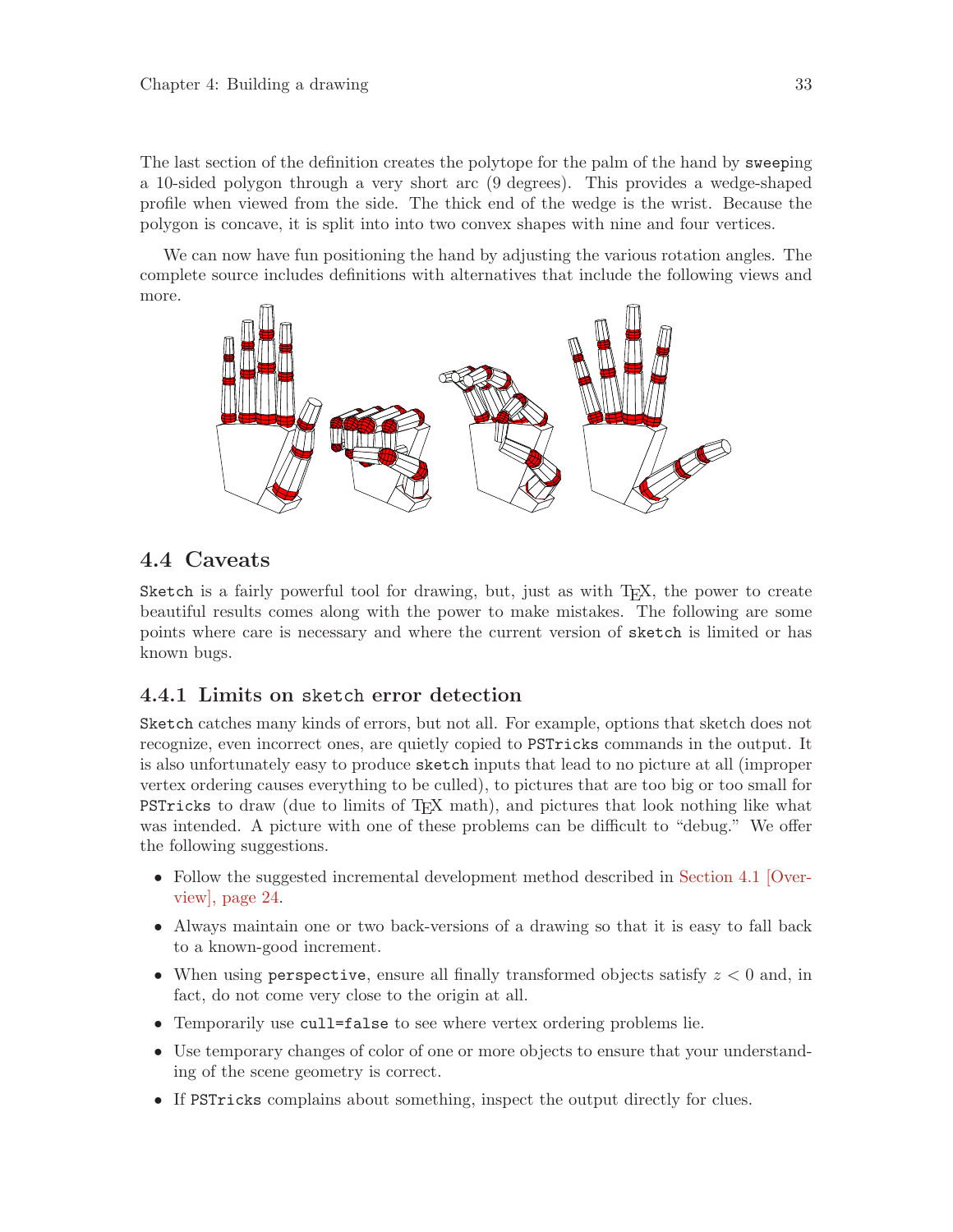#### <span id="page-37-0"></span>4.4.2 Clipping

The current version of sketch has no clipping operations. The entire scene is always drawn. This means that when a perspective transform is employed, it is the user's responsibility to make sure the entire scene remains in front of the viewer, the region  $z < 0$ .

#### <span id="page-37-1"></span>4.4.3 Hidden surface removal and polygon splitting

Sketch uses the depth sort algorithm for hidden surface removal. This is a very old technique due to Newell.<sup>1</sup> It is generally regarded as too slow for real time graphics, but it is ideal for our purpose where speed is not very important.<sup>2</sup>

The depth sort algorithm merely sorts objects on a key of increasing z-coordinate, equivalent to decreasing depth. Objects are then drawn in the sorted sequence so that those at the rear of the scene are overwritten by those closer to the viewer. Since this is also how oil painters practice their art, depth sort is sometimes called "the painter's algorithm."

In some cases it is impossible to strictly order polygons according to depth. Moreover, even if a correct depth ordering exists, the computation needed to find it may be too complex and slow. In these cases, sketch splits one or more polygons into pieces. The expectation is that the new, smaller polygons will be simpler to order. Sketch uses a BSP (binary space partition) to handle the splitting operation.

#### 4.4.3.1 Statistics

For the curious, sketch writes one line of depth sort statistics. Here is an example for a large collection of triangles.

remark, node=34824 probe=581.9 swap=5 split=2 (in=4 out=6) ols=24851/0

It means that 34, 824 objects were depth sorted after culling. For each, an average of 581.9 others had to be checked to ensure that the initial, approximate ordering was correct. Among all these checks, only 5 resulted in swaps to reorder the initial sort. In two cases, a correct ordering could not be determined, so binary space partitions were constructed for splitting. A total of 4 objects (triangles in this case) were inserted in the partitions, and 6 polygons were produced. Finally, 24, 851 "last resort" polygon overlap checks were performed after simpler, faster checks failed to yield conclusive results. The final /0 is for line-polygon overlap checks. For comparison, the statistics for the last figure in [Section 4.1](#page-27-1) [\[Overview\], page 24](#page-27-1) follow.

```
remark, node=27 probe=14.6 swap=36 split=15 (in=30 out=45) ols=0/69
```
Note that there was proportionally much more swapping and splitting activity in this highly connected scene.

#### <span id="page-37-2"></span>4.4.3.2 Bugs and anomalies

Polygon and line splitting can both cause anomalies in the output. PSTricks dash patterns, specified with linestyle=dashed, can be disrupted by splitting. This occurs when the

Newell, M.E., R.G. Newell, and T.L. Sancha, A solution to the hidden surface problem. Proceedings of the ACM annual conference - Volume 1, page 443–450, ACM Press, 1972.

 $2$  We have run sketch on the famous Stanford Bunny, which consists of nearly 70,000 triangles. Run time was about 6 seconds. Most of this was spent writing the output file rather than in the hidden surface algorithm. LATEX took much longer to process the resulting PSTricks code. The obvious conclusion is that the speed of the depth sort algorithm is not a worry.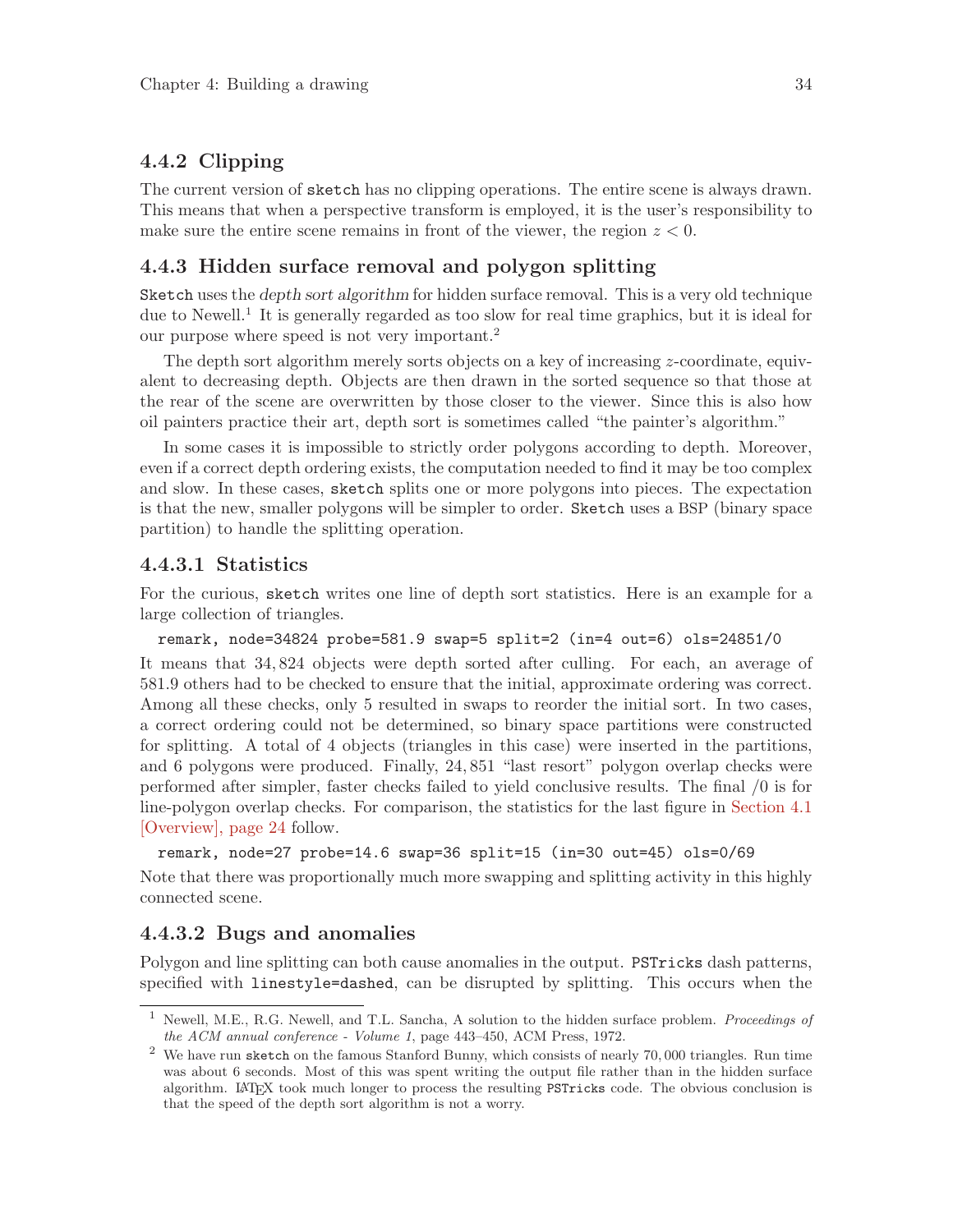<span id="page-38-0"></span>depth sort gives up too early and splits a line where it is not really necessary. A workaround is to use gray or finely dotted lines instead. If your drawing is small, you can also edit the sketch output by hand to merge the pieces of the offending line.

Another anomaly is tiny (or in degenerate cases not-so-tiny) notches in the lines that border split polygons. These derive from the way each polygon is painted: first, all pixels within the boundary are filled with color (perhaps white), then the same boundary is stroked (a Postscript term) with a line. The result is that half the line lies inside the boundary and half outside, while the Painter's algorithm assumes the polygon lies entirely within its boundary. The notches are due to one polygon fill operation overwriting the already-drawn inside of the border of another polygon.<sup>3</sup> One workaround is to make border lines very thin. In fact linewidth=0pt is guaranteed to eliminate this problem, though this results in the thinnest line your output device can draw, which is usually too thin. You might get lucky by merely reordering things in the input file, which is likely to move the splits to different places. The only sure-fire solution is pretty terrible: custom fit special overlay lines (with \psline) to cover the notches.

Polygon splitting also breaks PSTricks hatch patterns. The only known workaround is to substitute a solid fill for the hatch.

<sup>&</sup>lt;sup>3</sup> I know how to fix this problem, but I don't like my solution, and I'm interested in yours.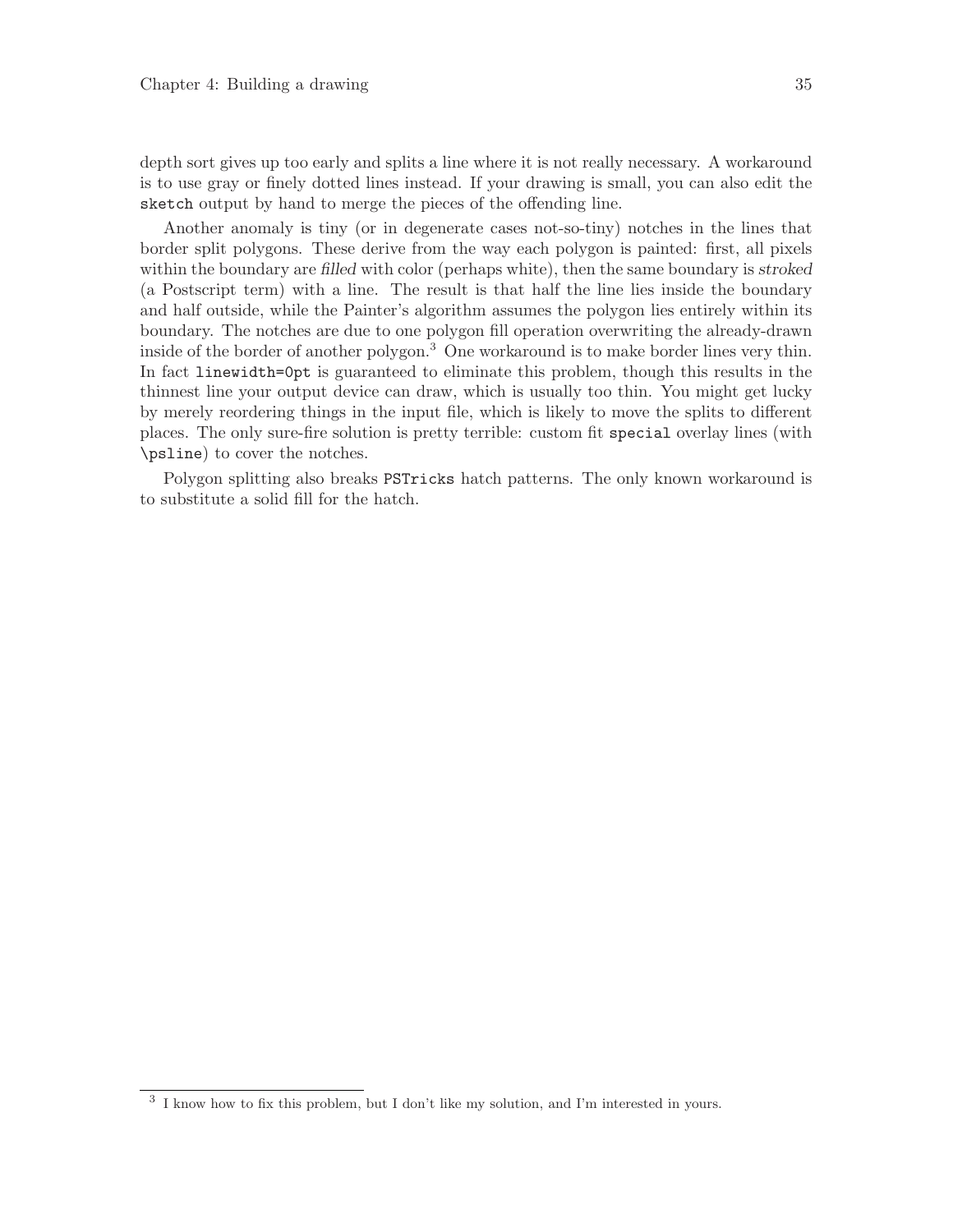# <span id="page-39-0"></span>5 Command line

#### Synopsis:

sketch [-h][-V x.y][-v][-b][-d][t doctmp][-T[u|e][p[P|T][L|C]]][-o output.tex]  $[-D \text{ tag } ...]$  input1.sk  $[-U \text{ tag } ...]$  input2.sk ...

Description Processes the sketch input files in order to produce PSTricks output code suitable for inclusion in a T<sub>EX</sub> or L<sup>AT</sup>EX document.

#### Options:

| -h |  |  |  |  | Print a short catalog of options. |
|----|--|--|--|--|-----------------------------------|
|----|--|--|--|--|-----------------------------------|

- $-V$  Set the PSTricks version assumed for output purposes to  $x,y$ , for example 1.19. Usually needed only if your PSTricks is old compared to your sketch. Use -v to see what sketch assumes by default.
- -v Print version information to standard output, including the version of PSTricks assumed for output (can be changed with -V above).
- -b Use a BSP (See [Section 4.4.3 \[Hidden surface removal\], page 34.](#page-37-1)) for all hidden surface removal rather than the default, which is the depth sort algorithm with BSPs used only for cycle resolution. This may produce correct output in certain degenerate cases where the depth sort cannot, but it also leads to many gratuitous splits, hence more anomalies [Section 4.4.3.2 \[Bugs and anomalies\],](#page-37-2) [page 34](#page-37-2) and big output files.
- -d Run sketch's parser in debugging mode. This is primarily for development.
- -t Use contents of file 'doctmp' as a document template in which to enclose PSTricks output code. The code is inserted in place of the first instance of the escape string %%SKETCH\_OUTPUT%%.
- -T Causes PSTricks output to be enclosed in default US document template text. Option '-Tu' is a synonym. Option '-Te' causes the Euro standard document template to be used. A 'p' appended to any of these options causes the respective default PSTricks document template to be printed to standard output. An appended 'P' is a synonym. An appended 'T' causes the the TikZ/PGF template to be printed. An appended  $L'$  prints the LAT<sub>EX</sub> version of the document template, a synonym for the default. A 'C' prints the ConTeXt template.
- -o Use 'output.tex' as the output file. The default is standard output.
- -D Define a tag for purposes of selecting definition alternatives. See [Section 3.3](#page-24-0) [\[Definitions\], page 21.](#page-24-0) The definition applies for all input files that follow unless the tag is undefined with '-U'.
- inputi.sk Input files, read in the sequence they are given.
- -U Un-define a tag for purposes of selecting definition alternatives.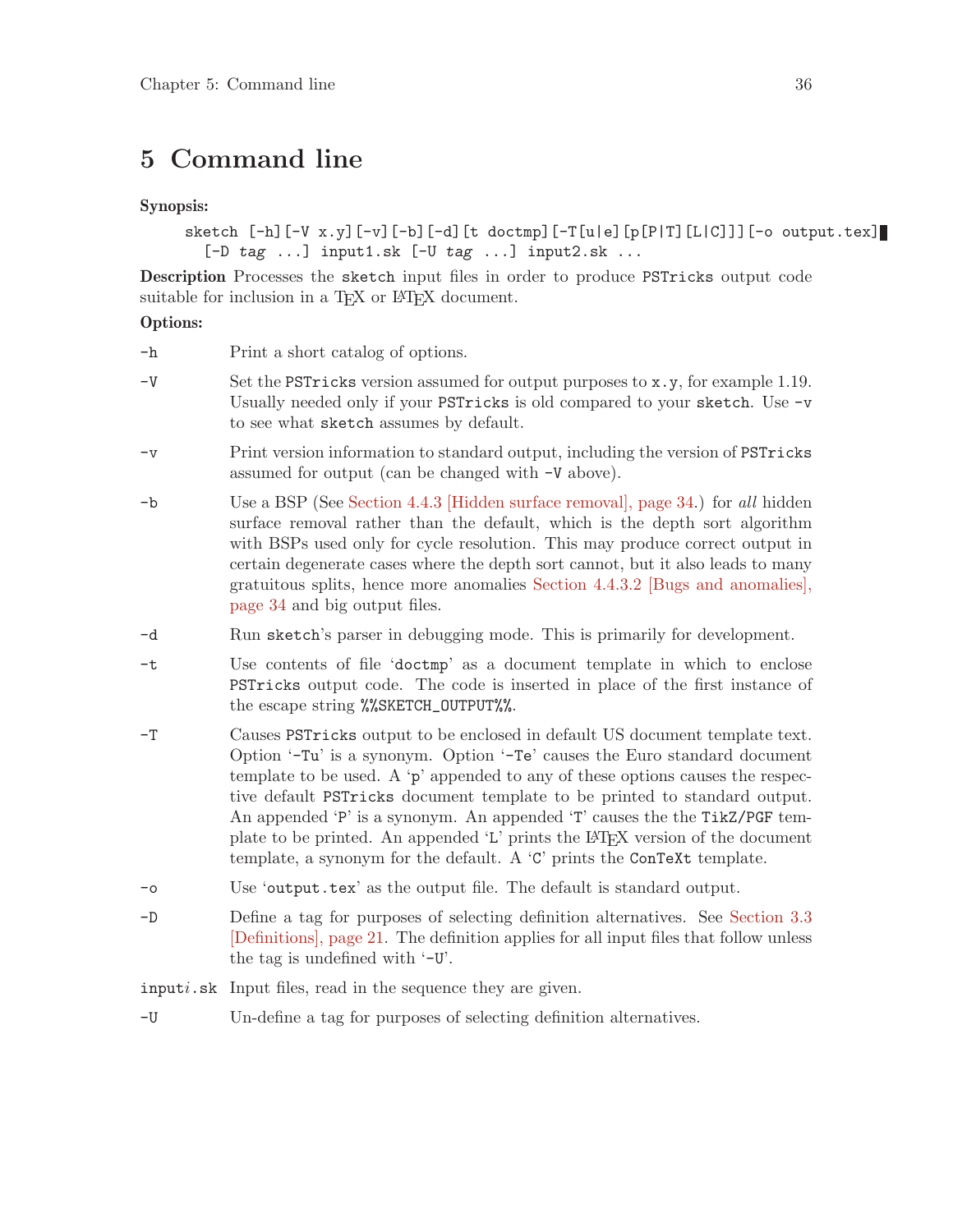# <span id="page-40-0"></span>6 Building and installing sketch

Sketch is so small that compiling by brute force is probably best. The following command ought to do the trick on any systems where gcc is installed. Make sure to first change current directories to the place where you have unpacked the sources.

gcc \*.c -o sketch.exe -lm

The '.exe' at the end is necessary for Windows systems. Drop it if your system is some version of Unix. Other C compilers ought to work as just as well. For example,

cl \*.c -o sketch.exe

is the correct command for many versions of MS Visual C. In the latest versions, Microsoft has deprecated the  $\sim$  option and, by default, does not define the \_\_STDC\_\_ macro. This causes problems with some versions of flex, bison, lex, and yacc, which are used to create the sketch scanner and parser. It's nearly always possible to find a set of options that compiles with no errors or warnings, and this means sketch is very likely to work correctly. For example, the Visual C++ 2005 Express Edition compiler (available free of charge from the Microsoft web site), flex version 2.5.4, and bison version 2.1 build error-free with

cl -DYY\_NEVER\_INTERACTIVE=1 -Za -Ox -Fesketch.exe \*.c

For purists, there is also a makefile compatible with GNU make and gcc. The command

make

will build the executable, including the rebuilding of the scanner and parser with flex and bison if you have changed 'sketch.l' or sketch.y respectively.

To build this document in all its myriad forms (assuming you have the necessary conversion programs on your system), use

#### make docs

The possibilities are listed in this following table.

| Format            | Converter        | <b>Pictures</b>  | <b>Description</b>               |
|-------------------|------------------|------------------|----------------------------------|
| manual.info       | makeinfo         | $^{\circ}$ .txt' | GNU Info.                        |
| manual.dvi        | texi2dvi         | $\cdot$ .eps'    | T <sub>F</sub> X typeset output. |
| manual.ps         | texti2dvi, dvips | $\cdot$ .eps'    | Postscript.                      |
| manual.pdf        | texi2dvi         | $\cdot$ .pdf'    | Adobe PDF.                       |
| manual.html       | makeinfo         | $\cdot$ , png'   | A single web page.               |
| manual/index.html | makeinfo         | $\cdot$ png'     | Linked web pages, one per node.  |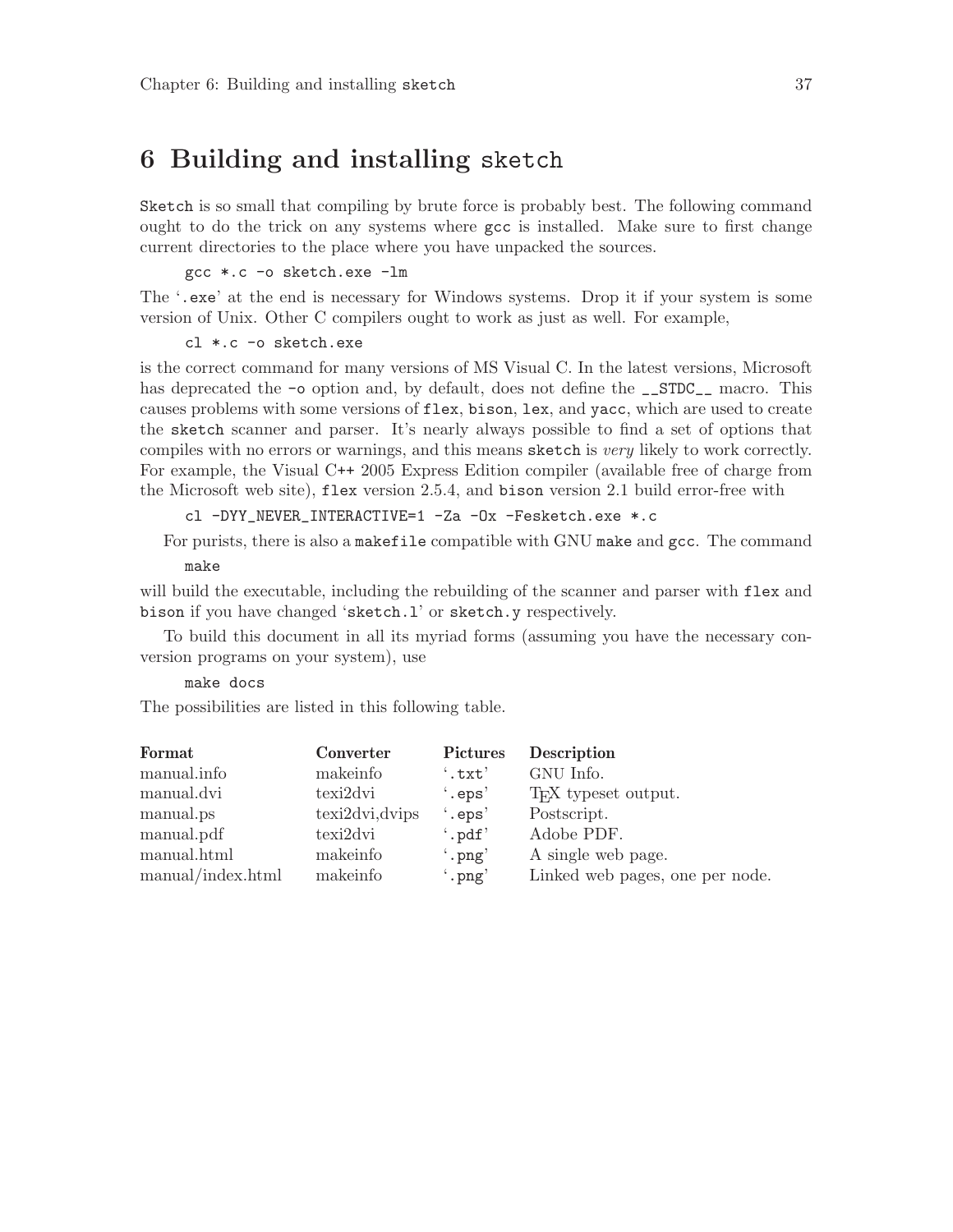# <span id="page-41-0"></span>Index of syntax

| ,                                                                              |  |
|--------------------------------------------------------------------------------|--|
|                                                                                |  |
|                                                                                |  |
|                                                                                |  |
| $(foo), point reference \ldots \ldots \ldots \ldots \ldots \ldots \quad 4, 21$ |  |
| $\ast$                                                                         |  |
|                                                                                |  |
|                                                                                |  |
| $\ddot{}$                                                                      |  |
|                                                                                |  |
|                                                                                |  |
|                                                                                |  |
|                                                                                |  |
|                                                                                |  |
|                                                                                |  |
|                                                                                |  |
|                                                                                |  |
|                                                                                |  |
|                                                                                |  |
|                                                                                |  |
|                                                                                |  |
| ≺                                                                              |  |
|                                                                                |  |
|                                                                                |  |
|                                                                                |  |
|                                                                                |  |
|                                                                                |  |
|                                                                                |  |
| [foo,,bar], multiple options reference  21                                     |  |
|                                                                                |  |
|                                                                                |  |
|                                                                                |  |
|                                                                                |  |
|                                                                                |  |
|                                                                                |  |
| ₹                                                                              |  |
|                                                                                |  |

 $\{\text{foo}\},\ \text{drawable reference}.\dots\dots\dots\dots\dots \dots \dots \dots \dots \dots \dots$ 

### A

 $\overline{\phantom{a}}$ 

| $\texttt{atan2}\dots\dots\dots\dots\dots\dots\dots\dots\dots\dots\dots\dots\ 14$ |  |  |  |  |  |  |  |  |  |  |  |  |  |  |  |  |  |
|----------------------------------------------------------------------------------|--|--|--|--|--|--|--|--|--|--|--|--|--|--|--|--|--|

# C

### D

| def  3, 4, 5, 7, 8, 9, 24, 25, 28, 29, 30, 31 |  |  |  |  |  |  |
|-----------------------------------------------|--|--|--|--|--|--|
|                                               |  |  |  |  |  |  |

### F

| ${\tt framesep} \ldots \ldots \ldots \ldots \ldots \ldots \ldots \ldots \ldots \ldots \ldots \ 23$ |  |
|----------------------------------------------------------------------------------------------------|--|

### G

|--|--|--|--|--|--|--|--|--|--|--|--|--|--|--|--|

### I

### L

# O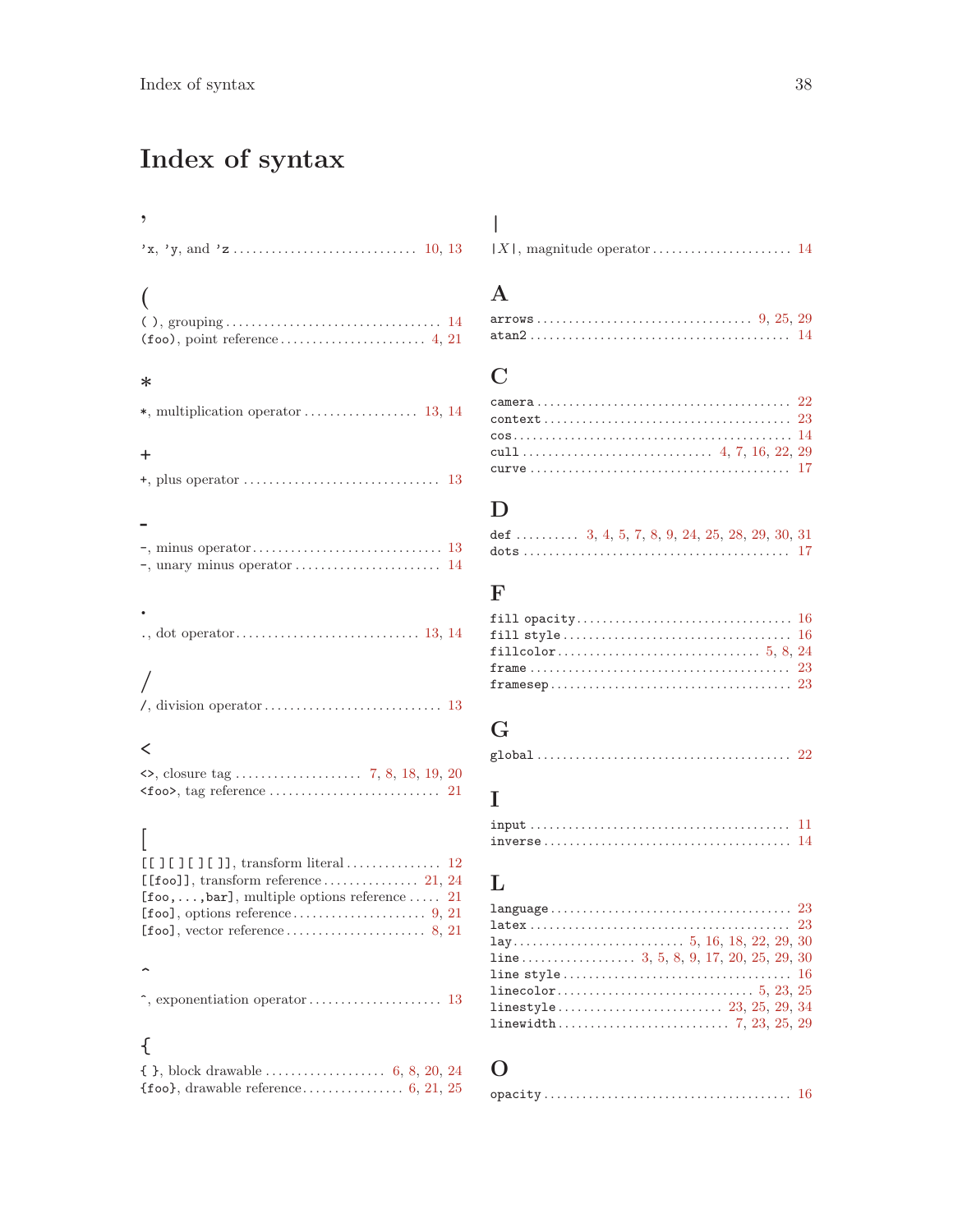# $\mathbf P$

| $picturebox 22$ |  |
|-----------------|--|
|                 |  |
|                 |  |
|                 |  |
|                 |  |
|                 |  |
|                 |  |

# $\mathbf R$

# $\mathbf S$

| $sqrt{14}$ |  |  |  |
|------------|--|--|--|
|            |  |  |  |

# $\mathbf T$

# $\mathbf U$

## $\mathbf{V}$

| view |  |
|------|--|
|------|--|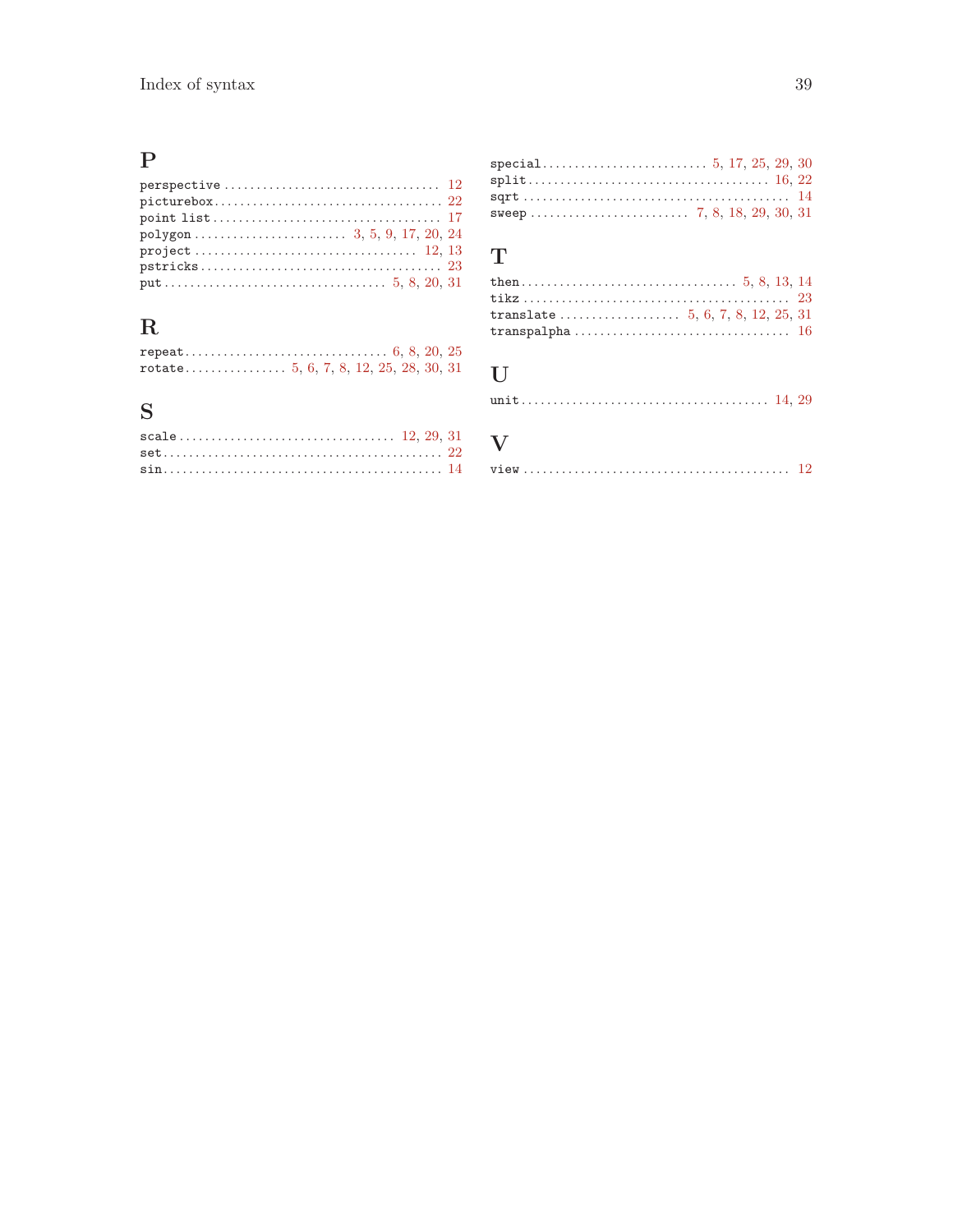# <span id="page-43-0"></span>Index of concepts

# A

# B

| BSP, binary space partition $\ldots \ldots \ldots \ldots \ldots$ 34, 36 |  |
|-------------------------------------------------------------------------|--|

# C

| $\text{constructor} \dots \dots \dots \dots \dots \dots \dots \dots \dots \dots \dots \dots \dots \dots \dots \dots \dots \dots$ |
|----------------------------------------------------------------------------------------------------------------------------------|
|                                                                                                                                  |
| counter-clockwise polygon vertex order 3                                                                                         |
|                                                                                                                                  |
|                                                                                                                                  |

# $\mathbf D$

| definition, point $\dots\dots\dots\dots\dots\dots\dots\dots\dots\dots\dots\dots$ |
|----------------------------------------------------------------------------------|
|                                                                                  |
|                                                                                  |
|                                                                                  |
|                                                                                  |
|                                                                                  |
|                                                                                  |
|                                                                                  |
|                                                                                  |
| drawable definition $\ldots \ldots \ldots \ldots \ldots \ldots \ldots \ldots$    |
|                                                                                  |

# E

|--|--|--|

# F

# G

# H

| hello world $\ldots \ldots \ldots \ldots \ldots \ldots \ldots \ldots \ldots \ldots \ldots$ |  |
|--------------------------------------------------------------------------------------------|--|
| hidden surface algorithm $2, 5, 12, 29, 34$                                                |  |
|                                                                                            |  |

# I

| include file $\ldots, \ldots, \ldots, \ldots, \ldots, \ldots, \ldots, \ldots, 11$ |  |
|-----------------------------------------------------------------------------------|--|
|                                                                                   |  |
|                                                                                   |  |
|                                                                                   |  |

# K

| $kevwords \ldots \ldots \ldots \ldots \ldots \ldots \ldots \ldots \ldots \ldots \quad 11$ |  |  |  |  |  |  |  |  |  |  |  |  |  |  |  |  |  |  |  |  |  |  |  |  |  |  |  |  |  |  |  |  |
|-------------------------------------------------------------------------------------------|--|--|--|--|--|--|--|--|--|--|--|--|--|--|--|--|--|--|--|--|--|--|--|--|--|--|--|--|--|--|--|--|
|-------------------------------------------------------------------------------------------|--|--|--|--|--|--|--|--|--|--|--|--|--|--|--|--|--|--|--|--|--|--|--|--|--|--|--|--|--|--|--|--|

# L

| language, output $\dots\dots\dots\dots\dots\dots\dots\dots\dots$ 23        |  |
|----------------------------------------------------------------------------|--|
| language, scene description $\dots \dots \dots \dots \dots \dots \dots$ 11 |  |
|                                                                            |  |
|                                                                            |  |
|                                                                            |  |
|                                                                            |  |
|                                                                            |  |
|                                                                            |  |

# N

# O

|--|--|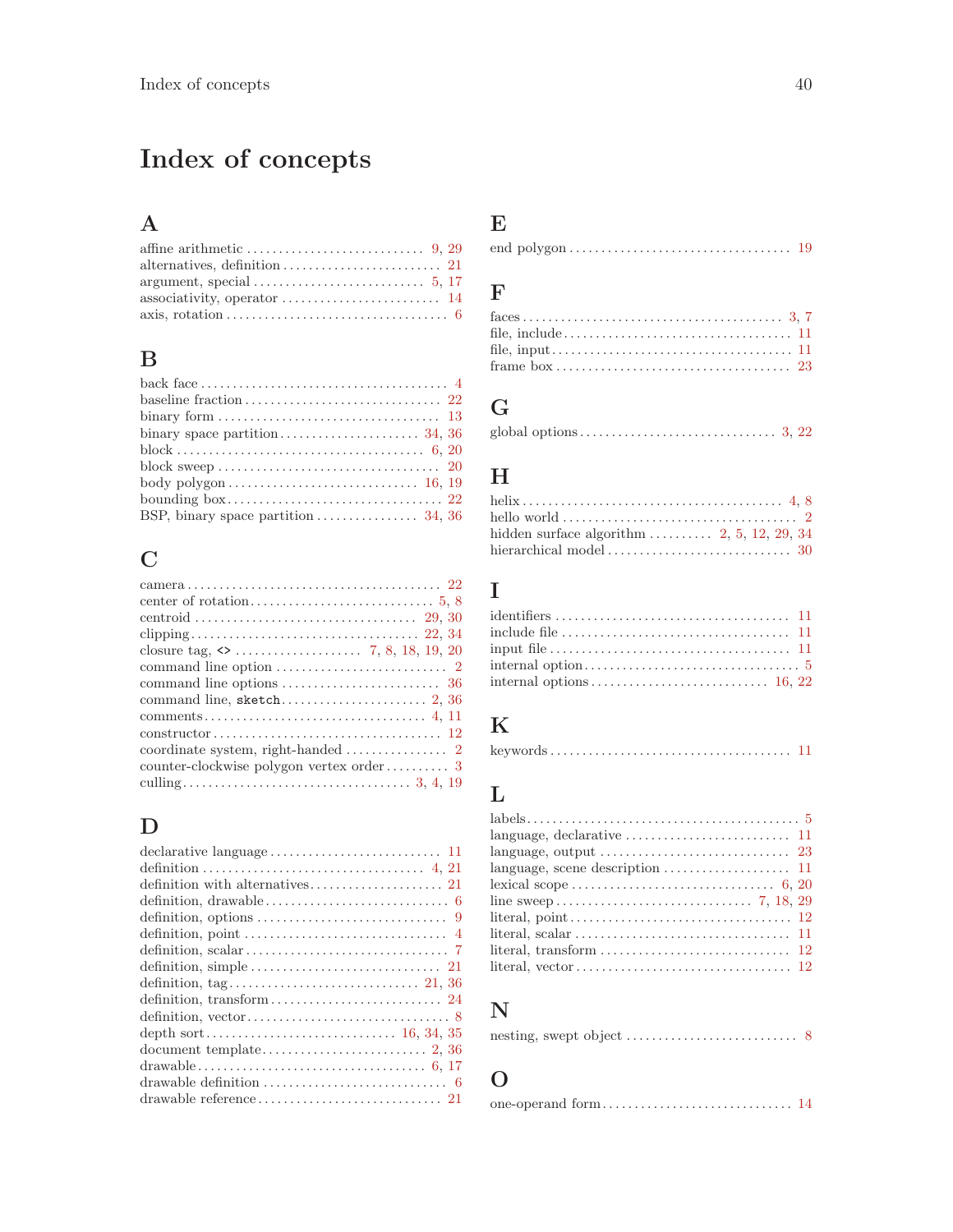# P

| parallel projection $\ldots \ldots \ldots \ldots \ldots \ldots$ 2, 12, 22                                                                    |
|----------------------------------------------------------------------------------------------------------------------------------------------|
|                                                                                                                                              |
|                                                                                                                                              |
| picture $box \ldots \ldots \ldots \ldots \ldots \ldots \ldots \ldots \ldots \ldots \ldots 22$                                                |
|                                                                                                                                              |
|                                                                                                                                              |
|                                                                                                                                              |
|                                                                                                                                              |
|                                                                                                                                              |
|                                                                                                                                              |
|                                                                                                                                              |
|                                                                                                                                              |
|                                                                                                                                              |
| $\text{polygon}, \text{end} \dots \dots \dots \dots \dots \dots \dots \dots \dots \dots \dots \dots \dots \dots \dots$                       |
|                                                                                                                                              |
| $\text{polygon}, \text{ planar} \dots \dots \dots \dots \dots \dots \dots \dots \dots \dots \dots \dots \dots \dots \dots \dots \dots \dots$ |
|                                                                                                                                              |
|                                                                                                                                              |
|                                                                                                                                              |
|                                                                                                                                              |
|                                                                                                                                              |
|                                                                                                                                              |
|                                                                                                                                              |
|                                                                                                                                              |

# Q

|--|--|--|--|--|

# R

| reference, vector $\dots\dots\dots\dots\dots\dots\dots\dots$ 8, 21                                         |
|------------------------------------------------------------------------------------------------------------|
|                                                                                                            |
|                                                                                                            |
|                                                                                                            |
|                                                                                                            |
| $rotation \dots \dots \dots \dots \dots \dots \dots \dots \dots \dots \dots \dots \dots \dots \dots \dots$ |
|                                                                                                            |
|                                                                                                            |
|                                                                                                            |
|                                                                                                            |

# S

| special argument substitution $\ldots \ldots \ldots \ldots 5, 17$     |
|-----------------------------------------------------------------------|
|                                                                       |
|                                                                       |
|                                                                       |
|                                                                       |
|                                                                       |
|                                                                       |
|                                                                       |
|                                                                       |
|                                                                       |
|                                                                       |
| swept polygon $\dots \dots \dots \dots \dots \dots \dots \dots$ 8, 33 |
|                                                                       |

# T

# $\mathbf U$